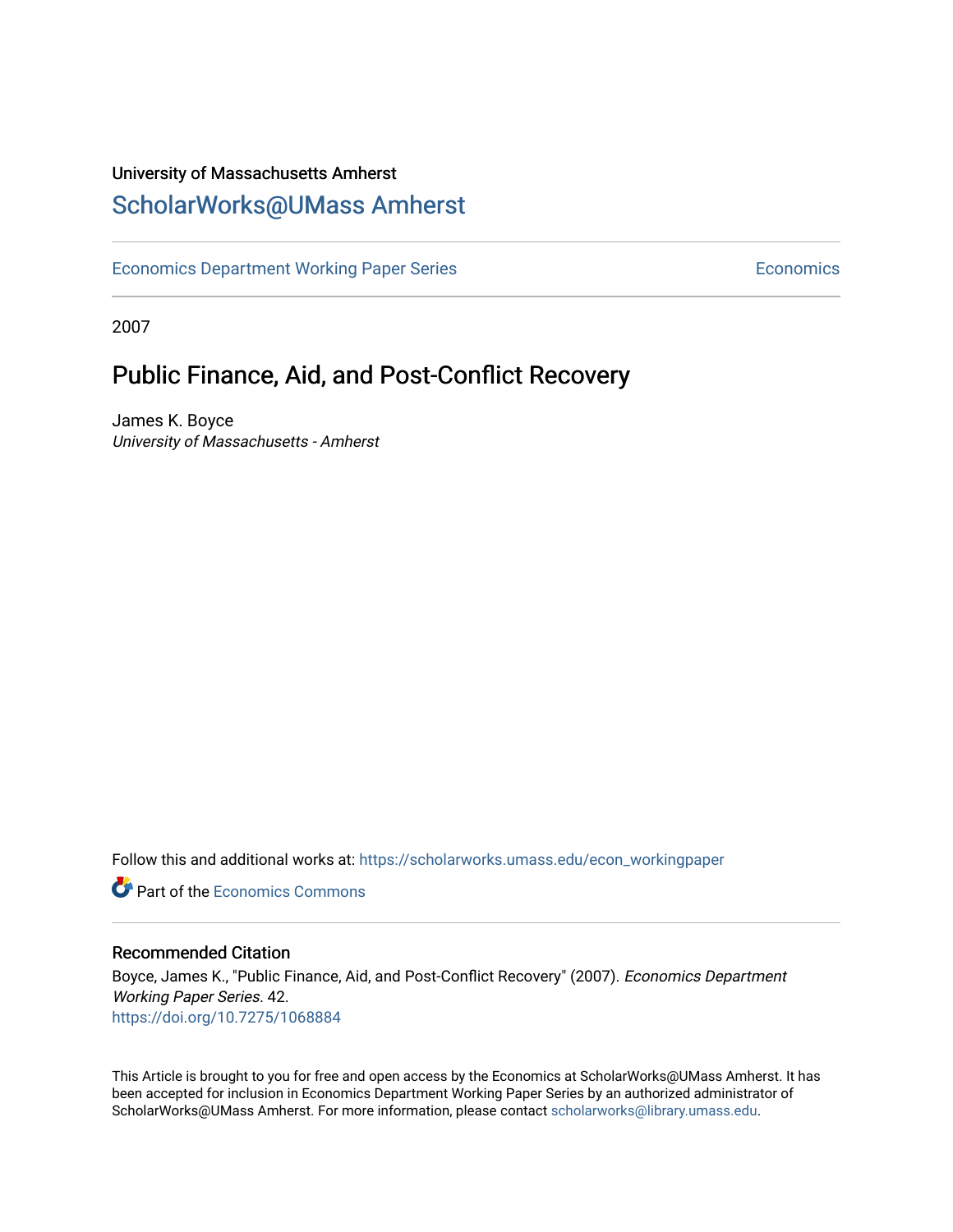# **DEPARTMENT OF ECONOMICS**

# **Working Paper**

#### **PUBLIC FINANCE, AID AND POST-CONFLICT RECOVERY**

by

James K. Boyce

Working Paper 2007-09



## **UNIVERSITY OF MASSACHUSETTS AMHERST**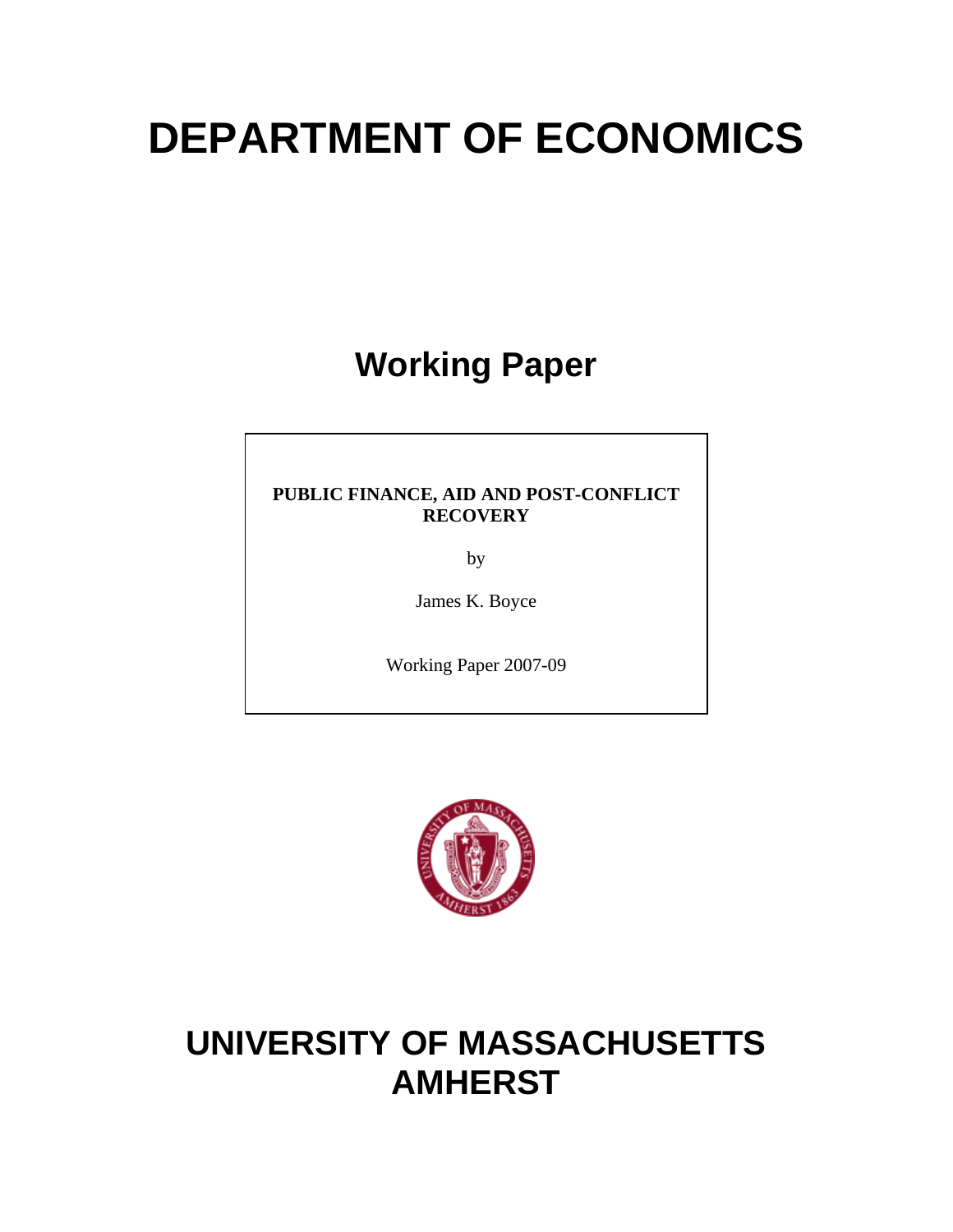#### **PUBLIC FINANCE, AID AND POST-CONFLICT RECOVERY** [∗](#page-2-0)

James K. Boyce June 2007

#### **Abstract**

1

In the wake of violent conflict, a key element of building a durable peace is building a state with the ability to collect and manage public resources. To implement peace accords and provide public services, the government must be able to collect revenue, allocate resources, and manage expenditure in a manner that is regarded by its citizens as effective and equitable. This paper addresses eight key issues related to this challenge. The first four pertain to resource mobilization: (i) How should distributional impacts enter into revenue policies? (ii) How can postwar external assistance do more to prime the pump of domestic revenue capacity? (iii) Should macroeconomic strictures prescribed for economic stabilization be relaxed to foster political stabilization? (iv) How should the benefits of external resources be weighed against their costs? The second four issues relate to the expenditure side of public finance: (i) How should the dynamics of conflict be factored into public spending policies? (ii) Can the pathologies of a 'dual public sector' – one funded and managed by the government, the other by the aid donors – be surmounted by channeling external resources through the government, with dual-control oversight mechanisms to reduce corruption? (iii) How should long-term fiscal sustainability enter into short-term expenditure decisions? (iv) Lastly, is there scope for more innovative solutions to postwar legacies of external debts?

*Keywords:* peacebuilding; revenue mobilization; external assistance; foreign aid; postconflict transitions; public expenditure; horizontal equity; odious debt.

*JEL codes:* E61, E62, E63, F35, F51, F53, H20, H22, H50

<span id="page-2-0"></span><sup>∗</sup> Prepared as a Background Paper for the United Nations Development Programme Report on Fostering Post-Conflict Economic Recovery.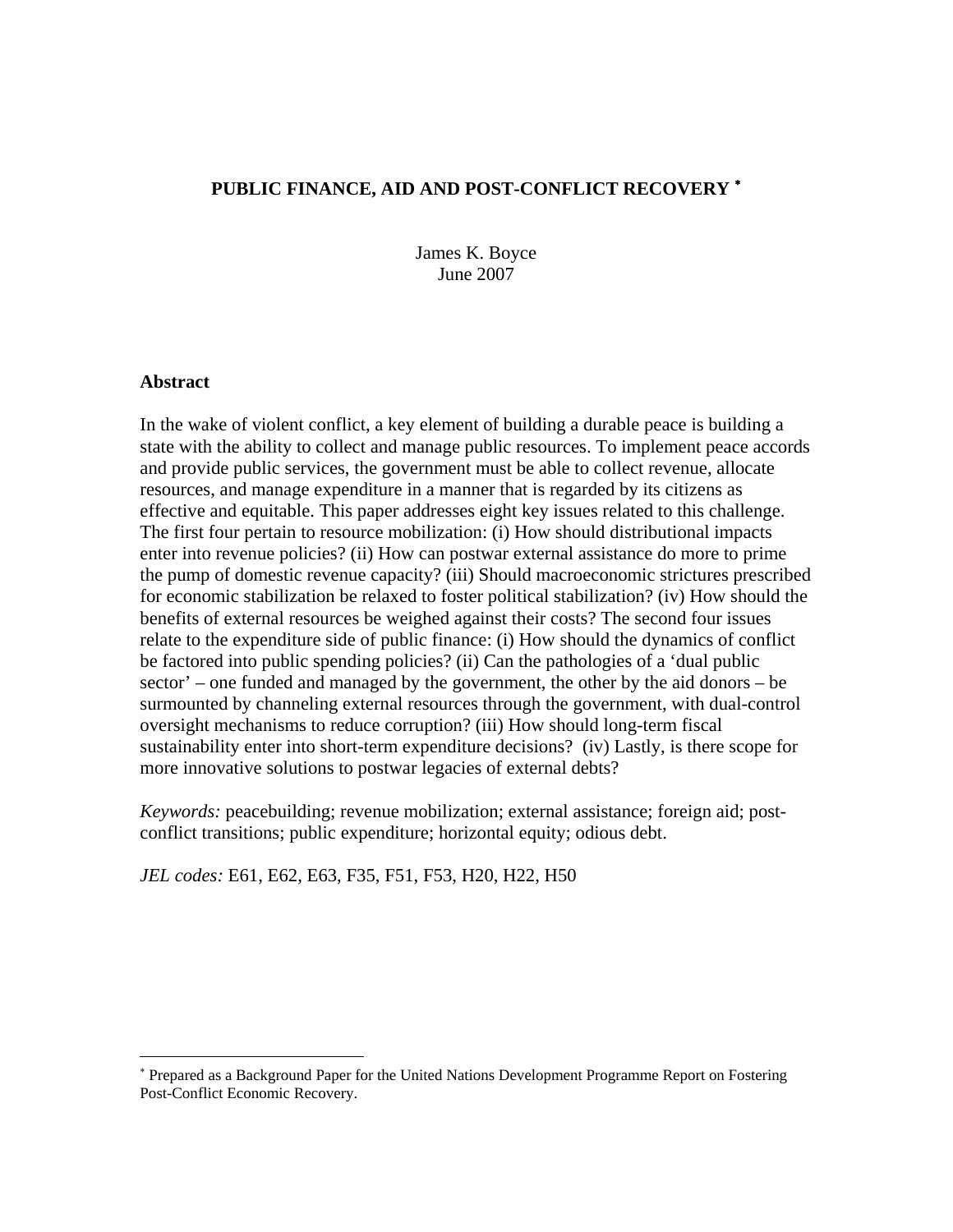#### **Introduction**

In the wake of violent conflict, a key element of building a durable peace is building a state with the ability to collect and manage public resources. To implement peace accords and to provide public services, the government must be able to collect revenue, allocate resources, and manage expenditure in a manner that is regarded by its citizens as effective and equitable.

The *Principles for Good International Engagement in Fragile States*, adopted by the development ministers of major donor countries in March 2005, declares that statebuilding is 'the central objective.' This represents a striking break from the prevailing wisdom in the closing decades of the  $20<sup>th</sup>$  century, when the state was widely regarded as the problem. The state has been rediscovered: it is now invoked as the solution. The policy rhetoric has changed from downsizing states to building state capacity.

Building state capacities in public finance is crucial to the success of peacebuilding efforts for three reasons:

• First, governments must be able to ensure *sustainable funding* for new democratic institutions, for social programs that ease tensions and redress grievances, and for public investments to promote economic growth and development. In the early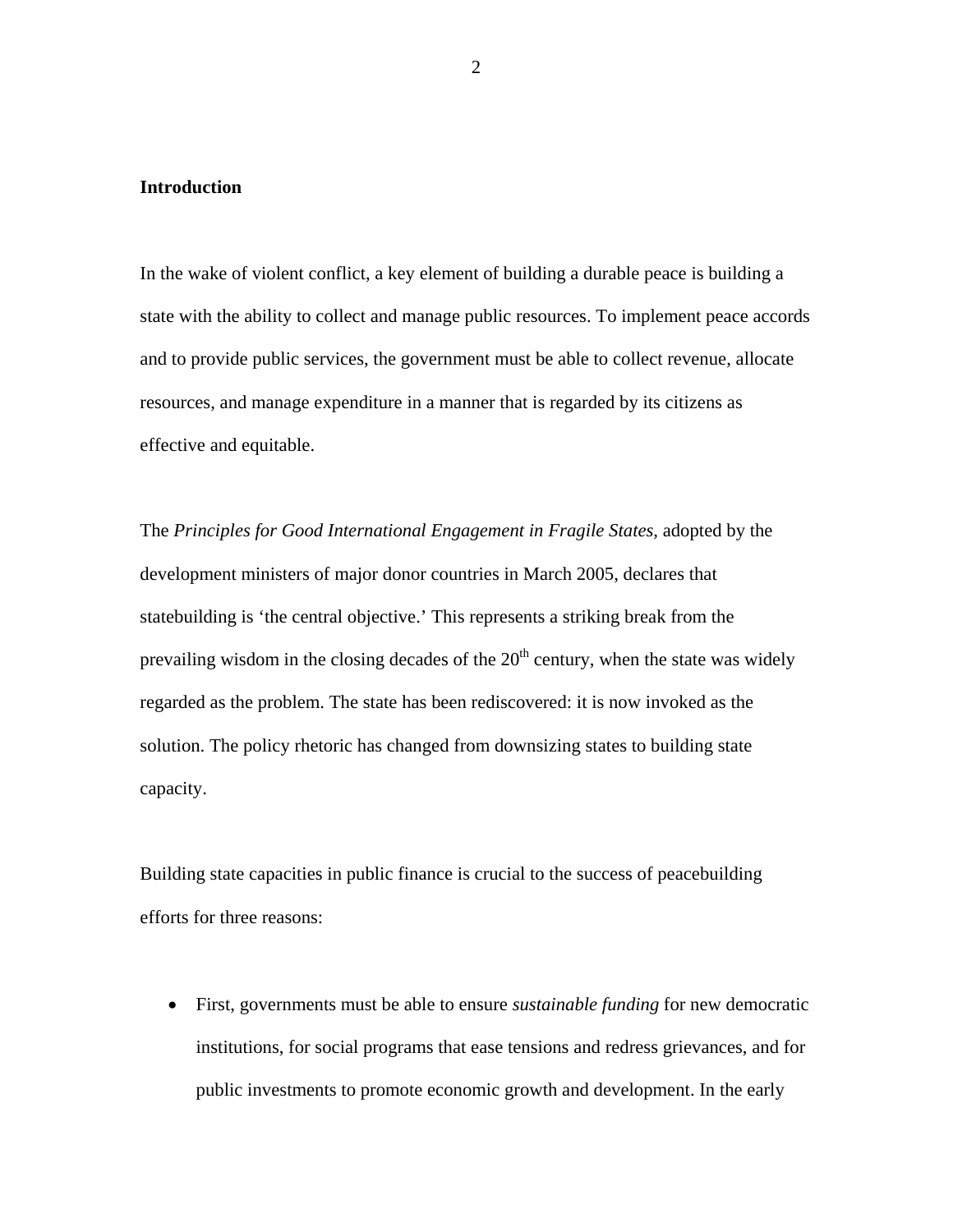postwar years, countries often receive a large influx of external assistance that temporarily can meet some of these needs. But aid typically diminishes over time, so domestic resources are necessary to sustain these institutions and programs. A key challenge is to ensure that aid does not 'crowd out' domestic fiscal capacities, but instead stimulates their growth.

- Second, fiscal capacities are needed to build a *legitimate state*. Democratic elections do not, in and of themselves, ensure state legitimacy. Neither do 'quick impact projects' in which international aid agencies seek to fill urgent needs. Legitimacy comes in large part from government delivery of services that people need and want. Elections provide an avenue for the citizenry to voice demands; responding to those demands requires the capacity to mobilize, allocate, and spend public resources effectively.
- Third, in some cases there is a need to curtail extra-legal taxation by 'warlords' and armed groups so as to *enhance security*. In Afghanistan, for example, control of border customs outposts is not only a fiscal issue but also a security issue. Similarly, control over revenues from natural-resource extraction, such as logging in Cambodia or diamonds in West Africa, is often crucial for establishing the state's monopoly not only in legitimate taxation but also in legitimate force. At the same time, domestic fiscal capacity is the only sustainable source of financing for public security after external peacekeepers have withdrawn.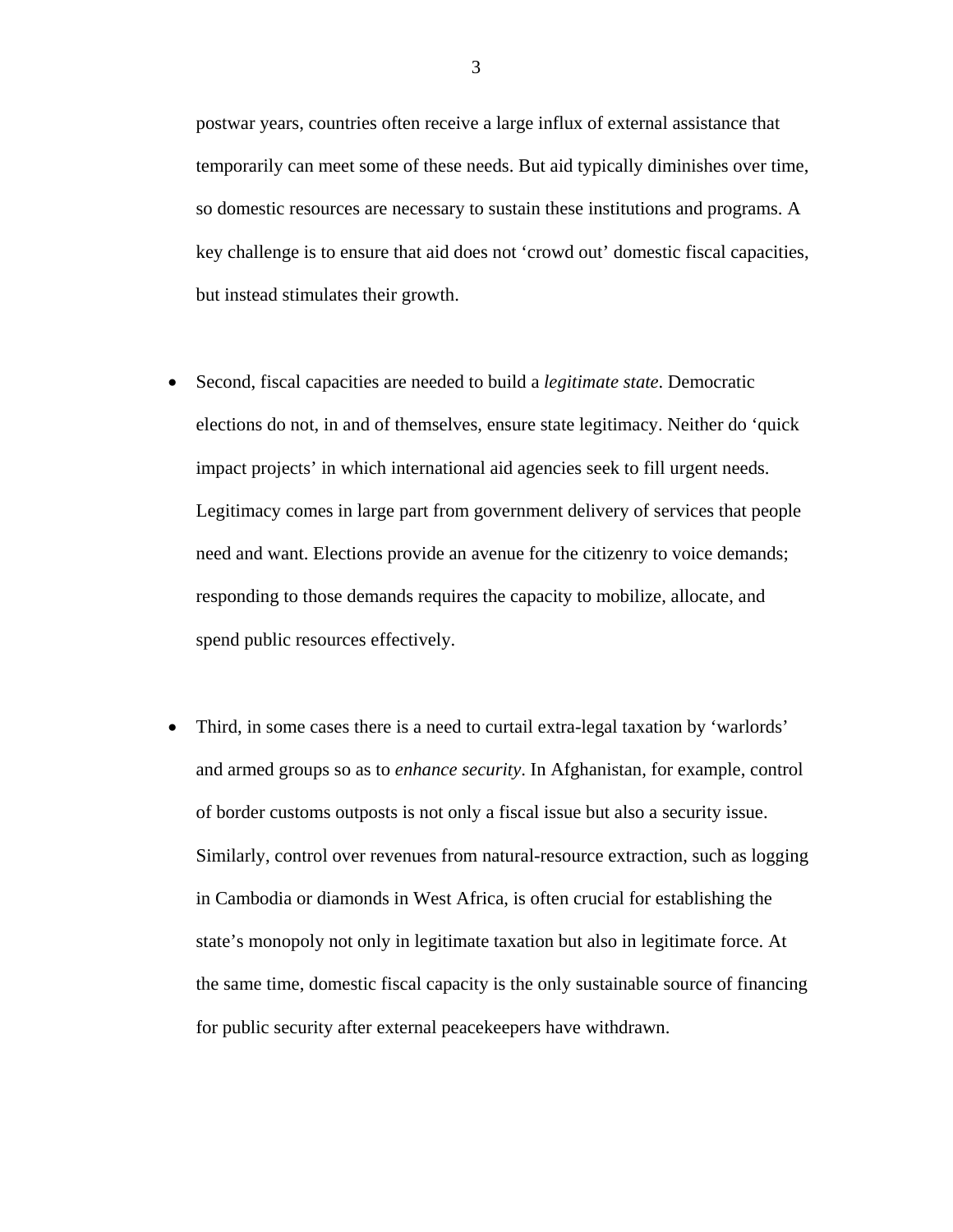There is a profound interdependence between the state's ability to allocate and manage expenditures and its ability to mobilize domestic resources. On the one hand, the volume of domestic revenue limits the volume of expenditure, a constraint that can be eased but not eliminated by international aid and deficit finance. On the other hand, the willingness of the citizenry to pay taxes hinges on its perception that the state will effectively deliver public goods and services – including infrastructure, public safety, health and education – in return. If the state fails to uphold its end of this social compact, its ability to raise revenue encounters serious political and administrative constraints.

The international community can help to resolve this chicken-and-egg dilemma by providing external resources. In principle, these can fund expenditures that enhance both the ability to pay taxes by stimulating economic recovery and the willingness to pay taxes by demonstrating the state's capacity to deliver results. In practice, however, this positive outcome is not automatic. Budget allocation and expenditure management capacities do not spring forth spontaneously in response to resource availability; they must be built painstakingly over time. The legitimacy of the state rests not only on its ability to provide public goods and services, but also on its willingness to respond to the expressed needs and demands of the public. If external resources fail to build core public finance capacities, and if the state's attentiveness to the preferences of donors deflects it from responding to the needs and demands of its own people, then the long-run contribution of aid to this crucial dimension of statebuilding will prove marginal at best.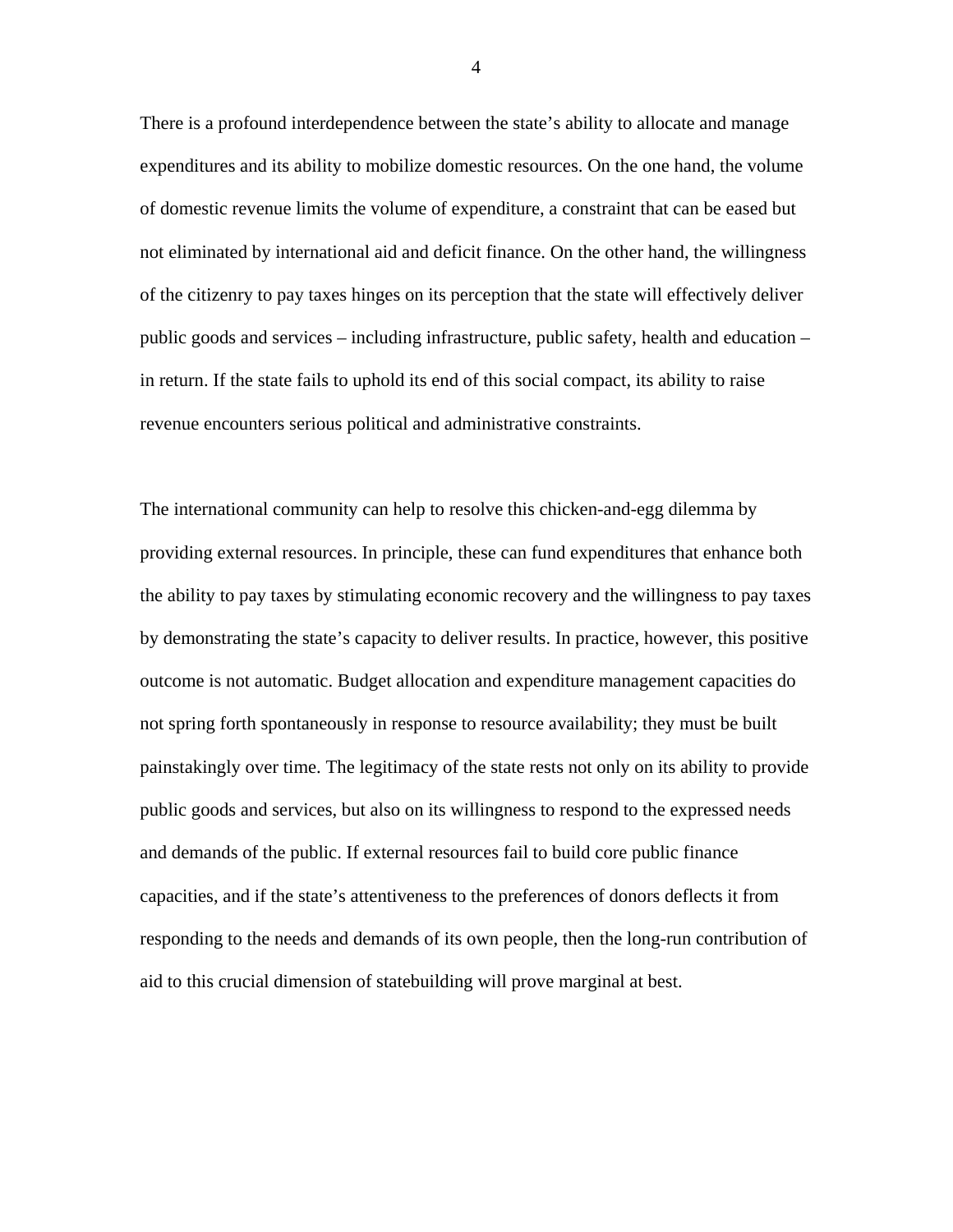In this paper I address eight issues related to the challenges faced by postwar states in strengthening their capacities for more effective public finance, suggesting ways to better fit donor aid to this critical dimension of peacebuilding as statebuilding.

The first four issues pertain to resource mobilization: How should distributional impacts enter into revenue policies? How can postwar external assistance do more to prime the pump of domestic revenue capacity? Should macroeconomic strictures prescribed for economic stabilization be relaxed to foster political stabilization? How should the benefits of external resources be weighed against their costs?

The second four issues relate to the expenditure side of public finance: How should the dynamics of conflict be factored into public spending policies? Can the pathologies of a 'dual public sector' – one funded and managed by the government, the other by the aid donors – be surmounted by channeling external resources through the government, with dual-control oversight mechanisms to reduce corruption? How should long-term fiscal sustainability enter into short-term expenditure decisions? Lastly, is there scope for more innovative solutions to postwar legacies of external debts?

My discussion of these issues draws on the Project on Public Finance in Postconflict Statebuilding, a collaborative research effort hosted by New York University's Center on International Cooperation.<sup>[1](#page-46-0)</sup>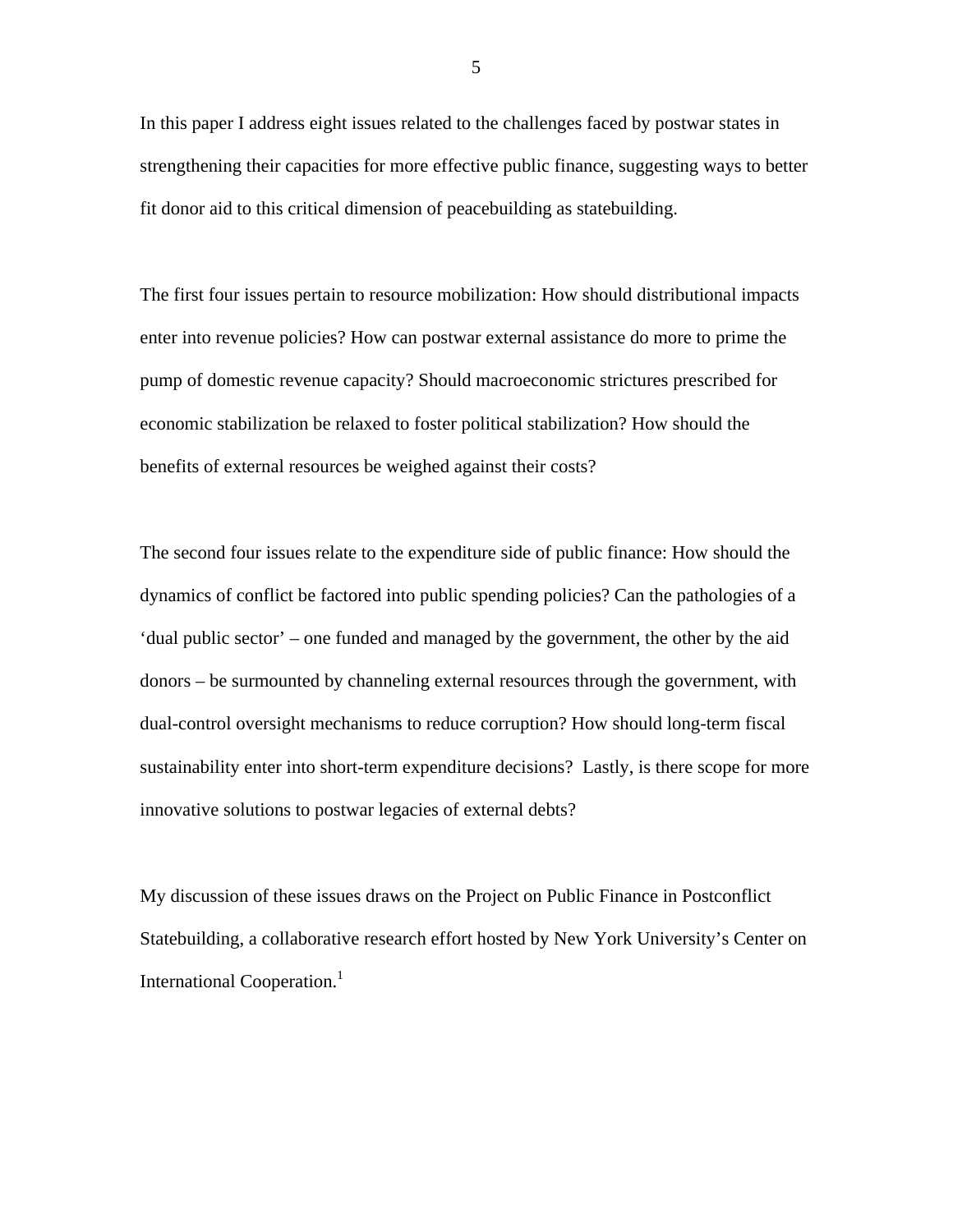#### **1. Who Pays? Revenue through a conflict lens**

The size of government revenue relative to gross domestic product in wartorn societies typically is far below the average for other countries with similar per capita income.<sup>[2](#page-46-1)</sup> At the same time, the needs for government expenditure are, if anything, greater. Hence concerted efforts are needed to increase revenues.

But size is not all that matters. In addition to the total volume of revenue, the distributional impact of revenue collection matters, too. Economists usually think about distribution in terms of 'vertical equity,' differences between rich and poor. But 'horizontal equity' – differences across population groups defined in terms of ethnicity, race, religion, or region – often figures as much (or more) in the dynamics of conflict.

For this reason, in the past decade scholars and policy makers have begun to pay more attention to inter-group disparities. Researchers have analyzed the role of horizontal equity in the genesis of civil wars (Stewart 2000, 2002; Østby 2004). Economists have begun to think hard about how to measure it, starting with spatial inequalities across regions (Stewart *et al.* 2007; Kanbur and Venables 2005). International aid agencies increasingly recognize the need for 'conflict impact assessment' as an input into policy making and project appraisal, and some have begun to put this recognition into practice.<sup>[3](#page-46-2)</sup>

Yet to date, little has been done to bring these insights to bear on revenue policies. The primary revenue goal of postwar government authorities, and of the international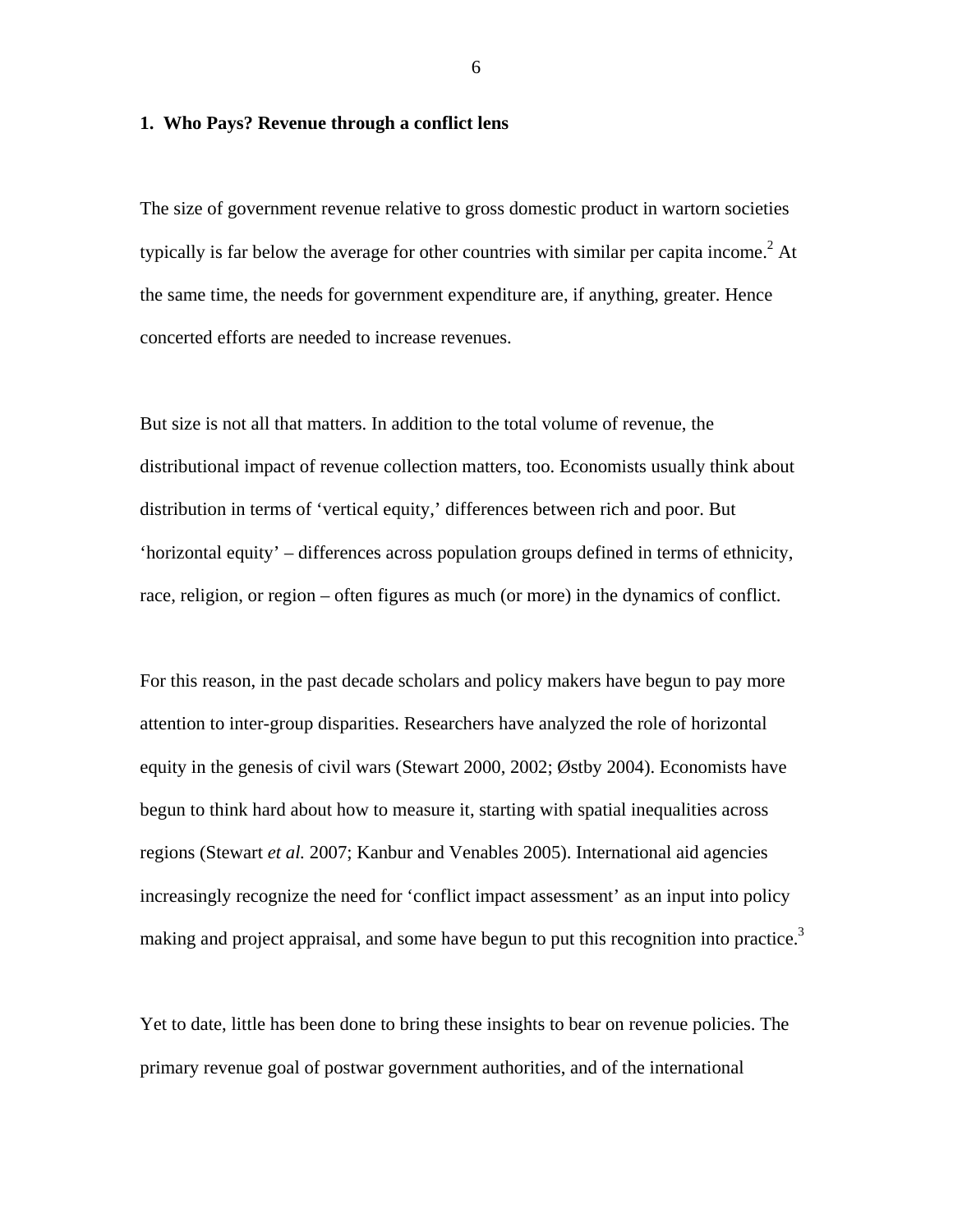agencies that seek to assist them, has been to increase the volume of collections; the secondary goal has been to do so as 'efficiently' as possible. To be sure, increasing the volume of revenue is no small task. And efficiency – if understood in terms of the realities of wartorn societies, as opposed to textbook axioms – is desirable. But neglect of the distributional impacts of taxation can subvert both of these goals.

The starting point for any effort to address this lacuna must be careful documentation of the distributional incidence of revenue instruments, both vertical and horizontal. Collecting the necessary data will be a non-trivial task, for today there is a paucity of such information even in 'normal' developing countries, let alone in wartorn societies.<sup>[4](#page-46-3)</sup> This can be contrasted with the situation in the industrialized countries, where the distributional impacts of proposed taxes typically are subjected to intense scrutiny by politicians and policy makers alike. Ironically, it is precisely where the need for such analysis is greatest – in societies that have embarked on the fragile transition from war to peace – that these issues receive the least attention. Technical assistance from the international community could play a valuable role in filling this information gap.

Documentation is only the first step. The second is to incorporate this information into policy making. In choosing the mix of revenue instruments – the balance between tariffs, value-added taxes and income taxes, for example – their distributional incidence must be considered alongside their revenue potential, administrative feasibility, and efficiency effects. One option that would be likely to receive much more attention, once revenue is seen through the distributional lens, is luxury taxation. Taxes on items such as private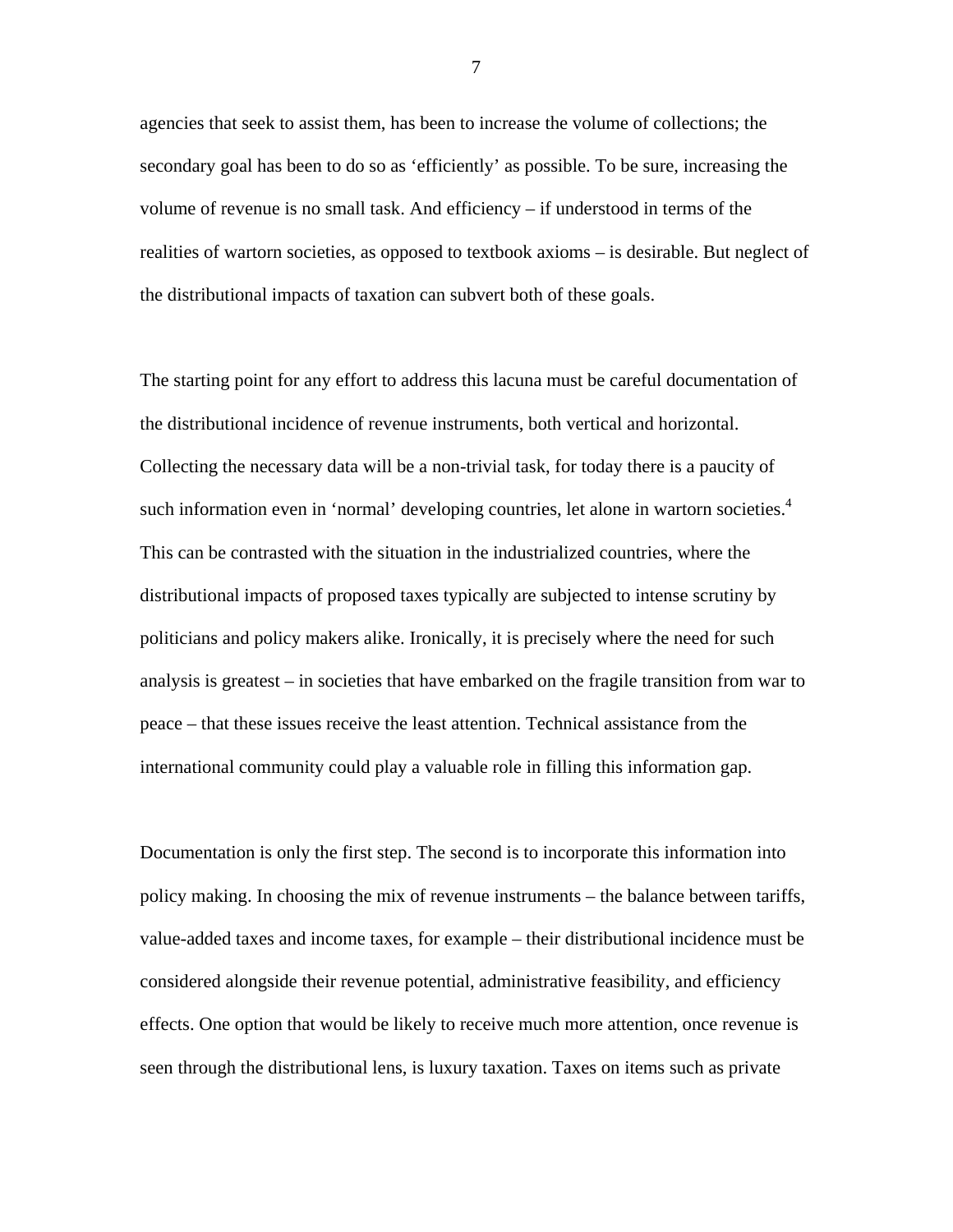automobiles and private aircraft can combine the attractions of administrative ease, distributional progressivity, and substantial revenue. Yet, remarkably, they rarely feature in discussions of postwar revenue policies.

Finally, information on the distributional impacts of revenue instruments, and on the ways that government policies are taking these into account, must be disseminated widely to the public, so as to guard against misperceptions and facilitate compliance by legitimizing the policies. The importance of this was demonstrated vividly in Guatemala, where the peace accords set explicit targets for increasing government revenue and social expenditure. To this end, the first postwar government attempted to increase the tax on large property owners. This effort was scuttled, however, in the face of protests not only from estate owners but also from small-scale indigenous farmers who thought that the tax would burden them (Rodas 2007, p. 90; Jonas 2000, pp. 171-172). The lesson is clear: successful revenue policymaking cannot be a purely technocratic preserve; it must be part and parcel of the democratic process.

#### **2. Priming the Pump? External support for domestic revenue mobilization**

Experience has shown that aid can 'crowd out' domestic revenue mobilization, reducing the incentive for the government to tax its own populace. If aid instead is to 'crowd in' domestic revenue, conscious efforts are needed to this end. The international community can support government efforts to mobilize domestic revenue in four ways: by providing technical assistance; by linking some of its aid to progress in domestic revenue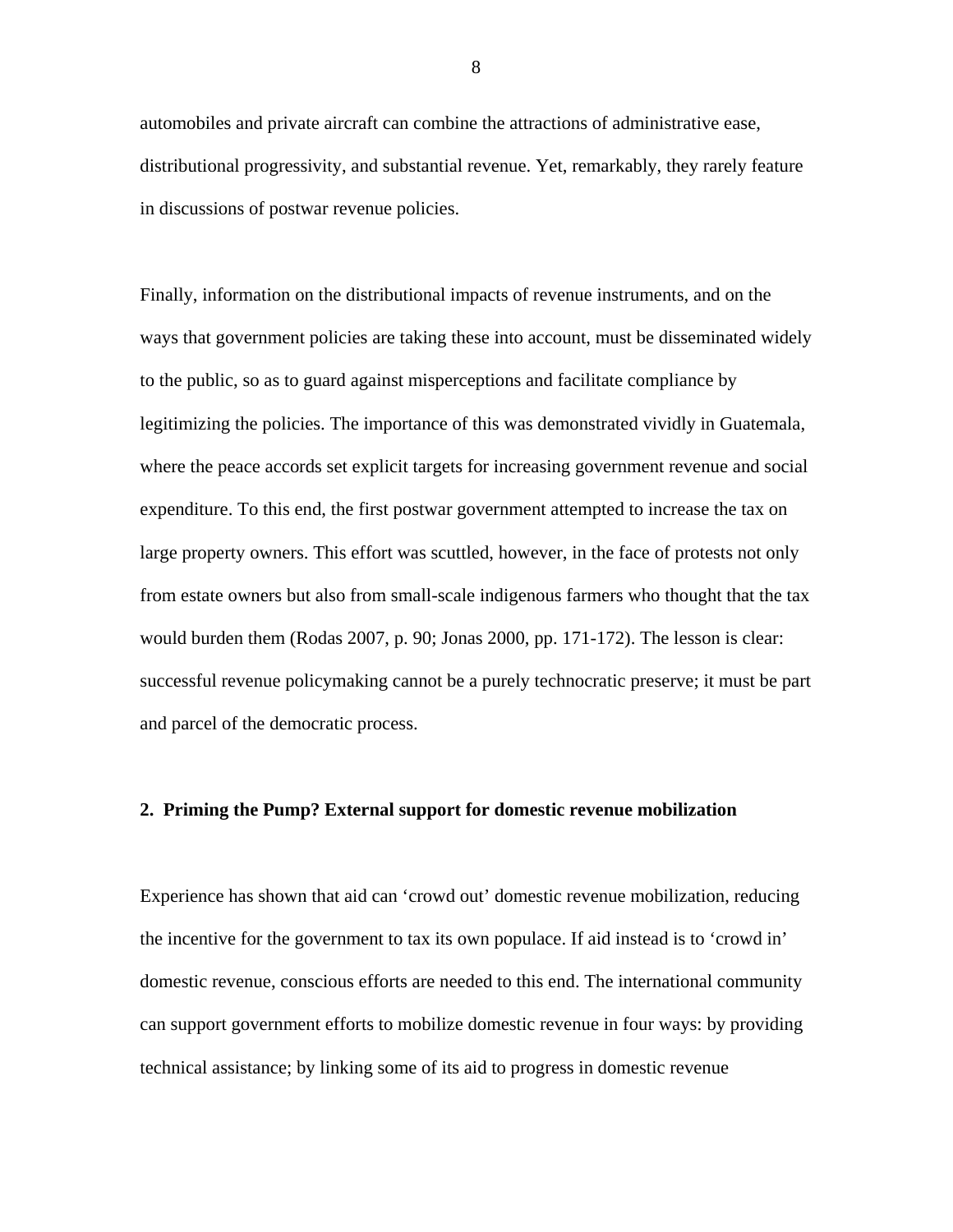performance; by helping to curb extra-legal revenue exactions; and by reducing tax exemptions on postwar aid.

(i) *Technical assistance* (TA) is the most common type of support. In public finance, as in other arenas, the effectiveness of TA could be strengthened by efforts to adopt technologies and procedures that build on existing capacities, rather than opting for offthe-shelf imported solutions. In Afghanistan, for example, Ghani *et al.* (2007, p. 167) report that computerized information systems introduced at the Ministry of Finance were 'unsuitable in terms of complexity and language,' prompting subsequent efforts to retool with Persian-language systems from Iran.

There is also scope for greater conflict sensitivity in technical assistance. In some cases, TA providers have shown an impressive ability to cast aside orthodoxies and adapt their policy advice to local realities. For example, despite the aversion of the international financial institutions (IFIs) to trade taxes, import duties were recognized as the most feasible source of revenue enhancement in Timor-Leste, Kosovo, and Afghanistan. In the case of Timor-Leste, the IMF even supported the introduction of a levy on coffee exports (Pires and Francino 2007, p. 131), a policy that verges on the heretical. In other cases, however, orthodoxy has triumphed over pragmatism. In Guatemala, for example, even as the IMF gave rhetorical support to the goal of revenue enhancement mandated by the peace accords, the Fund's staff urged the government to cut tariffs.<sup>5</sup> Theoretical work and empirical evidence cast doubt on both the efficiency advantages of a shift from tariffs to value-added taxes and the prospects for accomplishing this without a decline in total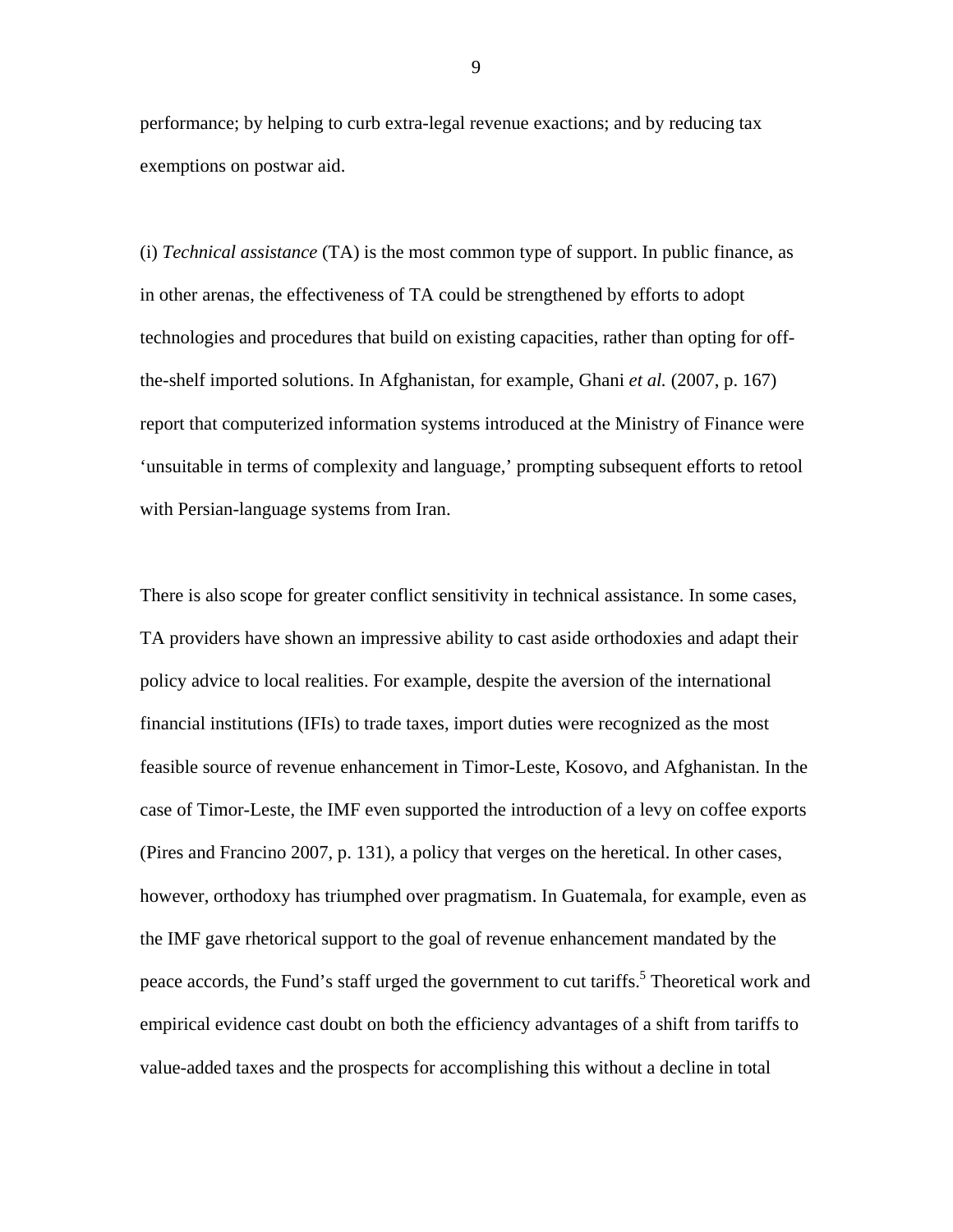revenues.<sup>[6](#page-46-5)</sup> Nevertheless, this remains a key plank of IFI policy prescriptions in developing countries. In postwar countries, where administrative capacities are especially weak and the need for revenue especially pressing, the case for departures from orthodoxy is all the more compelling.

(ii) *Conditionality* is a second way that donors can encourage domestic resource mobilization. On the expenditure side of fiscal policy, it is not unusual for donors to require 'counterpart funding' by the government as a condition for aid to specific projects, a strategy intended to ensure domestic 'buy-in' and to counteract fungibility (whereby aid merely frees government money for other uses). But on the revenue side, conditionality of this type has been rare. It would be a straightforward matter to link certain types of aid – notably budget support – to progress in meeting domestic revenue targets. Such a policy is akin to the provision of 'matching grants' by private foundations. In both cases, the aim is to strengthen incentives for aid recipients to seek further resources, counteracting the disincentive effects of unconditional aid.<sup>7</sup>

Visiting Guatemala in May 1997, a few months after the signing of that country's peace accords, IMF Managing Director Michel Camdessus took a broad step in this direction when he stated that the Fund's only condition for a stand-by agreement would be that the government comply with its peace-accord commitments, including a 50% increase in the revenue-to-GDP ratio.<sup>8</sup> Making a tighter linkage, the European Union made its budget support to the government of Mozambique in 2002 conditional on increases in domestic revenue.<sup>9</sup> One of the benchmarks in the Afghanistan Compact signed in London in early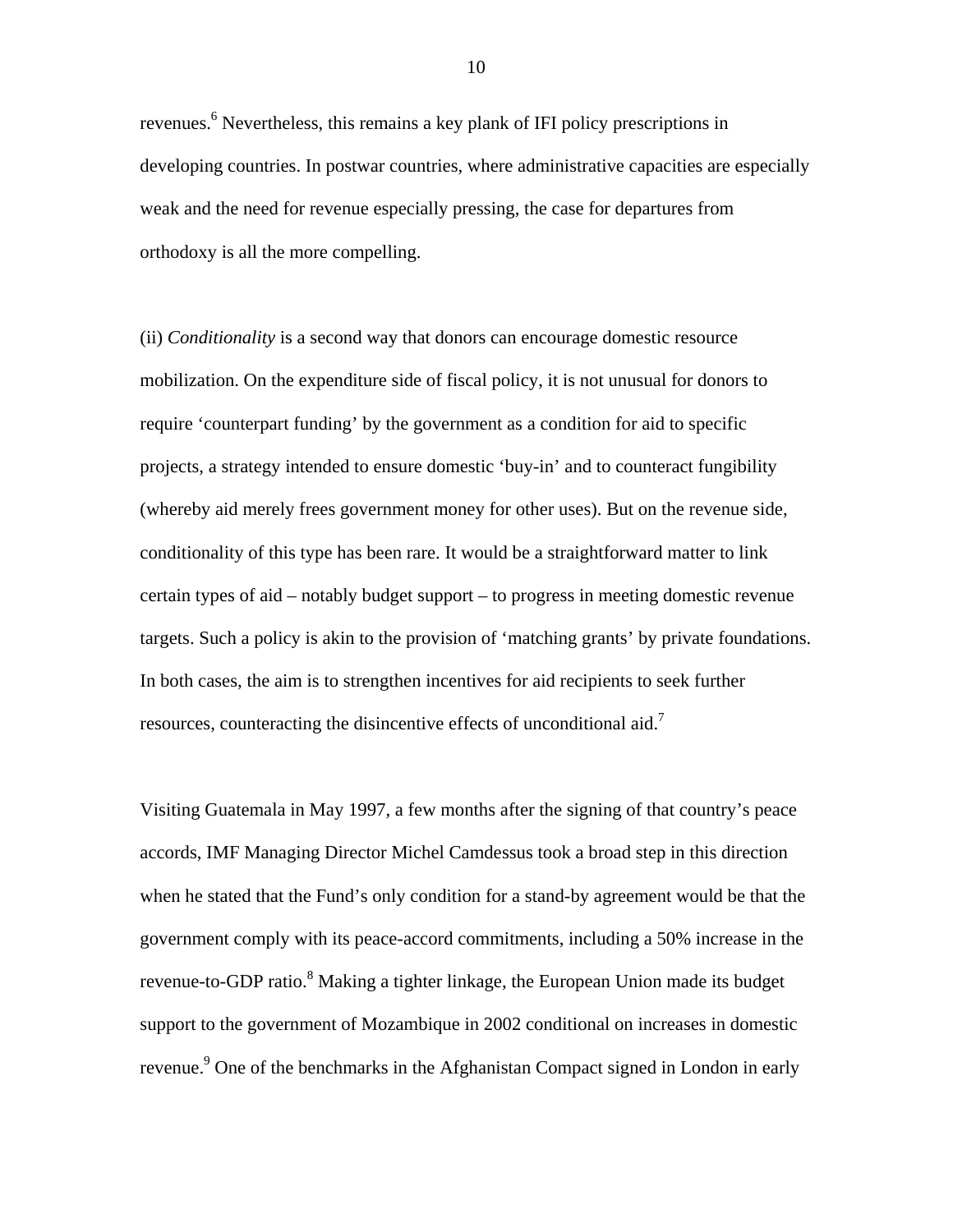2006, which sets out the framework for international assistance to that country over the next five years, is to increase the revenue/GDP ratio from 4.5% in 2004/05 to 8% in  $2010/11$ .<sup>10</sup> But conditionality with respect to revenue mobilization remains the exception, not the rule.

One way to implement revenue conditionality would be for donors to enter into a multiyear compact to provide matching funds for direct budget support. Donors could agree to match a percentage of the funds collected by the host government up to a fixed limit. The percentage could be reduced over time, reflecting the increasing capacity of the host government to raise revenue, and the expected increase in economic activity and therefore the tax base. The simplest system would involve monthly certification of the changes in the balance of the Ministry of Finance general revenue account at the Central Bank by an independent authority, and based on these changes, automatic disbursements from the trust fund into the revenue account (Carnahan 2007).

(iii) *Curbing extra-legal revenue exactions* in some cases is a critical postwar task, one that is located on the cusp between public finance and security. When profits from the exploitation of nominally public resources, like Cambodia's forests, flow into private pockets, this not only deprives the state of revenues but also often finances quasiautonomous armed groups that threaten the peace (Le Billon 2000). When local warlords levy 'taxes' on trade, sometimes including trade in narcotics, as in Afghanistan, they undermine the state's monopoly not only in revenue collection but also in the legitimate exercise of force. Curtailing such activities may require the assistance of international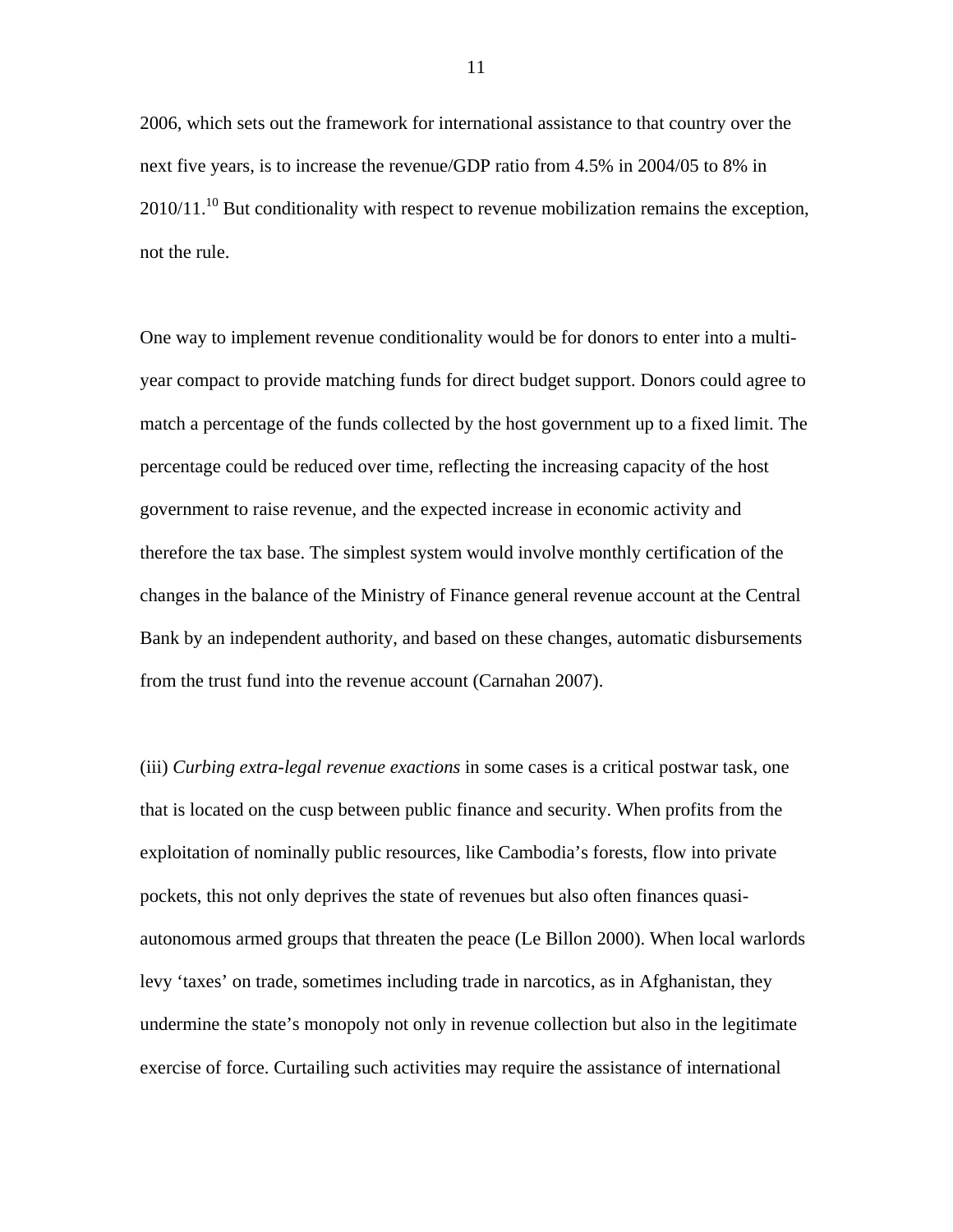peacekeeping forces, which is what prompted the Afghan finance ministry's request for help in securing customs posts (Ghani *et al.* 2007, p. 170). Yet peacekeeping forces, even those with a relatively expansive mandate like the International Security Assistance Force (ISAF) in Afghanistan, typically have not seen this as a part of their job.

Even more problematic, powerful members of the international community may be reluctant to crack down on extra-legal revenue exactions when they regard those involved as political allies. In Afghanistan, for example, efforts to consolidate revenue in the hands of the state and to fight drug trafficking have been complicated – to put it lightly – by the decision of the United States government to enlist anti-Taliban warlords as partners in its 'global war on terror.' Such marriages of convenience, reminiscent of U.S. support to the anti-Soviet *mujahadeen* in the 1980s, may serve short-run security objectives, but do so only at the expense of undermining the legitimacy and effectiveness of the state – and ultimately security too – in the long run.<sup>[11](#page-46-10)</sup>

(iv) *Reducing tax exemptions on postwar aid flows* could do a great deal to prime the pump of domestic revenue-collection capacity. In the early postwar years, aid is often the single biggest component of the formal-sector economy. Yet today aid flows, and the incomes generated by them, are largely exempt from taxation by the governments of aidreceiving countries. The incomes of expatriate aid officials and aid workers are taxexempt. The incomes of the local staff of aid agencies, frequently quite high by local standards, are often tax-free too. The goods imported by the aid agencies, ranging from Toyota land cruisers to cases of Coca-Cola and whiskey, often enter the country duty-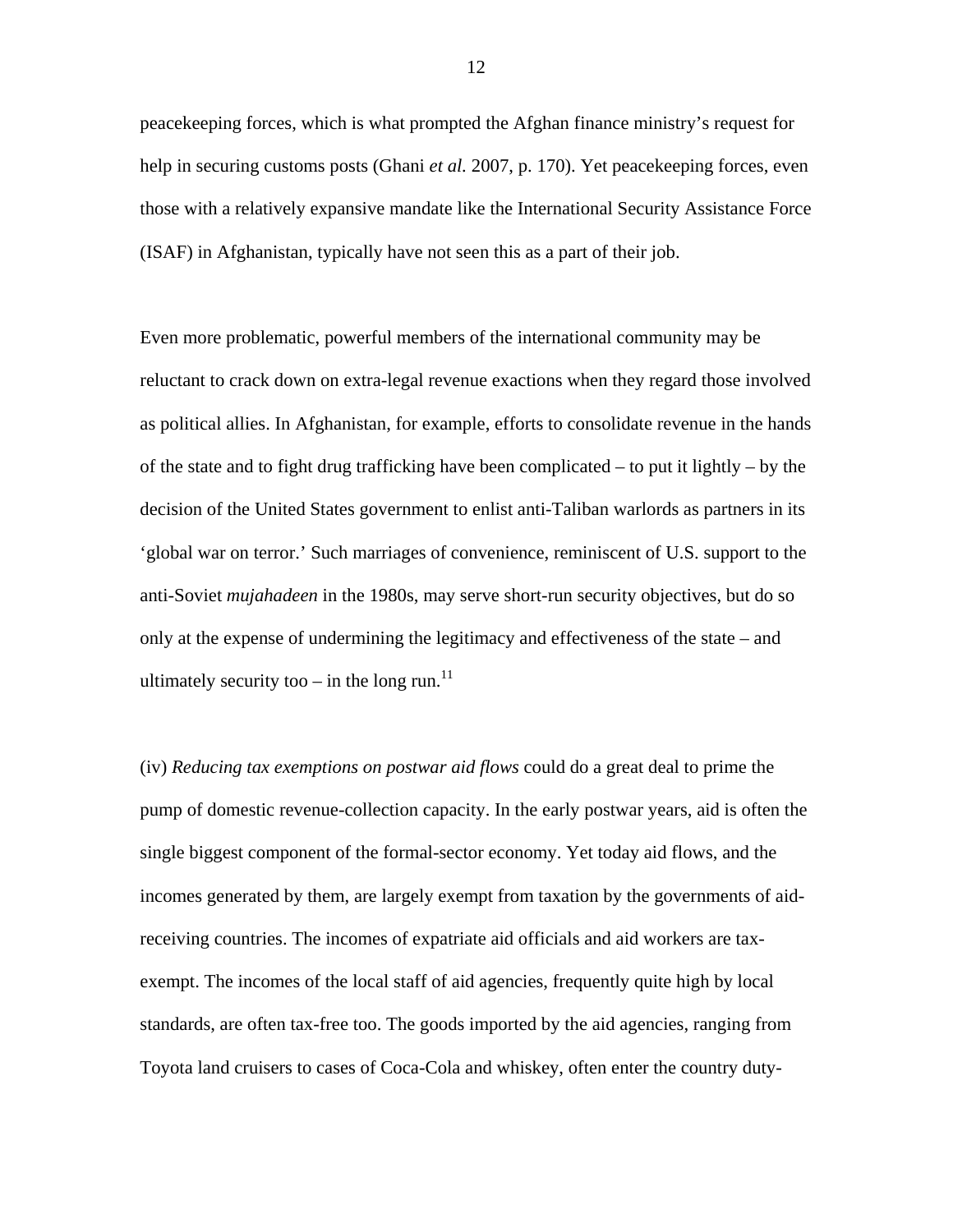free. The rents paid by expatriates for office space and housing – again, often exorbitant by local standards – are frequently tax-free. So are other services provided to them, such as hotels and restaurants.

These pervasive exemptions have several adverse consequences. Most obvious is the opportunity cost of foregone government revenues. In addition, scarce administrative capacity is devoted to administering different rules for different people. Goods that enter the country as aid frequently wind up on sale in local markets, undercutting legitimate competitors who pay import duties.<sup>12</sup> Last but not least, the special treatment accorded to expatriates sends an unmistakable message to the local populace: rich and powerful people do not have to pay taxes. The result can be 'the creation of a culture of tax exemptions,' in the words of a recent IMF review of post-conflict experiences (Gupta *et al.* 2005, p. 12). This demonstration effect runs precisely counter to efforts to establish effective and progressive revenue collection systems. It also undermines the credibility of international agencies when they argue, as in Cambodia, that governments should reduce tax loopholes and 'tax incentives' for local businesses (Smoke and Taliercio 2007, p. 82).

Efforts to tax aid bonanzas – even with backing from the  $IMF$  – have run into adamant resistance from aid donors. In Timor-Leste, efforts to tax the floating hotels in the Dili harbor that accommodated the postwar influx of foreigners were rebuffed by lawyers at United Nations headquarters in New York, on the dubious grounds that diplomatic 'privileges and immunities' extend to those who provide services to UN personnel (Pires and Francino 2007, p. 135). In Afghanistan, the introduction of a tax on rental incomes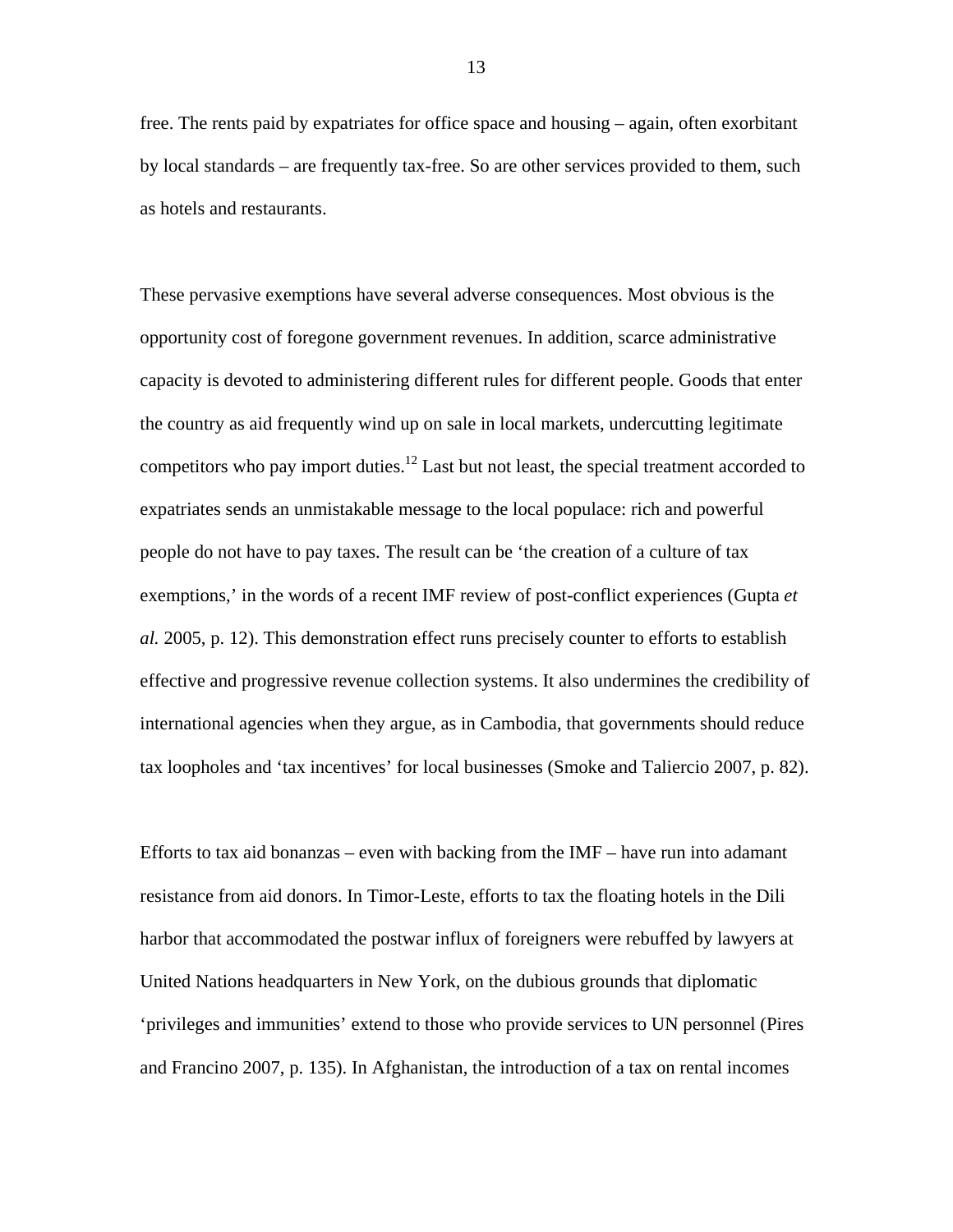generated by expatriates in Kabul likewise met resistance (Carnahan 2007, p. 9). As Ghani *et al.* (2007, p. 174) remark, 'the international community's declarations on the importance of enhancing domestic revenue mobilization have not been matched by willingness to consider new initiatives to tap the revenue possibilities generated by their own presence.'

This issue has often pitted the IMF and World Bank, along with national officials, against other donor agencies. In the case of Timor-Leste, Pires and Francino (2007, p. 136) recall 'bitter fights between international officials at the Ministry of Finance and international officials of donor organizations … with the latter winning.' The finance ministry's inability to tax the international presence where there was not an explicit legal basis for their exemption came as a 'bitter blow': 'Generally the donors and the UN, who disagreed about many things, were as one on their inviolable right to a complete exemption from taxes, not only for themselves as individuals or for goods imported for their direct use, but also on their contractors and goods imported for reconstruction.'

As Pries and Francino (2007, p. 136) explain, donor agency staff made three arguments against paying taxes. The first was that this would be equivalent to budget support. This is true. But its implicit premise – that the government cannot be trusted to use tax revenues well – again sends a clear message to the local populace. The second argument was that expatriates were already paying taxes in their countries of origin. In cases where this is so, existing tax treaties allow credits for taxes paid elsewhere, avoiding the problem of double taxation. The third argument was that no other countries where they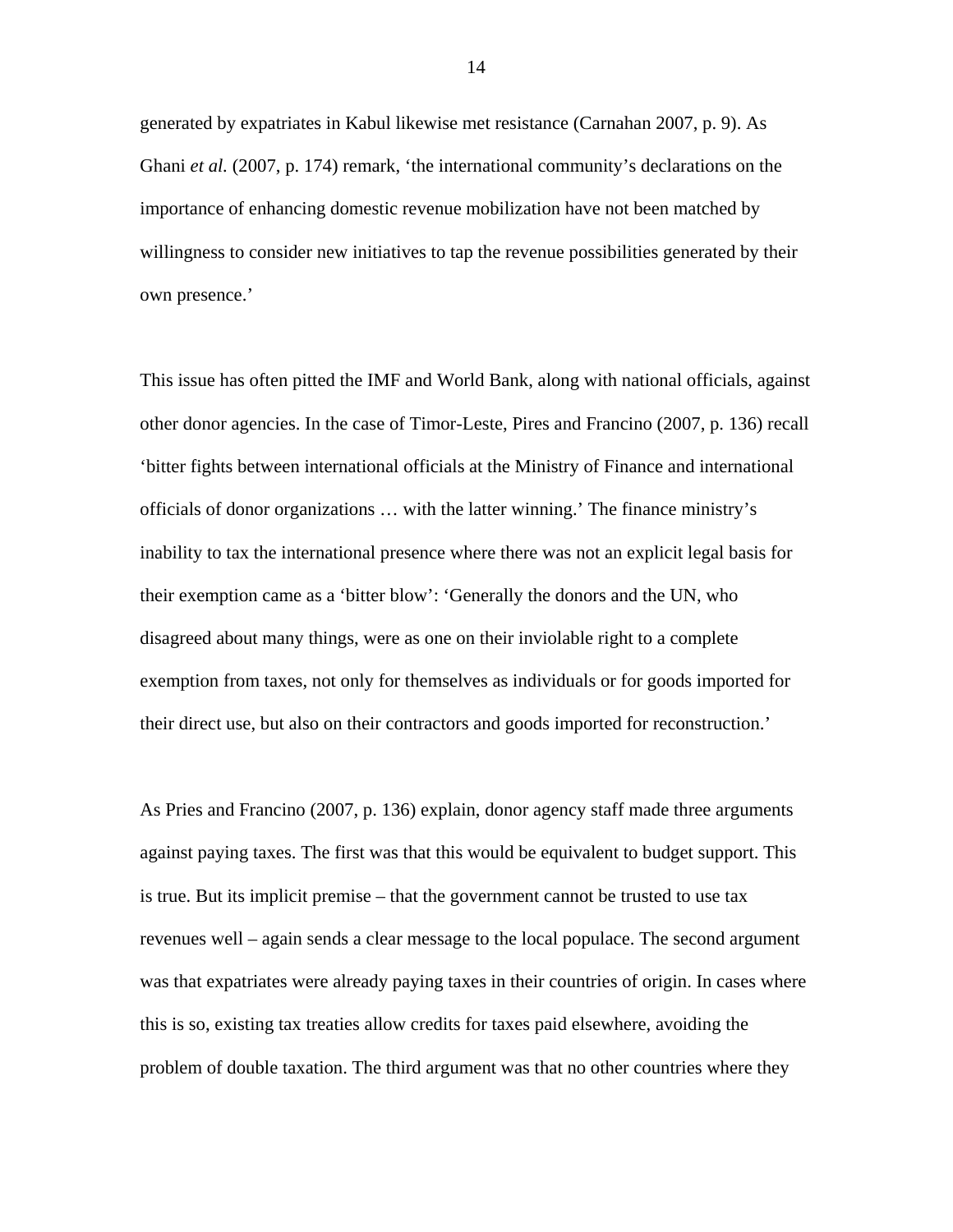worked had taxed them, 'so why should East Timor be any different?' The answer to this objection is, of course, that desirable changes have to begin somewhere.

Under the Convention on the Privileges and Immunities of the United Nations, UN officials are 'exempt from taxation on the salaries and emoluments paid to them by the United Nations' (United Nations 1946, sec. 18b).<sup>13</sup> Most bilateral aid agreements today include a clause that grants the donor agencies privileges and immunities that are 'no less than' those enjoyed by the United Nations (Carnahan 2007, p. 7). Although the Convention makes no mention of local staff or contractors, over time its tax exemptions often have been construed to cover them, too.

There are good reasons to revisit and reinterpret the Convention on the Privileges and Immunities regarding the extent of exemptions for United Nations missions and, by extension, bilateral missions, international agencies, and international and local contractors from local taxes, fees, and user charges. As Carnahan (2007, p. 10) observes, 'The Convention was crafted 60 years ago in a very different environment from that in which the United Nations now operates. Today there are many more peacekeeping missions … and peacekeeping missions have become more complex involving a broader array of activities.' A meeting to consider the taxation treatment of the international community could be convened under the auspices of the OECD's Development Assistance Committee (DAC), the new UN Peacebuilding Commission, or the IMF.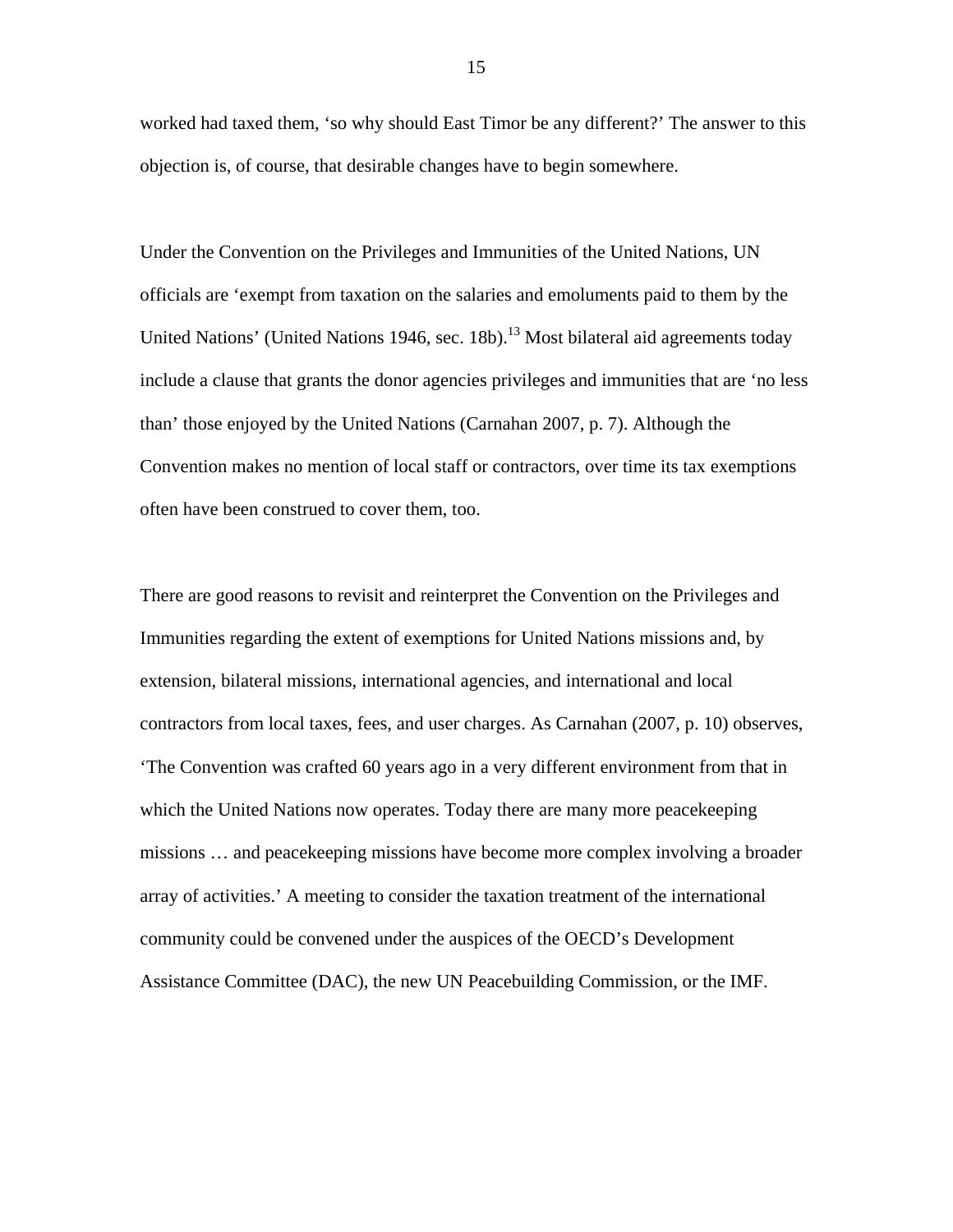Initiatives could also be taken by individual donor countries acting unilaterally, in the form of 'payments in lieu of taxes' (PILOTs). This solution has been adopted in a number of college towns in the U.S., where municipal governments quite understandably want tax-exempt institutions of higher education to contribute to funding public schools, police and fire protection, and other local services. Negotiated PILOTs maintain the legal privileges of those who make the payments, and open the door for those donors who are serious about building domestic revenue capacity to act without waiting for across-theboard solutions.

If such agreements were to include income tax payments by expatriate or local aid personnel, these need not come from the own pockets of the individuals covered. Those who pay taxes could be given salary 'top-ups' to maintain their after-tax incomes, just as US citizens employed by the United Nations system, including the World Bank and IMF, now receive pay increments to compensate for the fact that they must pay US income taxes.

#### **3. Economic versus Political Stabilization? Balancing the budget deficit**

An alternative way that governments can mobilize domestic resources – apart from increasing revenues – is to borrow or print money to cover budget deficits. In many postwar settings, a lack of well-developed financial markets means that domestic borrowing is not feasible. Even where this is possible, governments may be reluctant to borrow since this could push up interest rates and dampen private investment.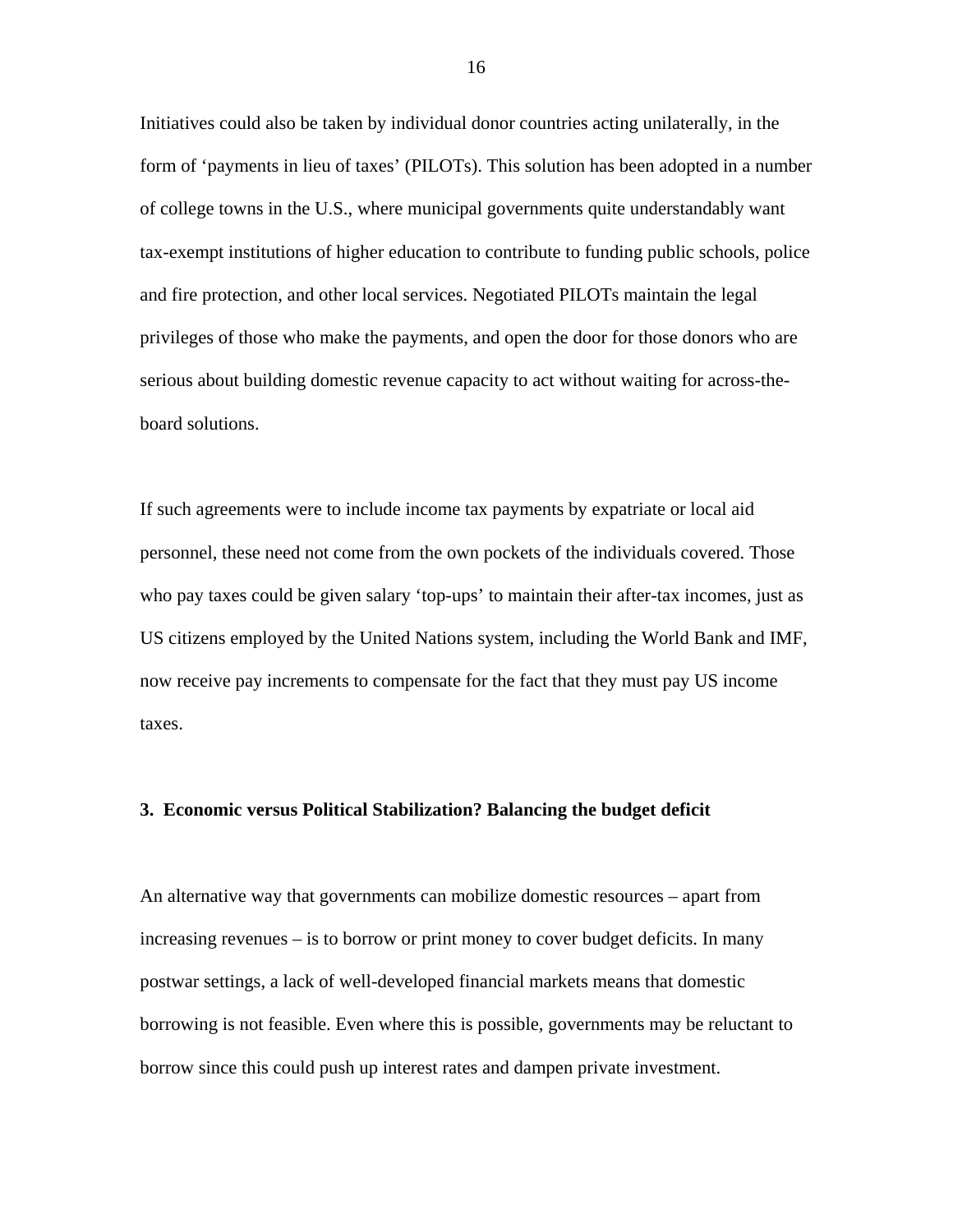Printing money can be a more tempting option. This does not require the institutional capacities for a market in government bonds. Instead the government 'borrows' from its own central bank. But this type of deficit finance has costs, too. If printing money fuels rapid inflation, this can disrupt the economy, hit the real incomes of the poor (who generally are least able to 'index' their incomes to prices), and spark political unrest.

For these reasons, many economists advocate tight restrictions on budget deficits in general, and restrictions on Central Bank financing of them in particular. One need not be a monetarist economist to appreciate the merits of this position. Yet controlling inflation is not the sole objective of economic policy. In settings with widespread unemployment (or underemployment) and slack demand, modest inflation may be a tolerable price to pay for gains in employment and growth.<sup>14</sup> The conventional economic wisdom today holds that inflation cannot boost employment in the long run. In the short run, however, there is no doubt that inflationary finance can provide an economic stimulus.

In postwar countries, short-run concerns have special salience. The macroeconomic goal of price stability must be pursued alongside the peacebuilding goal of political stability. The former requires efforts to balance the budget, or at least to rein in the gap between expenditure and revenue. But the latter may require expenditures to implement peaceaccord commitments and to address pressing social needs that surpass the resources available to the government. In such settings, the need for a balanced budget itself must be balanced against the urgent need for peace-related spending.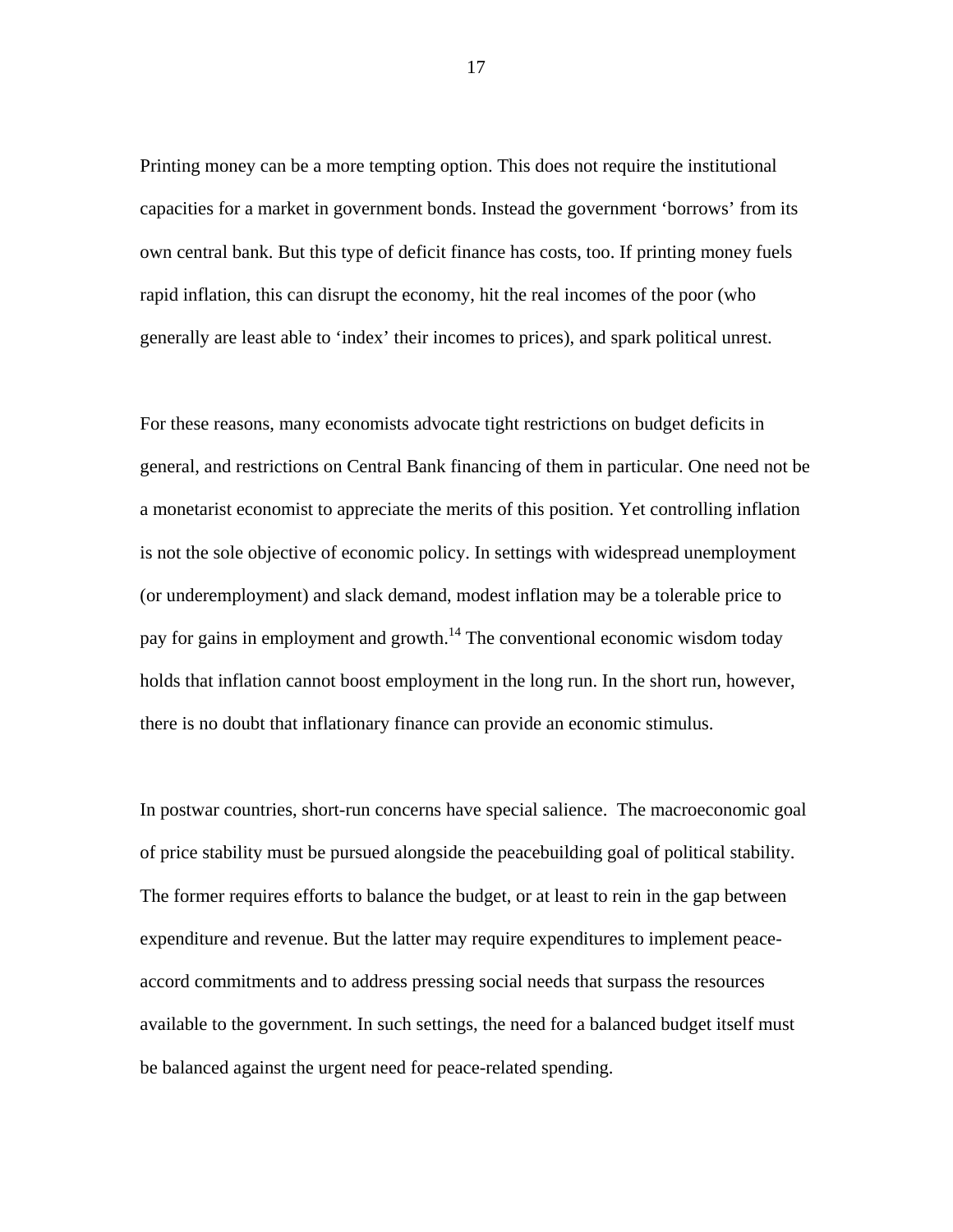When confronted with the argument that relaxation of price-stability targets could increase political stability by allowing more expenditures to ease social tensions, proponents of 'sound money' counter that price instability fuels social tensions, too. Both sides may be right. Beyond some point, high inflation – and certainly 'hyperinflation' at rates above 50% per month – would harm the economy in general and the poor in particular, exacerbating tensions. At the same time, however, excessively tight money and a complete refusal to finance budget deficits via the 'inflation tax' could impede efforts to fund peace-related needs.

If so, the relationship between the macroeconomic stability and political stability may take the shape of an inverted 'U', rather than a straight line. This is depicted in Figure 1. The horizontal axis represents price stability, with movement away from the origin denoting lower inflation. The vertical axis represents political stability, with movement away from the origin denoting lower social tensions. Supporters of stringent anti-inflation policies assume that the country is on the upward-sloping part of the curve, segment *AB*, where greater macroeconomic stability fosters greater political stability. In asserting that there is a tradeoff between the two, critics of these policies assume that the country is on the downward-sloping segment, *BC.*

Both scenarios are plausible. Research at the interface between macroeconomics and conflict impact assessment is needed to estimate where the turning point is located in any given time and place. Equally important is to explore policies that might shift the curve,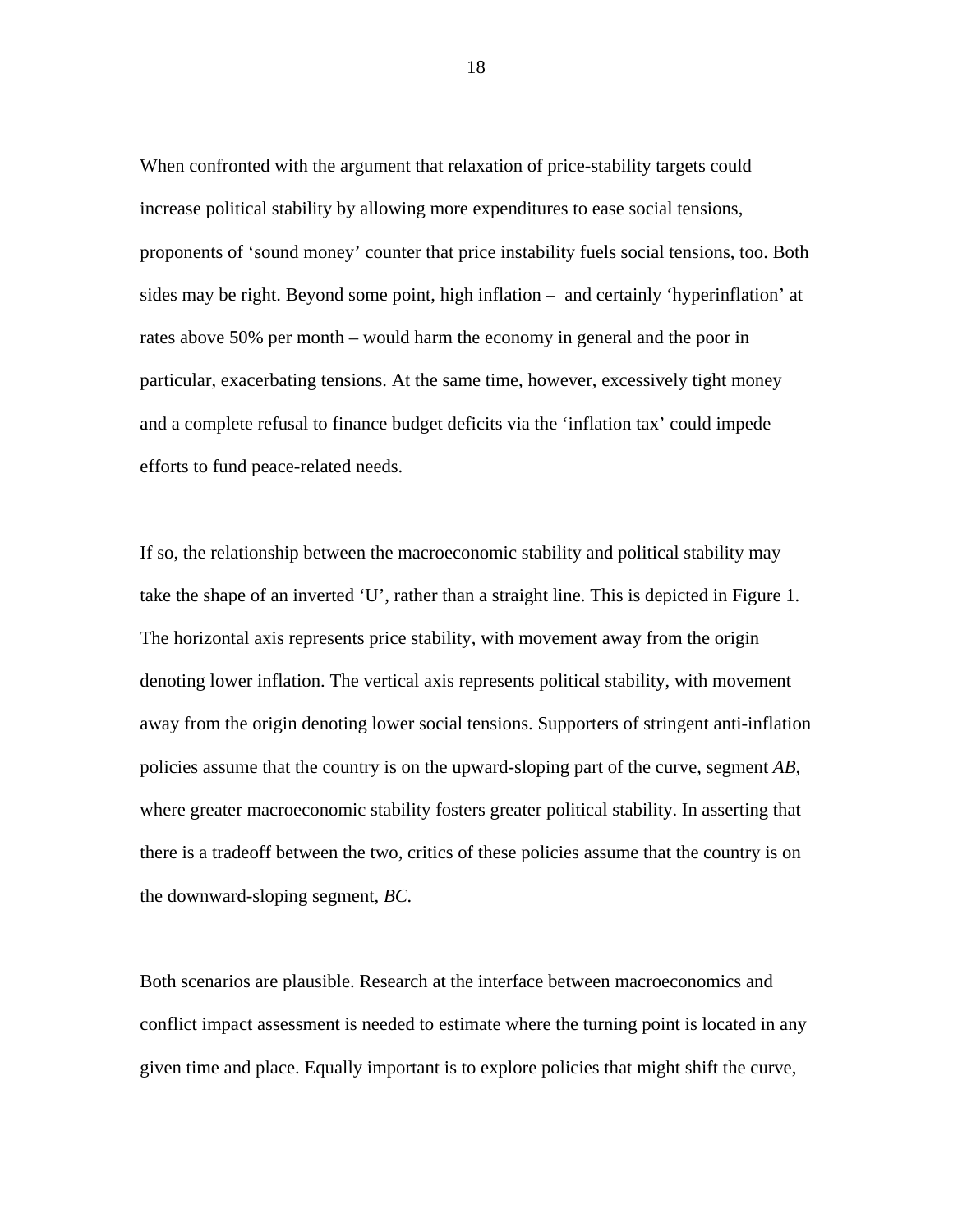easing potential tradeoffs between macroeconomic and political stability. If, for example, there is scope for shifting public expenditure from items that do little to consolidate peace to other uses that are central to this goal, this would help to reconcile the two stability objectives.



**Figure 1: Price stability and political stability**

Even though some relaxation of budget-deficit targets may be warranted to advance the goal of political stabilization, the scope for financing public spending by this route is limited: at some point, price instability will feed into political instability. Printing money may increase the government's room for maneuver at the margin, but it is not a 'soft' substitute for domestic revenue mobilization. As Coats (2007, p. 215) remarks, 'the possibility of central bank lending to the government historically has often proven an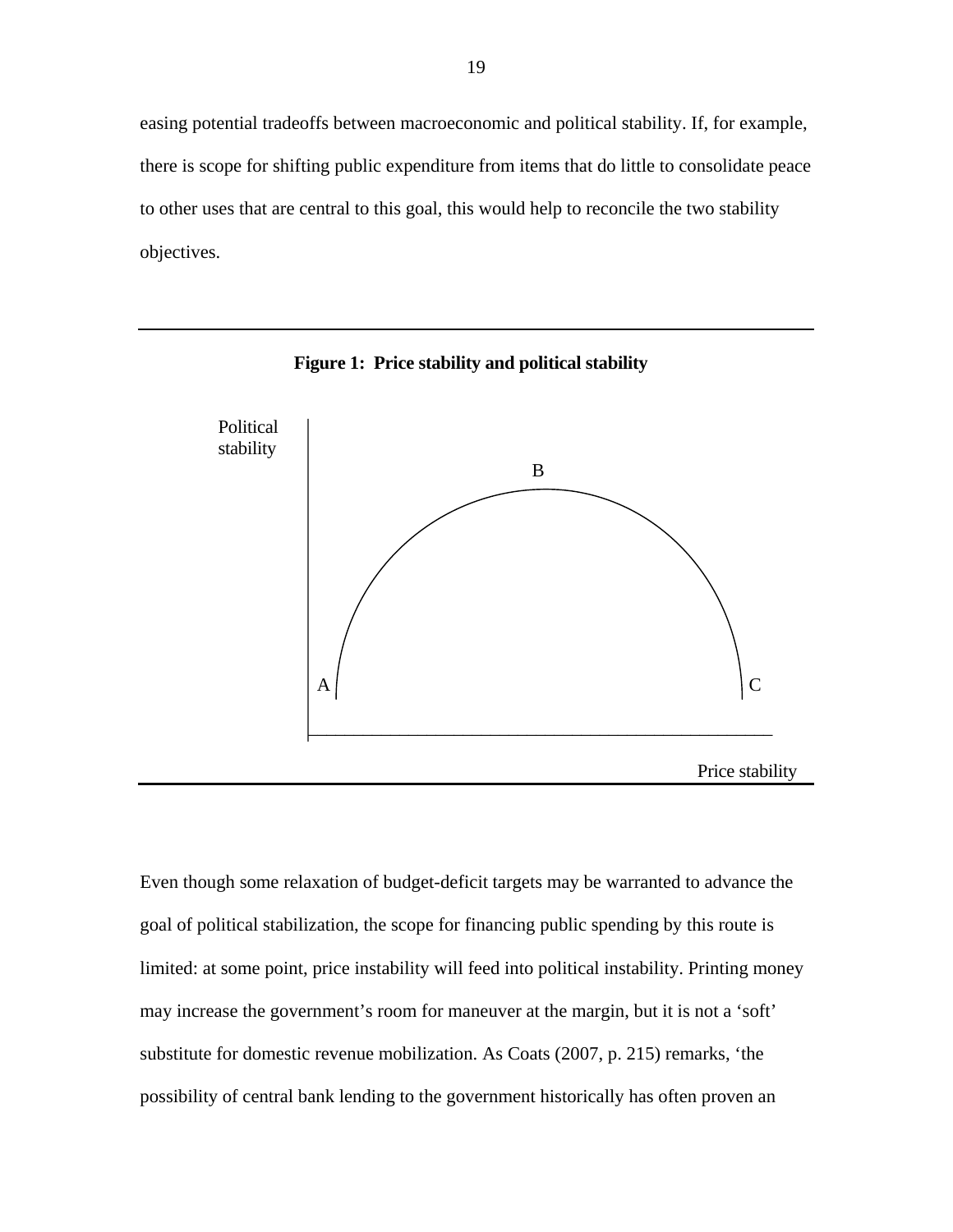irresistible temptation.' Opening the door a crack can let in flood of inflationary finance. Moreover there are some cases in which very strict monetary policies – or even a straightjacket on the central bank's ability to print money, in the form of 'dollarization' or a currency board – can enhance political stability, by taking a bone of contention off the table. Coats (2007) argues that was the case in Bosnia, where a currency board arrangement was mandated in the Dayton peace agreement. There may be good arguments for recalibrating monetary discipline in light of the political demands of warto-peace transitions, but there is no good argument for abandoning it.

#### **4. How Much Aid? Dilemmas in external resource mobilization**

Government expenditures can be funded by *external* resources as well as by domestic resources – that is, by grants and loans from overseas. In postwar countries, these external resources come mostly from official aid donors: the Bretton Woods institutions, the regional development banks, and bilateral aid agencies.

For recipients, aid has both benefits and costs. External budget support allows a government to spend money – for example, to pay teachers, healthcare workers, and public security forces – beyond the constraints otherwise imposed by its capacity to mobilize domestic resources. This buys time for the government to increase domestic revenues. The costs to the recipient country include the risk that external resources will crowd out domestic resource mobilization; the risk that external resources will lead to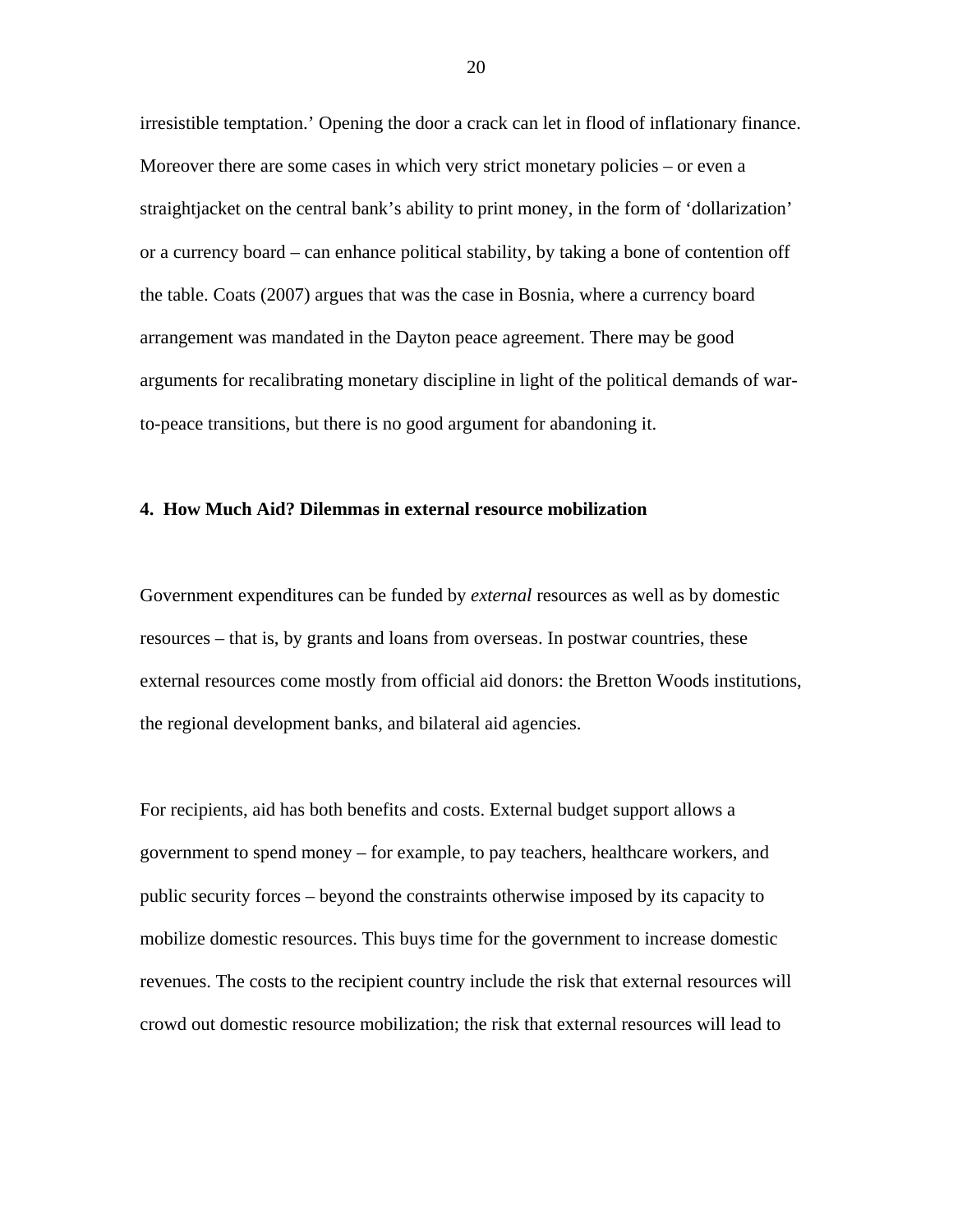unsustainable expenditure commitments; and the risks posed by exchange-rate appreciation and policies to counter it.

When a government's popularity among aid donors enables it to attract substantial budget support, the IMF sometimes presses for ceilings on the 'domestic primary deficit,' the extent to which the government uses aid to finance public expenditure. These ceilings are intended to contain the potential adverse macroeconomic effects of aid inflows. The logic is that foreign currency inflows from aid can lead to exchange-rate appreciation, making the country's tradable-goods sector (exports and import substitutes) less competitive, a phenomenon akin to the 'Dutch disease' in which a boom in natural-resource exports has the same effect. If the Central Bank increases the money supply to counter upward pressure on the exchange rate, this can lead to inflation. If the Central Bank issues bonds to absorb the increased money supply and control inflation (a policy mix known as 'sterilization'), this can push up domestic interest rates, adversely affecting private investment. Faced with the tradeoffs among exchange-rate appreciation, inflation, and higher interest rates, aid ceilings represent a policy for damage control.

To control the domestic primary deficit in Uganda, for example, the government imposes limits on the share of expenditure in each ministry that can be financed by external resources. As Ndikumana and Nannyonjo (2007, p. 47) these aid-intensity ceilings inflict yet another kind of damage, constraining expenditures that could improve social welfare. Uganda's health targets go unmet even as unemployed doctors and nurses emigrate abroad in search of work.<sup>15</sup> When a country has unemployed resources that can be put to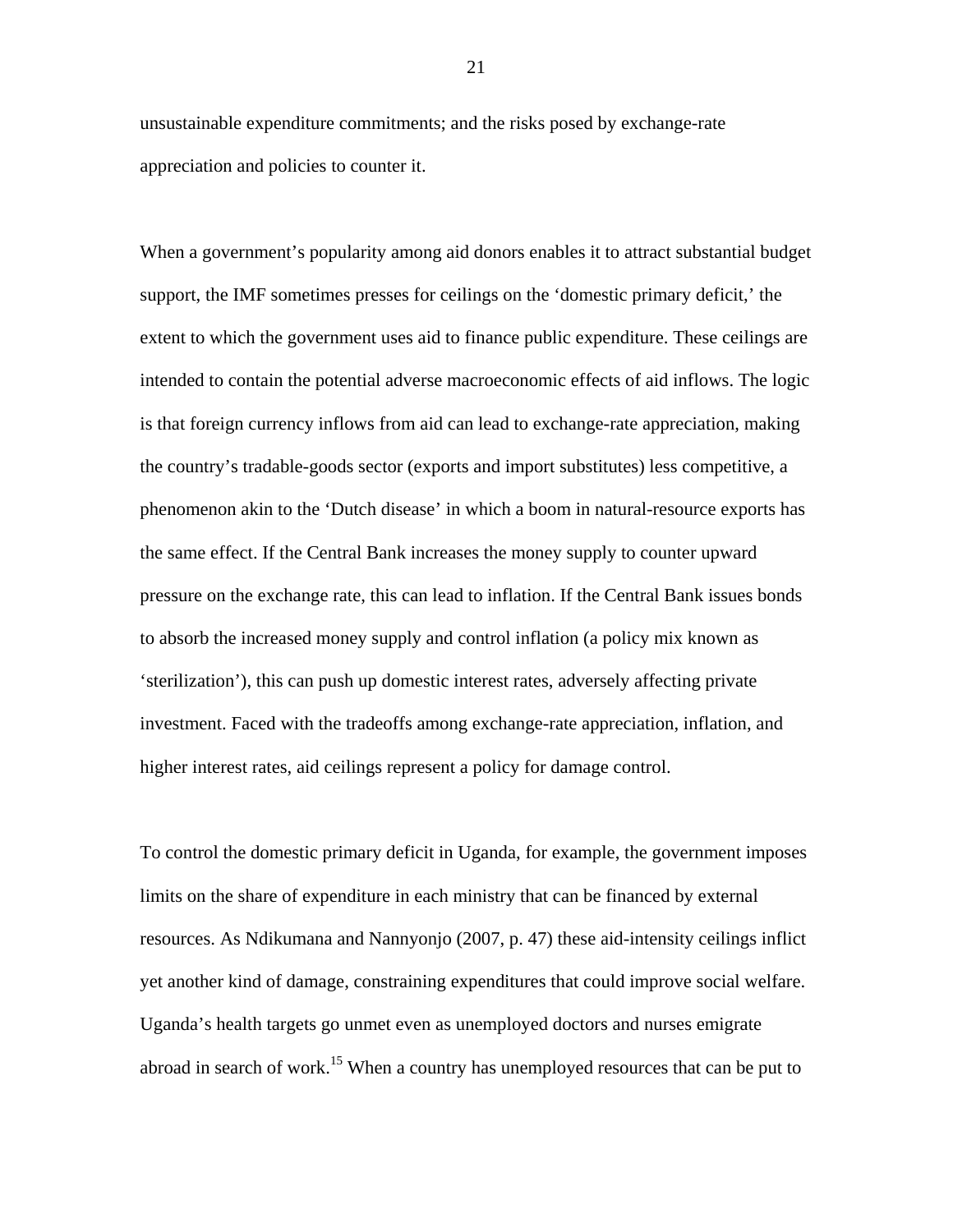work with aid financing – as appears to the case in this instance – the very elastic supply response means that the impacts of greater aid absorption on inflation and the exchange rate would likely be modest.<sup>16</sup> Moreover, Ndikumana and Nannyonjo (2007, pp. 46-47) argue that aid-intensity ceilings fail to take due account of the fact that much aid is spent abroad on goods and services that do not compete with local production – for example, on technical assistance salaries that are deposited directly into foreign bank accounts. Since such aid does not pose sterilization dilemmas, there is no reason to include it in the calculation of expenditure ceilings.

A recent IMF study echoes these concerns. Instead of real exchange-rate appreciation as aid flows surged, Uganda actually experienced depreciation and low inflation, a scenario that suggests 'a rapid supply response to aid expenditures or high import propensities' as well as fiscal and monetary policies designed to counter appreciation (IMF 2005, p. 13). 'Concerns about inflation,' the study cautions, 'must be balanced against the dangers of failing to absorb the aid and of crowding out the private sector' (IMF 2005, p. 5).<sup>[17](#page-46-16)</sup>

Of course, there may be other good reasons for aid-intensity ceilings, apart from macroeconomic concerns. 'Plentiful aid,' Bevan (2005, p. 4) observes, 'may induce corruption and other rent-seeking activities in much the same way that resource rents have frequently done.' Plentiful aid can lure governments into unsustainable expenditure commitments, a problem discussed below. Plentiful aid can undermine sovereignty: 'Countries whose budgets rely heavily on aid flows rather than on their own domestic resources,' Heller (2005, p. 22) observes, 'give up significant political autonomy in their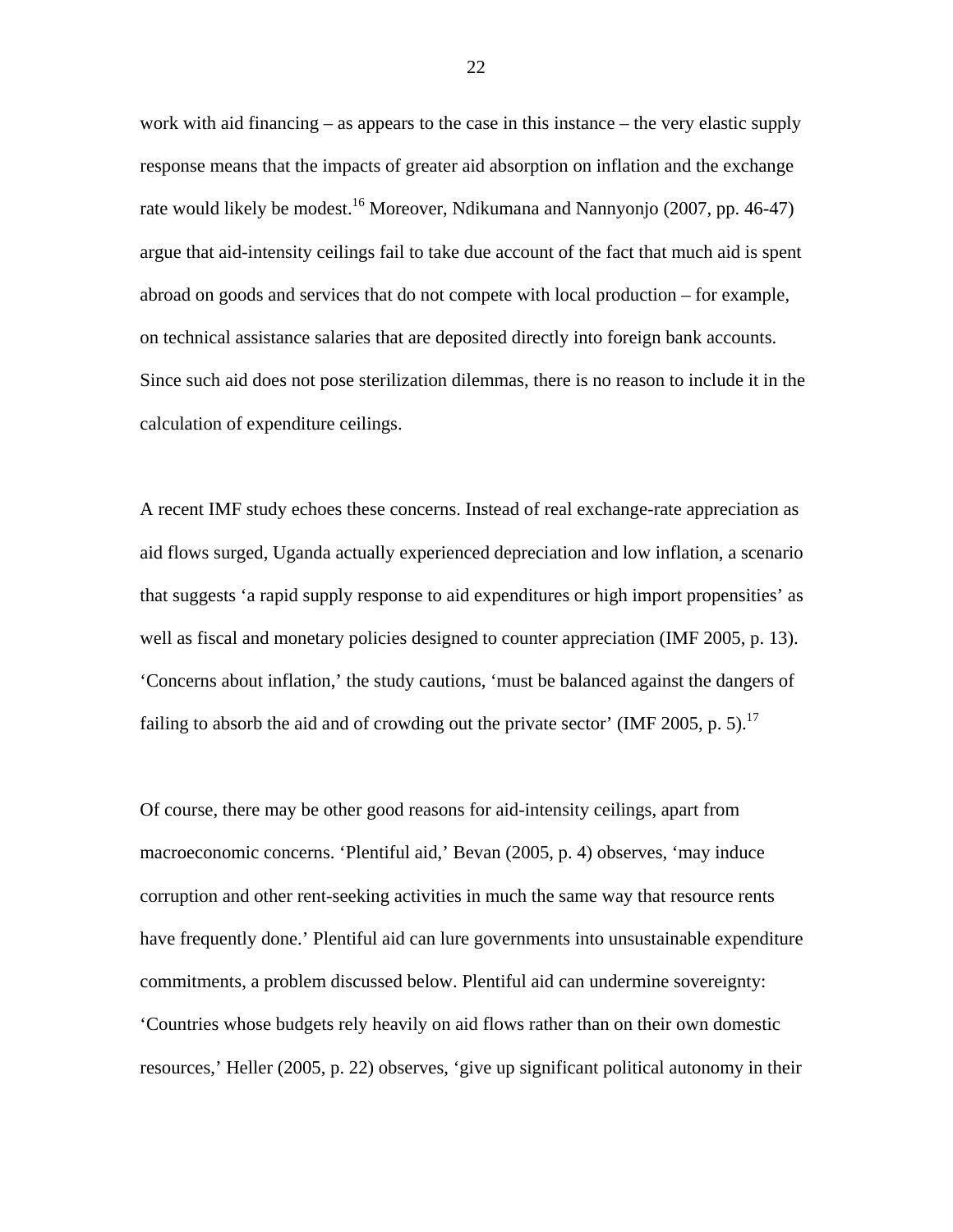capacity to manage and make decisions on budget priorities.' Plentiful aid also can undermine democracy, diminishing political accountability to the local populace and tilting the state's attention instead to accountability to donors. And capping the ratio of external resources to total expenditures strengthens incentives for domestic resource mobilization.

Taking into account these costs of aid, as well as its benefits, policy makers again may face an 'inverted-U' curve, with aid intensity on the horizontal axis and aid's contribution to the goals of statebuilding and peacebuilding on the vertical axis: aid may advance these goals up to a point, after which its marginal impact turns negative. If so, again there is a need to analyze where this turning point is located in specific times and places, and what can be done to shift the curve by enhancing the positive effects of aid and countering its negative effects.

Donor agencies, operating within an overall budget envelope, also face an opportunity cost: aid provided to one country cannot be provided to another. In recent years, donors increasingly have adopted country assessment tools in an effort to channel aid to those countries where it will have the greatest positive impact. The World Bank, for example, uses Country Policy and Institutional Assessment scores in allocating aid (World Bank 2005c). The European Union uses results-based performance indicators, such as vaccination and school enrollment rates, to guide its budget support to developing countries (European Commission 2005). This move towards selectivity has led to a bifurcation between 'aid darlings' and 'aid orphans' – governments that score well in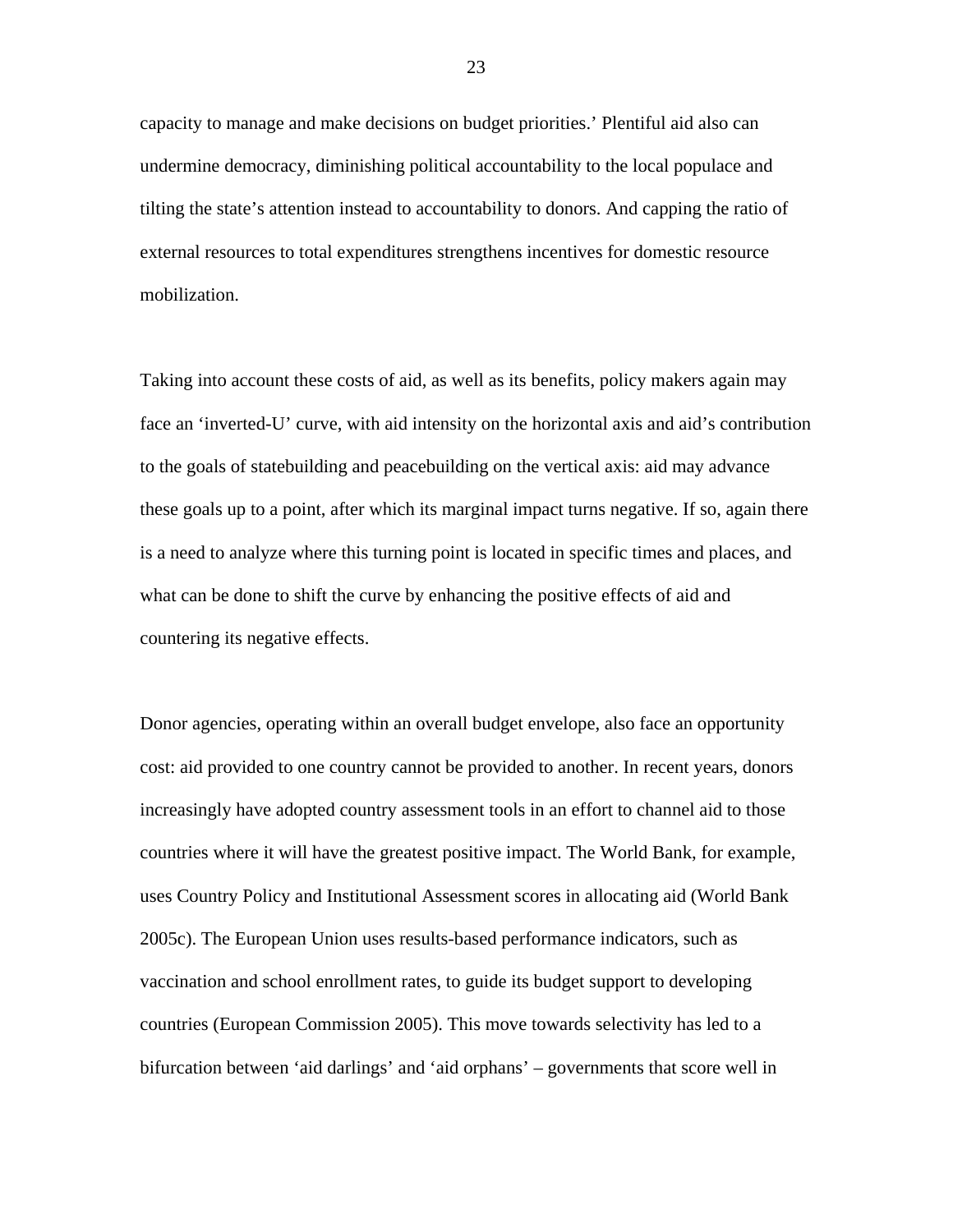such assessments and those that score poorly (World Bank and IMF 2005, p. 17) Wartorn countries are often in the latter camp.

Two innovations could make selective aid allocations better attuned to the requirements of postwar statebuilding. The first is the incorporation of trends, as well as levels, into existing performance indicators.<sup>18</sup> The second is the development of new indicators that assess progress in conflict resolution and peacebuilding. The latter would apply conflict assessment to the allocation of aid *among* countries as well as within them.

#### **5. Who Benefits? Expenditure through a conflict lens**

Turning to the expenditure side of public finance, policy making in postwar settings requires careful attention to questions of *to whom* and well as *what.* 

The 'what' question is about priorities. Faced with many pressing needs – for spending in areas such as public safety, the demobilization and reintegration of ex-combatants, health, education, and the rehabilitation of economic infrastructure – how should scarce resources best be allocated? The key point here is that the aim must be not simply to maximize returns defined in terms of conventional development indicators, but also to get the most 'non-bang for the buck' in terms of building a durable peace.

Making the same point, the synthesis report emerging from the World Bank's research program on violent conflict observes that this 'creates the potential for trade-offs between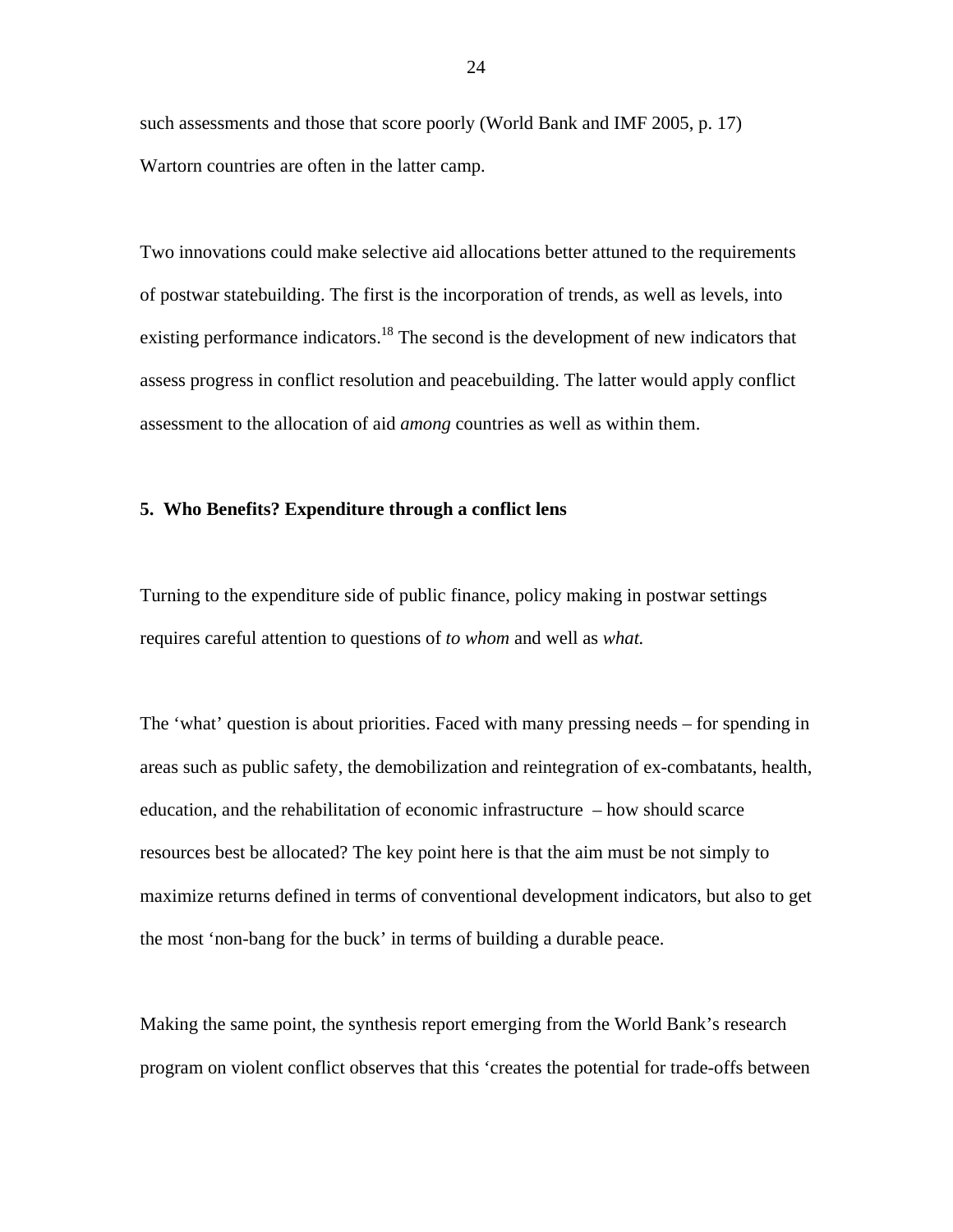policies that promote growth and those that promote peace' (Collier *et al.* 2003, p. 166). In particular, a strategy focused exclusively on short-term economic returns might concentrate spending on the capital city and developed regions of the country, leading to 'a trade-off between the growth-maximizing geographic distribution of public expenditure and a distribution that might be regarded as fair.' Where such trade-offs exist, the report concludes, 'the government may need to give priority to policies for peace building.'

When viewed through a conflict lens, the 'what' question in public expenditure cannot be divorced from the 'to whom' question. Two sets of issues are particularly relevant. The first is how to incorporate vertical and horizontal equity concerns into spending decisions. The second is how to allocate expenditures across the political landscape so as to bolster incentives for the implementation of accords and the consolidation of peace.

Conflict impact assessments could address both sets of issues. These are analogous to environmental impact assessments, first introduced in the 1970s, with the difference that here the concern is the social and political environment rather than the natural environment. Just as environmental impact assessment aims to incorporate 'negative externalities' of pollution and natural resource depletion into expenditure policies, so conflict impact assessment aims to incorporate the 'negative externalities' of social tensions and violent conflict.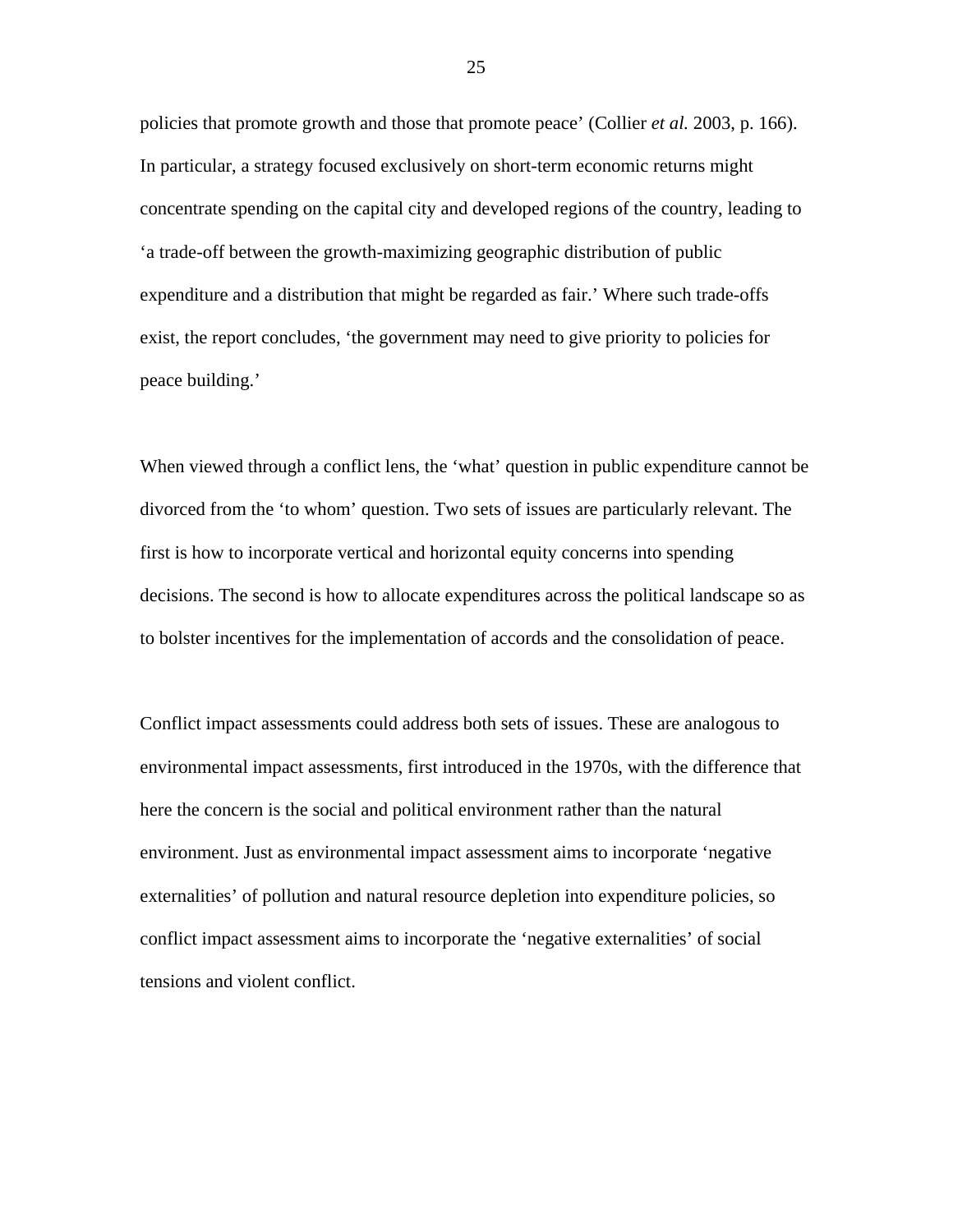Today, efforts to incorporate equity impacts into expenditure decisions are still in their infancy. Information on vertical equity – the distribution of benefits across the poor-torich spectrum – is sometimes collected and sometimes used as an input into policy making. In many cases, however, even such basic data are not available.

In the case of horizontal equity – distribution across regions and groups defined on the basis of race, ethnicity, language, or religion – the current lack of information is even more glaring. Collection of regional data on expenditures in administrative units, such as states, provinces, and districts, would seem to be relatively straightforward, both practically (since ministries often allocate their funds across regional units) and politically (since regions often can serve as a proxy for more sensitive categories such as ethnicity). Yet today such data are remarkably few and far between. Afghanistan's former finance minister and his colleagues recount their experience:

*Obtaining the figures on provincial expenditures from line ministries required months of intense discussion and analysis of manual systems of recordings. When the figures were first presented to the Cabinet, it came as a shock that the ten poorest provinces of the country were receiving the smallest amounts of allocation.* (Ghani *et al*. 2007, p. 179).

The most unusual feature of this experience is that the finance ministry went to the trouble to request this information. Faced with such paucity of data, conflict impact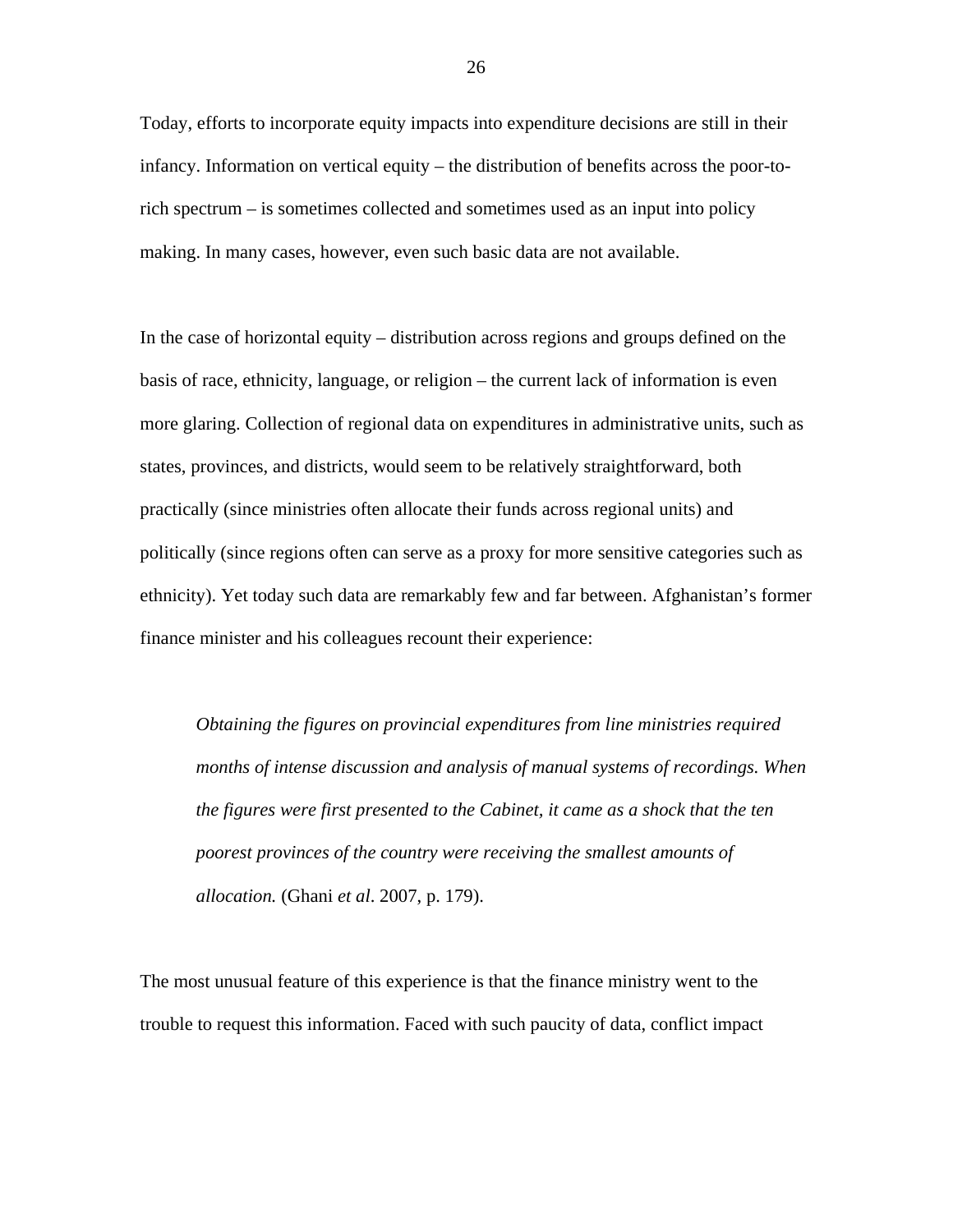assessment today is roughly where environmental impact assessment was three decades ago. But the search for new analytical tools has begun.<sup>19</sup>

In addition to equity, postwar expenditure policy must consider balances of power among and within competing parties. This requires attention not only to community-wide characteristics such as living standards and ethnicity, but also to the stances of individual political leaders who often vary in their commitment to peace. Some leaders are enthusiastic about implementing peace agreements, others are lukewarm, and still others are prepared to resume war rather than make concessions for peace. Selective allocation of public spending can be one instrument to reward those who are committed to peace, penalize spoilers, and encourage vacillators to get off the fence on the side of peace implementation.<sup>20</sup> If, however, public spending instead strengthens the hand of hardliners, this can contribute to an unraveling of the peace process.

Systematic attention to this dimension of the 'to whom' question is rare. One exception is the selective allocation of aid to municipalities in Bosnia and Hercegovina, taking into account the stance of local authorities regarding implementation of the Dayton Peace Agreement's key provisions. The 'open cities' program of the United Nations High Commission for Refugees, for example, targeted reconstruction assistance to municipalities whose officials agreed to welcome the return of refugees and internally displaced persons. Similarly, the World Bank sought advice from the Office of the High Representative in allocating aid for rehabilitation of municipal infrastructure.<sup>21</sup> To date,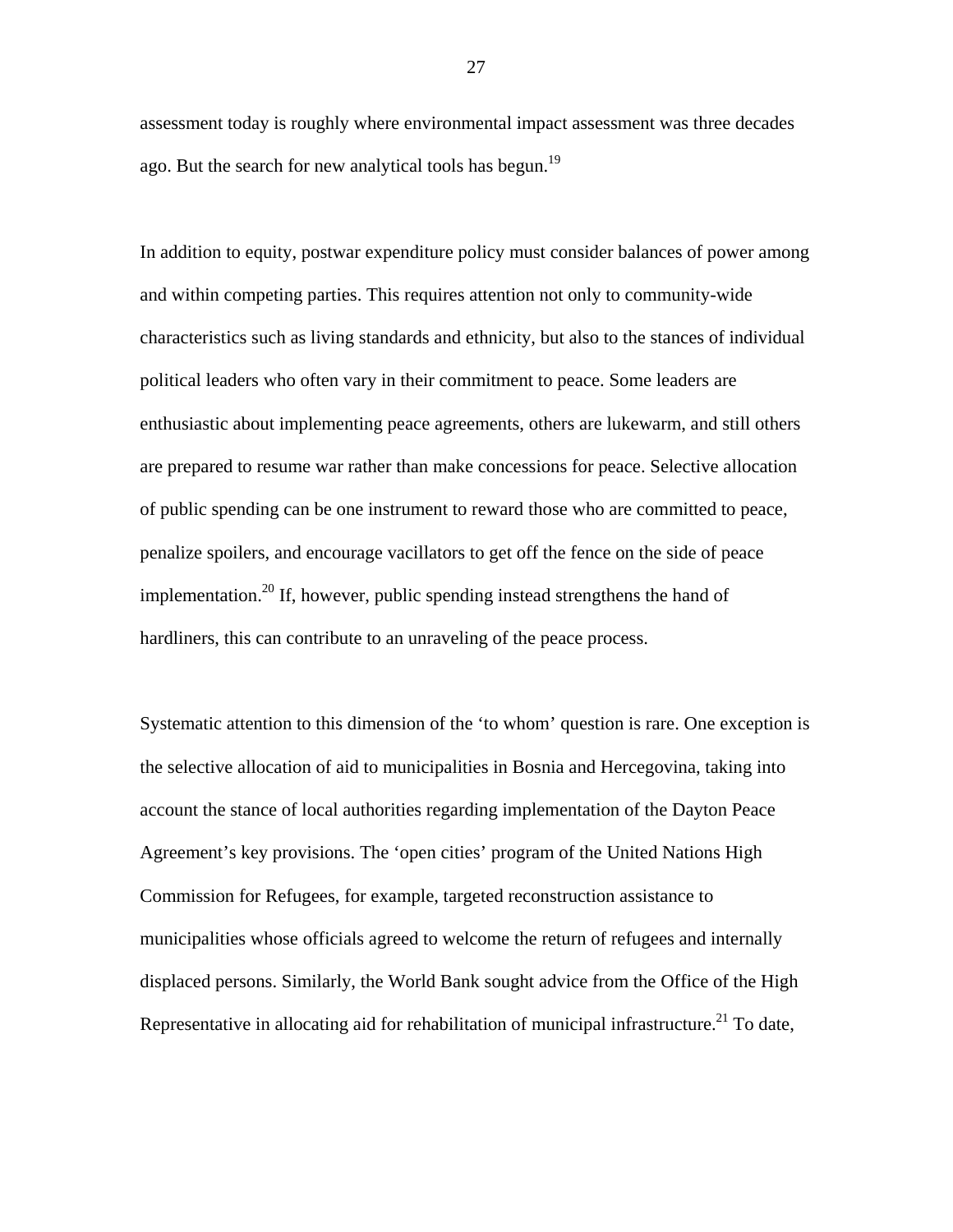however, such conflict sensitivity in expenditure decisions remains the exception rather than the rule.

#### **6. Dual Public Sector or Dual Control? External support for domestic expenditure**

The international community often seeks to help postwar governments to develop fiscal capacity to allocate and manage expenditure by providing technical assistance. More could be done, however, if donors were to channel a greater share of their resources through the state rather than bypassing it. This will require new strategies for combating corruption and ensuring fiduciary responsibility.

#### *Beyond the 'dual public sector'*

The current practice of routing the lion's share of external assistance outside the government gives rise to a 'dual public sector': an internal public sector that is funded and managed by the government, and an external public sector that is funded and managed by the donors. In sheer money terms, the latter frequently dwarfs the former.

The dual public sector phenomenon has several adverse consequences. Most evident is the opportunity cost of failing to tap these resources to build state capacities to allocate and manage public expenditure. Less obvious, but no less serious, is the 'crowding-out'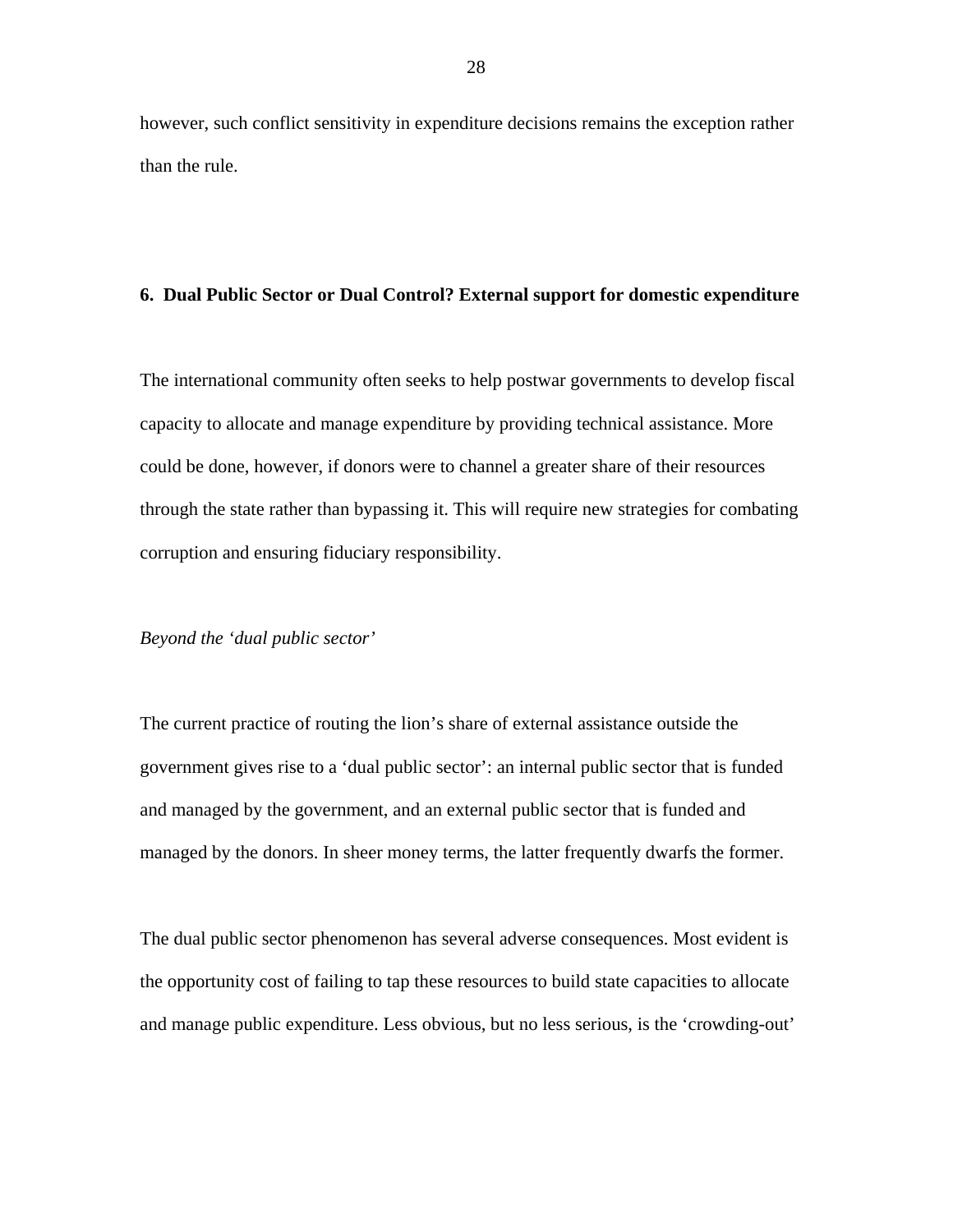effect as professionals are recruited into the external public sector, often at salaries that the government cannot match.

The fact that the external public sector is managed by numerous agencies, each with their own priorities, also poses enormous coordination problems. This also leads to the waste of scarce administrative resources, as government ministries cope with the different reporting systems of multiple funders. Last but not least, there are no institutional mechanisms that make donor agencies accountable to the local citizenry. No matter how imperfect the degree of democratic governance, the state arguably has a comparative advantage in this respect.

When pressed on this issue, donors maintain that they (and the non-governmental organizations and private contractors on whom they often rely) do a more effective job than the government in delivering goods and services. This is not an argument that can be dismissed lightly. There undoubtedly are situations in which the short-run advantages of circumventing the state are compelling. But once we recognize that the long-run aim of aid is – or ought to be – to *build state capacities* as well as to deliver services, the argument loses at least some of its force.

Experience shows that the 'short run' can last a long time. In Cambodia, where more than a decade has elapsed since the United Nations transitional administration handed power to a new government, spending on technical assistance remains two to three times greater than the total wages paid to government civil servants (Smoke and Taliercio 2007, p. 81).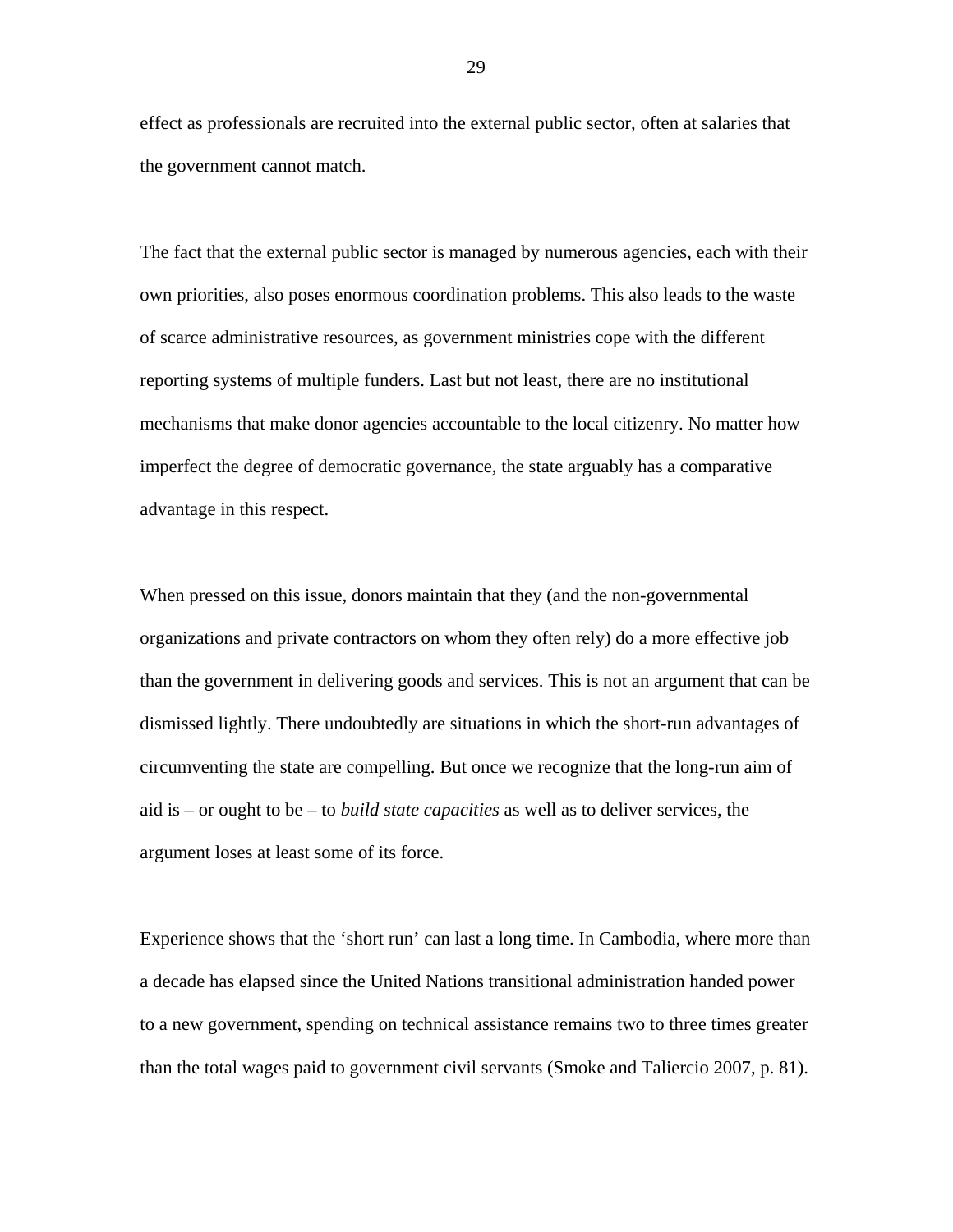The Afghanistan Reconstruction Trust Fund (ARTF) offers an instructive model for how donors can route aid through the government – in effect, helping to internalize external resources. The ARTF is a World Bank-administered account through which donors help to fund the government's recurrent budget. The government allocates these external resources through its internal budgetary process, reinforcing the budget as the central instrument of policy. When the ministries spend the money – for example, paying teachers – an external monitoring agent appointed by the World Bank verifies that the accounting standards of the ARTF and government (which are the same) have been met, and releases the funds. The ARTF thus is like a bank account with a fiduciary screen. Approximately two-thirds of the Afghan government's non-security recurrent budget is now being funded by the ARTF, although this amount remains small relative to total external assistance.<sup>[22](#page-46-21)</sup>

Channeling aid through the government in this fashion does not imply that the donors abdicate control or responsibility for how their resources are used. The ARTF does not issue blank checks. Two signatures are required to release funds, one from the government and one from the external monitoring agent. The result is a dual-control system – a setup analogous to the dual-key system used to prevent an accidental launch of nuclear missiles.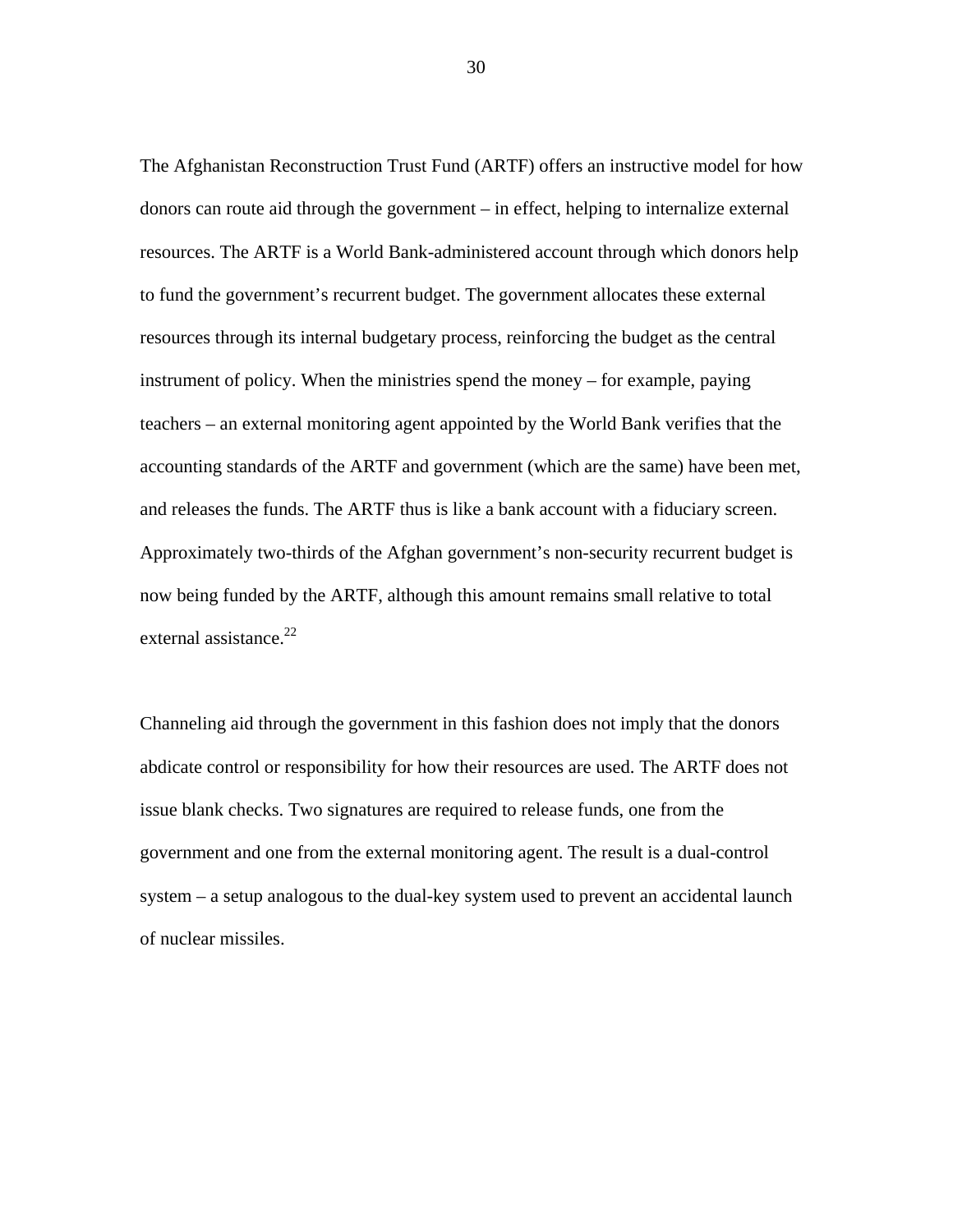#### *Combating corruption*

Corruption saps the delivery of public services, deters private investment, and fuels popular discontent[.23](#page-46-22) But efforts to combat it are complicated where corruption helps to maintain political cohesion by distributing resources through informal channels. Not all corruption is equally corrupt, or equally corrosive: in some cases it is driven entirely by individual greed, but in others it provides patronage resources for wider networks. An example of the latter is the use of government revenues and profits from state-sanctioned monopolies to lubricate 'neopatrimonial' governance in the Palestinian Authority under Yasir Arafat (see Brynen 2007).

Donors often adopt an 'avoidance strategy' for dealing with corruption: avoid 'leakages' by bypassing the government, and avoid public discussion of the topic for fear of ruffling political feathers. This strategy is dysfunctional for two reasons. First, aid that is routed outside the government is not insulated from either the perception or the reality of corruption.<sup>24</sup> Indeed, the lack of transparency and accountability mechanisms can fuel public perceptions that externally administered projects are even more prone to corruption than government projects. $25$ 

Second, the avoidance strategy fails to harness aid to build the state's capacity to budget and manage public expenditure effectively. And just as the refusal of the donor agencies to pay taxes has a demonstration effect – sending a message to the populace of no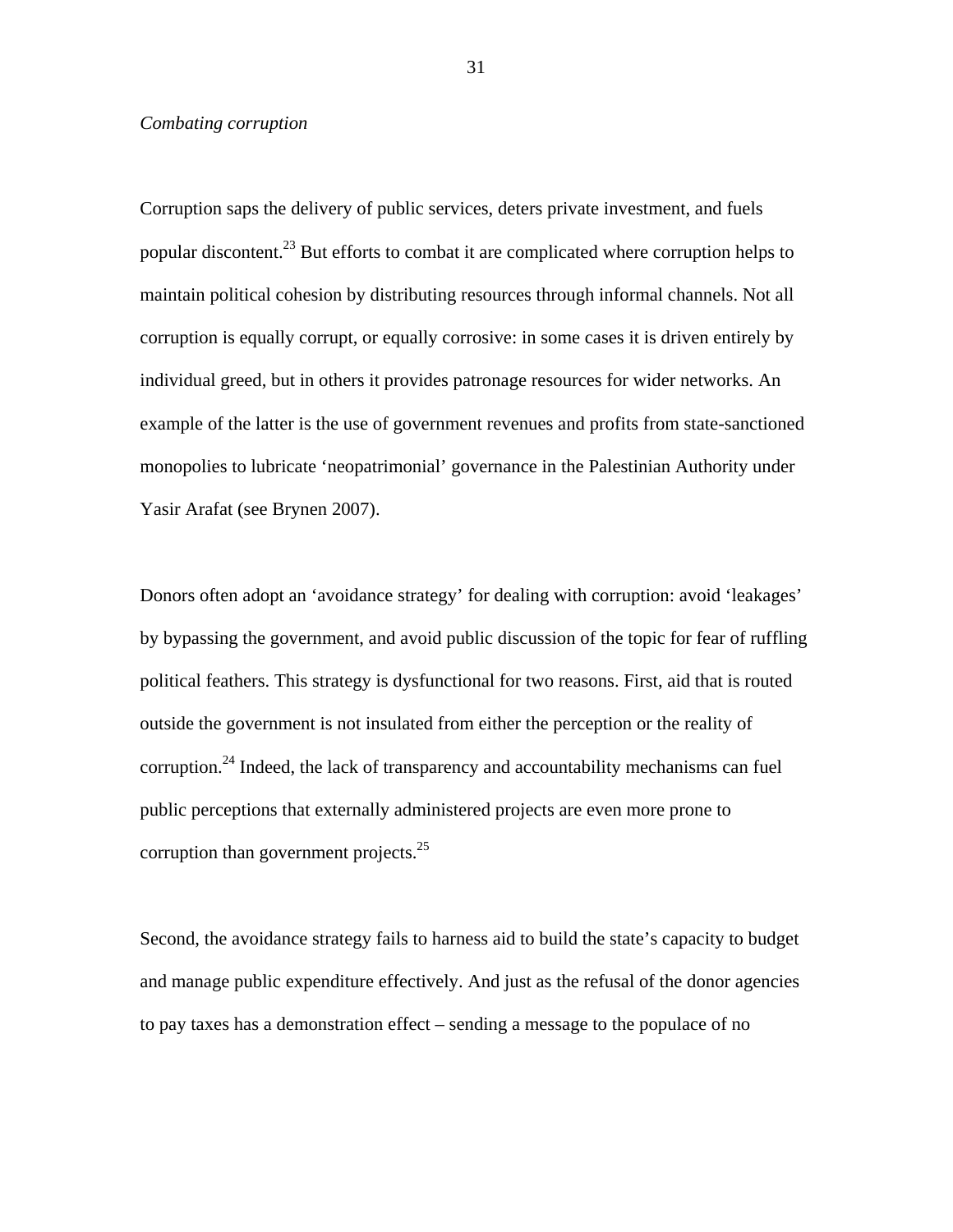confidence in the government – so, too, their refusal to route resources through the government sends an unmistakable signal.

An alternative strategy for addressing problems of corruption would have two prongs. The first is the use of dual-control systems, like the ARTF, to build more robust institutions for accountability and transparency along with public expenditure capacities.<sup>26</sup> The second is to devise transitional adjustment assistance programs for people who have been dependent on patronage networks, recognizing that corruption for this purpose differs from personal corruption. Such assistance would be analogous, in a sense, to job training programs for workers displaced by the effects of trade liberalization in industrialized countries, and – closer to home – to the disarmament, demobilization, and reintegration (DDR) programs for ex-combatants that are often implemented in postwar countries.

#### **7. Thinking about Tomorrow, Today? Getting serious about fiscal sustainability**

External resources that are spent today – whether channeled through the state or around it – often have consequences for how domestic resources must be spent tomorrow. This is true both for recurrent expenditures, like salaries, and for capital expenditures that will require spending for operation and maintenance in future years. Hence there is a need to think about the long-term fiscal implications of current decisions.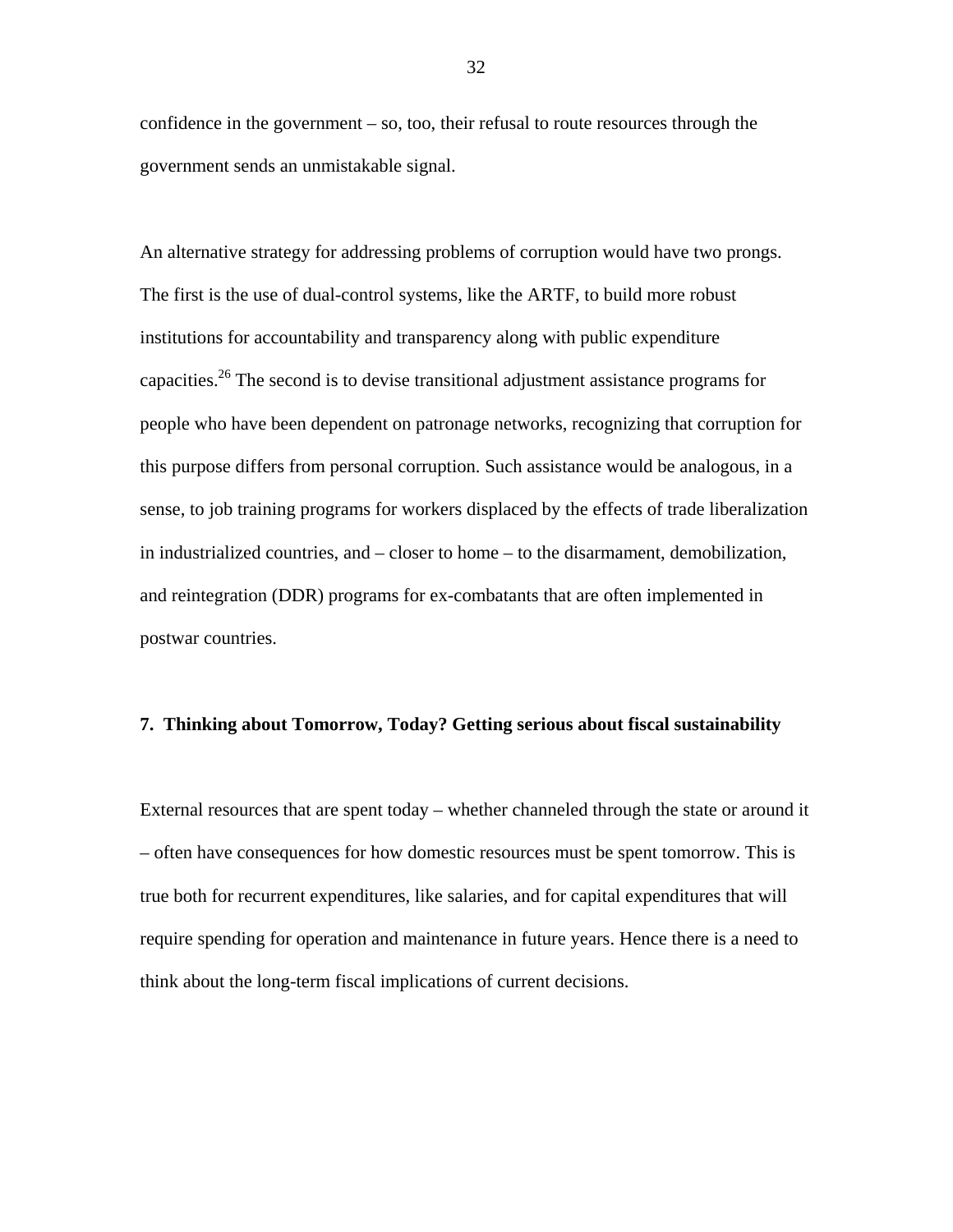In the aftermath of war, attention to pressing short-term needs is perfectly natural, and perfectly valid. But this does not imply that the future consequences of today's decisions can or should be shunted aside for others to handle later. The long run begins in the short run. Myopia not only postpones getting serious about long-run problems, but also can make them worse.

Although much can be done to enhance domestic revenue capacities, the sky is not the limit. Prudence demands recognition that budget constraints will always be a fact of life. In building new government institutions and infrastructure, this reality must be borne in mind. It would be a mistake to rely on a transitory flush of external funds to create structures that are not fiscally sustainable. The point may seem obvious, but past experience suggests that it is often ignored.

Consider, for example, security spending in Afghanistan, where the Afghan National Army has been built with large-scale funding from the United States government. Security-sector expenditures in the three-year period from 2003/04 to 2005/06 were equivalent to 494% of the Afghan government's revenue, or roughly one-third of the country's GDP.<sup>27</sup> 'Total security expenditures will exceed forecast domestic revenues for some years to come,' warns a recent World Bank study (2005a, p. 47) that describes the situation as 'unaffordable and fiscally unsustainable.'

As Ghani *et al.* (2007, p. 182) remark, 'Even under very optimistic projections for domestic revenue, such an expenditure on security would imply a totally inadequate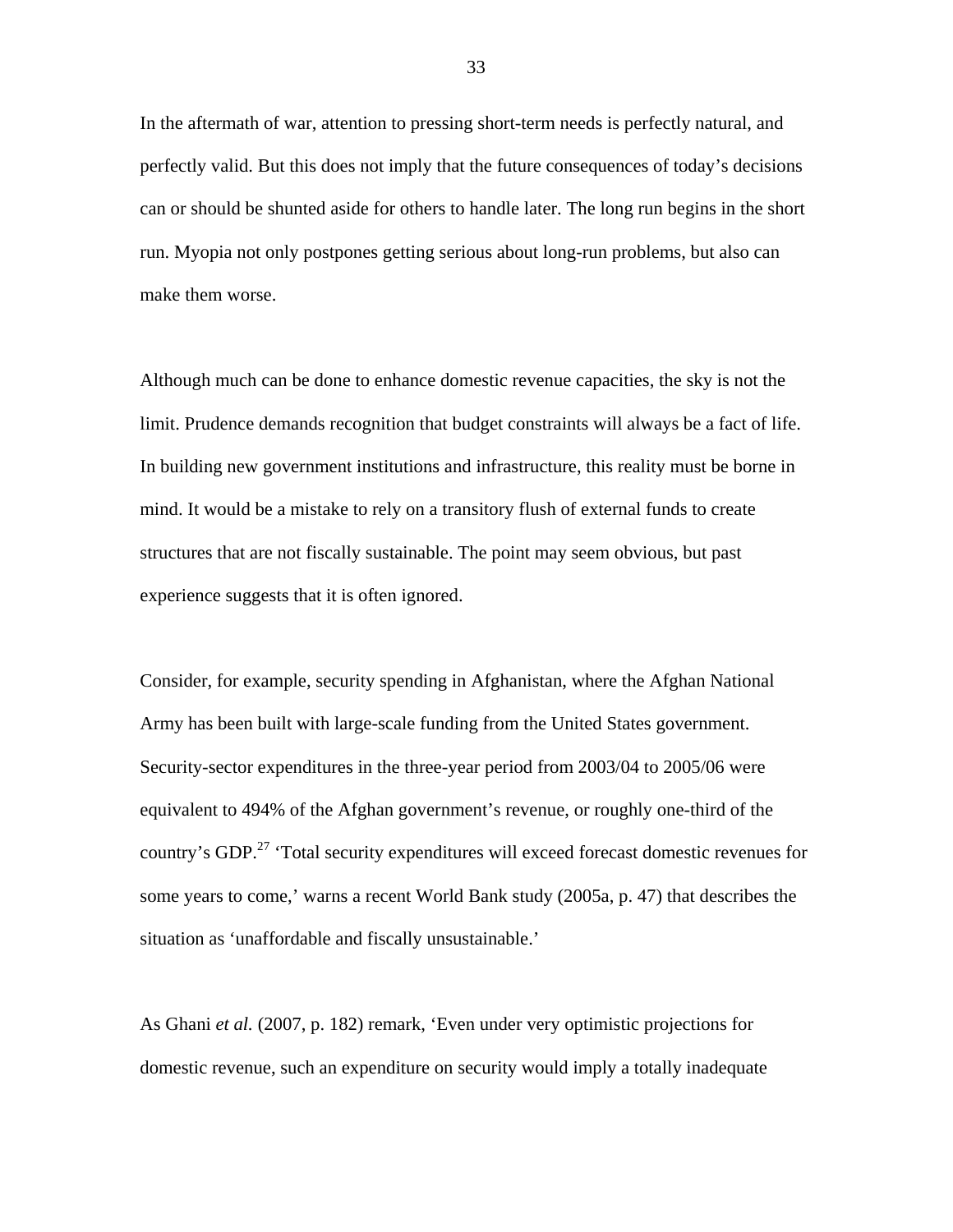allocation of resources for human capital, infrastructure, and other vital functions of government.' Even from a security standpoint, unsustainable expenditures are shortsighted. A well-equipped army that isn't getting paid ceases to be a security force. Instead it becomes an insecurity force.

A recent operational note prepared jointly by the United Nations Development Group and the World Bank (2005, p 4) draws the clear lesson from such experiences: 'It is important to ensure that security issues are treated as an integral part of the national planning and budgetary process, rather than through separate fora which may lead to a lack of transparency or the taking of decisions which are fiscally unsustainable or undermine other reconstruction efforts.'

The problem of unsustainable expenditure is not confined to the security sector. Salary supplements for civil servants – including 'sitting fees' for attending donor-funded workshops, where 'the daily rates can exceed regular monthly salaries' (Moss *et al.* 2005, p. 7) – likewise can create problems for fiscal sustainability. Citing studies showing that additional remuneration to civil servants in Cambodia far exceeds their regular salaries, a recent UNDP study concludes that 'the principal incentive to work in public employment is the prospect of access to external salary supplements' (Beresford *et al.* 2004, p. 33).

Capital investments with high operation and maintenance costs also generate fiscal burdens down the road. In Palestine, Brynen (2007, p. 199) reports, aid donors have often ignored the development plans of the Palestinian Authority (PA), 'undercutting any PA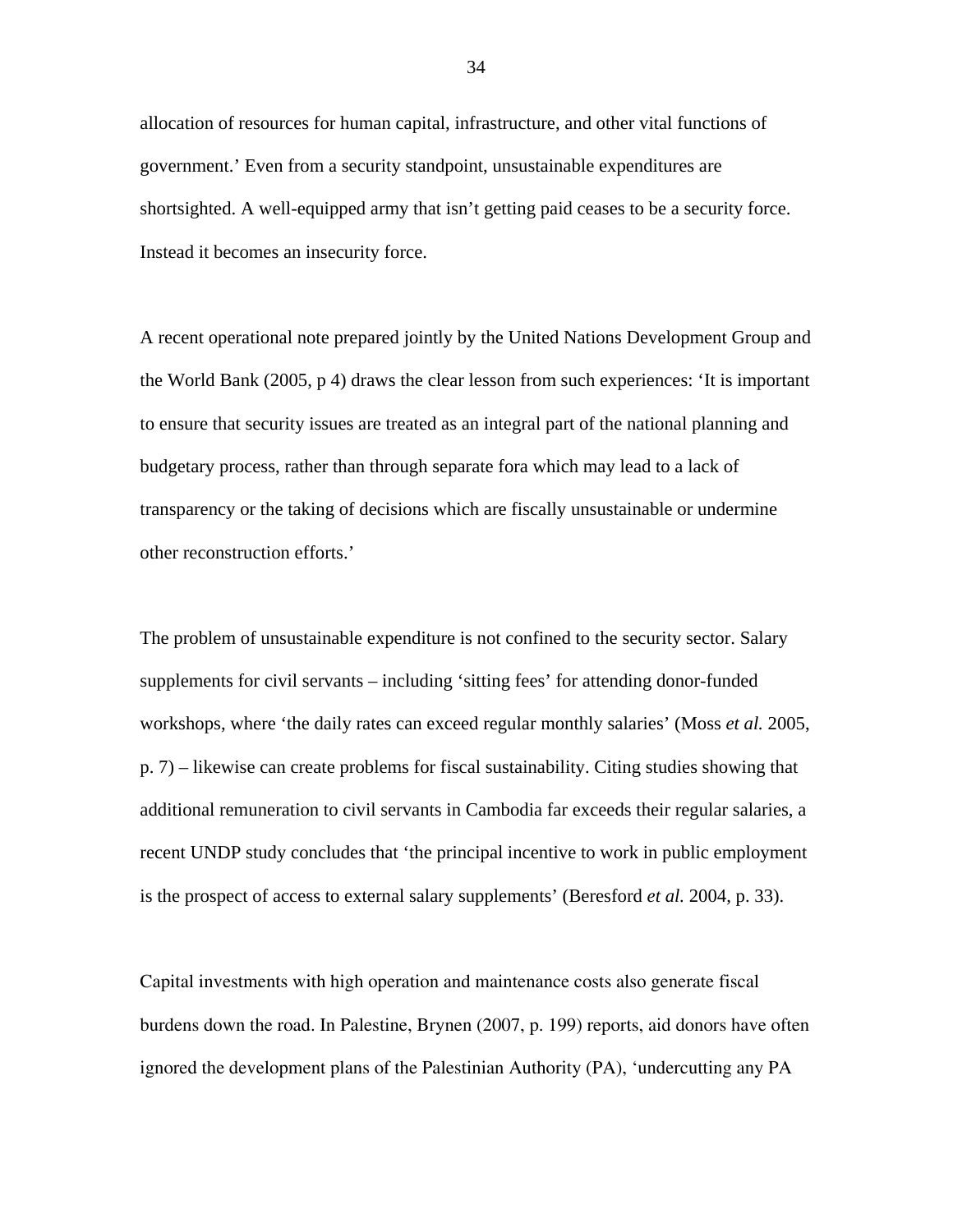effort to monitor the cumulative long-term costs of donor-financed investments.' Again he points to the resulting distortion in incentives: the 'lure of donor money' encouraged government officials to put forward projects 'not because they were a real priority, but because they seemed most likely to attract some external funding.'

A famous example of a costly, donor-driven project with high 'flagpole value' but problematic fiscal implications is the Gaza hospital financed by the European Union (Brynen 2000, pp. 196-197). 'Donor-driven investments in public hospitals are sometimes referred to as "Trojan horses",' notes a recent World Bank report (2005b, p 52), 'because of their large operating costs which crowd resources out of priority areas such as the basic package of health services.'

Closely related to this problem is the bias of many aid-funded projects in favor of an excessive reliance on imports. In deciding the extent to which the goods and services purchased for relief, recovery, and reconstruction should be imported, as opposed to being procured locally, donors face another tension between short-run expediency and long-run capacity building (the capacity in this case being in the private sector). Again there are undoubtedly cases where the former trumps the latter: for example, where local sourcing would require large investments with long gestation periods. But there are also cases where local procurement could do more to stimulate economic recovery, and perhaps save money in the process. [28](#page-46-26)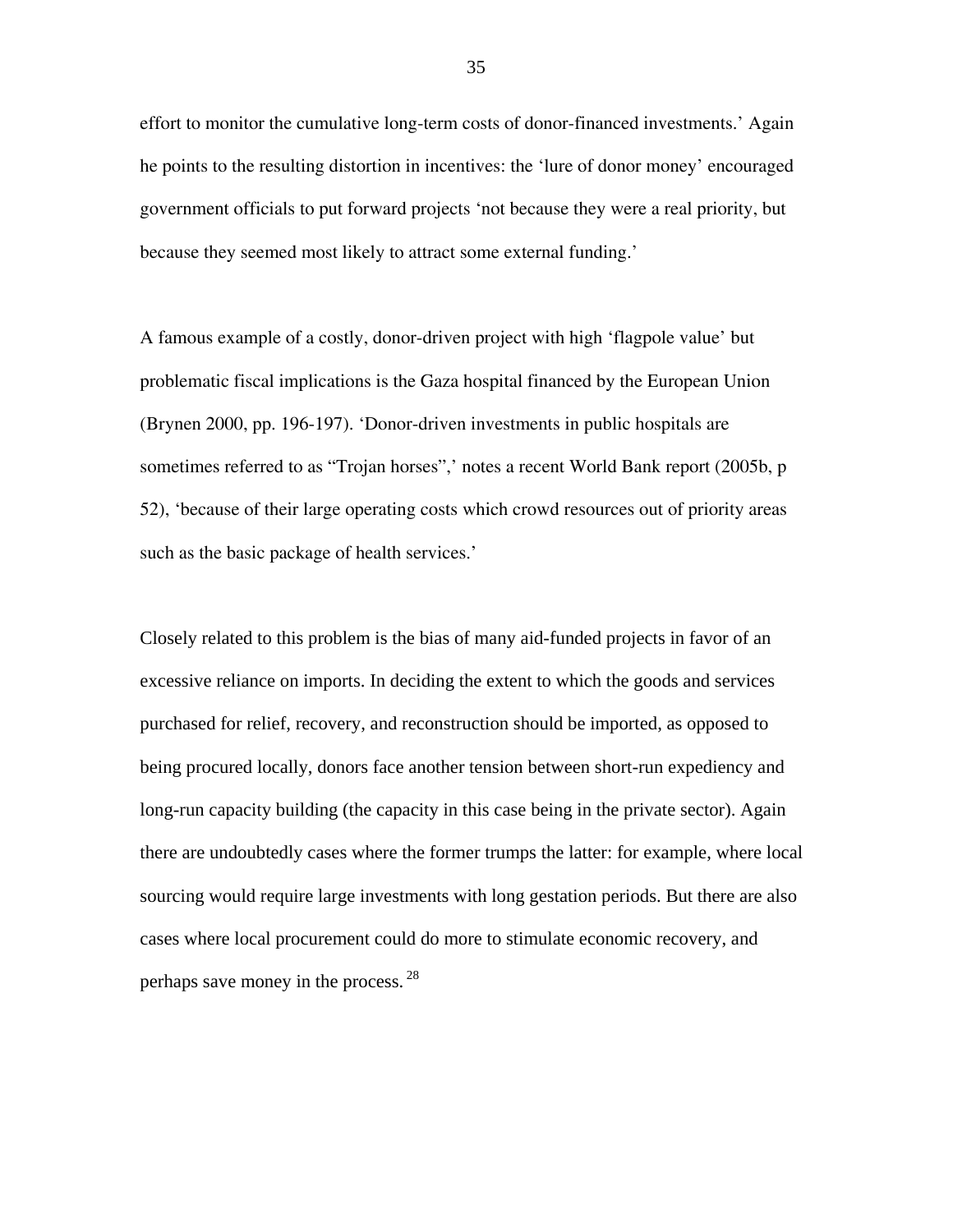To cite an example of the pervasive bias against local suppliers, during the United Nations Transitional Administration in East Timor, some quarter of a million desks and chairs for local schools were purchased with money from the World Bank-administered Trust Fund for East Timor. At the time, some Timorese officials suggested that some of these be procured locally to spur the growth of small and medium woodworking enterprises. The international officials rejected this on the grounds that local procurement would be too slow (Pires and Francino 2007, pp. 141-2). This was not a life-or-death case of emergency food supplies where time was of the essence; the goods in question were school furniture. $29$ 

The interwoven challenges of building an effective state, a robust economy, and a durable peace all require thinking about tomorrow, today. Postwar inflows of external assistance cannot be sustained indefinitely. The success of this aid ultimately will rest on whether the structures built with it can be sustained without it.

#### **8. Odious Debts? Facing war's financial legacy**

Large external debts are often among the baneful legacies inherited by a postwar government. These debts impede the war-to-peace transition in two ways. First, debtservice payments absorb scarce resources that otherwise could be allocated to peacebuilding expenditures. Second, the overhang of accumulated debt deters investment and new lending to the country.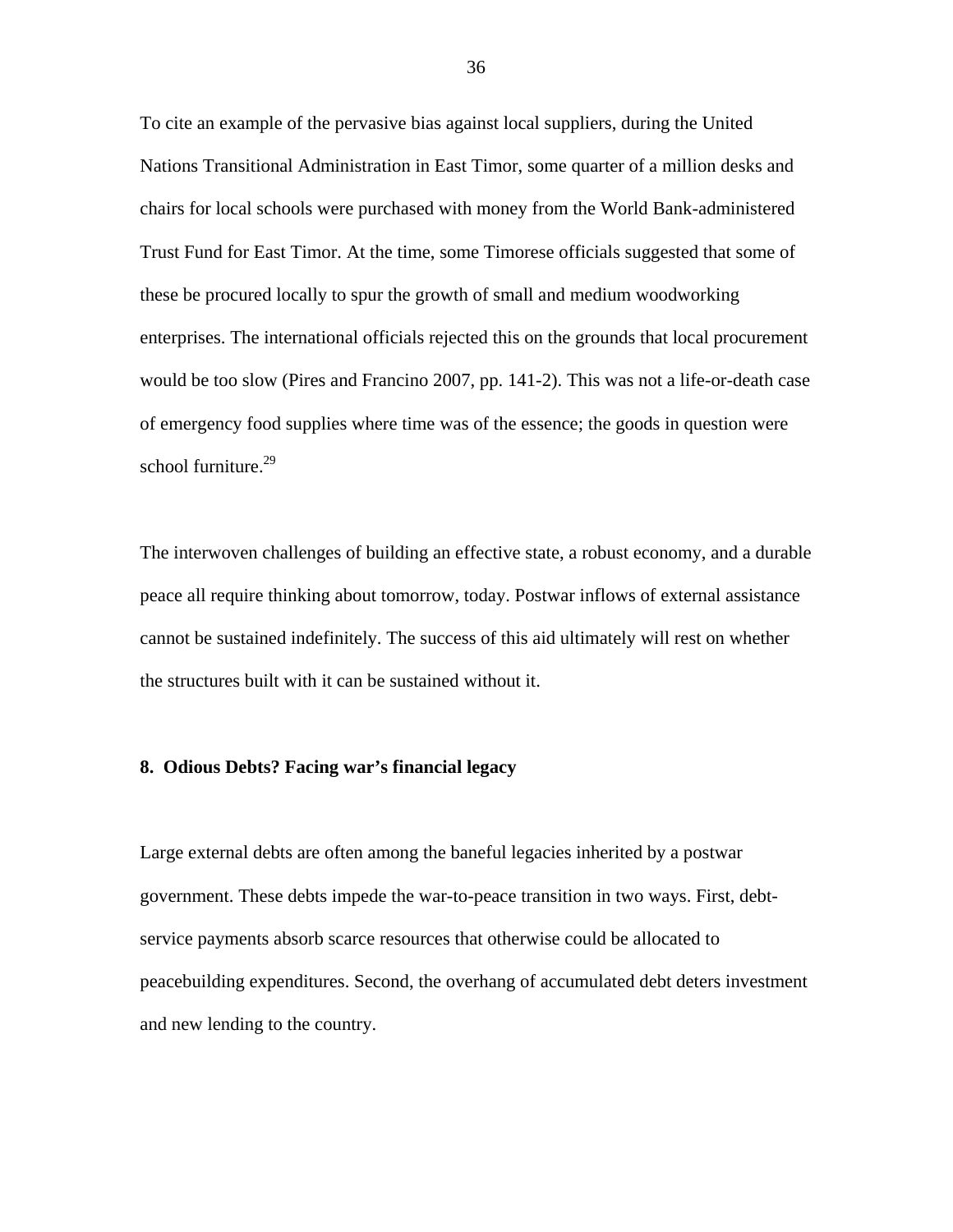The original loans often were of dubious benefit to the country's people. Indeed, insofar as they financed predatory and oppressive regimes, some of the loans not only failed to benefit the majority of the populace, but may have actively harmed them.

To cite a stark example, after the fall of the Taliban regime the Russian government claimed that the new Afghan government owed it \$10 billion, most of it for aid provided in the 1980s when the Soviet army was fighting in Afghanistan. The Karzai administration refused to accept this obligation, arguing that 'the Soviet Union spent the money for its own political and strategic purposes, not to benefit the Afghan people.<sup>[30](#page-46-13)</sup> This argument echoes the stance taken a century earlier by the U.S. commissioners at the Paris peace conference after the Spanish-American war. At issue were the external debts incurred by Cuba under Spanish colonial rule, and whether these would be passed to the new Cuban government. The U.S. repudiated these debts on the grounds that the purpose of the loans had been not to benefit the Cuban people but rather to finance 'the continuous effort to put down a people struggling for freedom from the Spanish rule.<sup>[31](#page-46-28)</sup> In international law, this became known as the 'doctrine of odious debt.'<sup>[32](#page-46-29)</sup>

The Russian claims in Afghanistan might be seen as lying at one end of a legitimacyillegitimacy spectrum, but the legitimacy of many other post-bellum debts can be questioned, too. The Democratic Republic of Congo, for example, inherited a \$12 billion external debt from the Mobutu regime (Ndikumana and Boyce 1998). Much of this arguably could qualify as 'odious' debt, in that the Congolese people did not benefit and that the creditors knew or should have known that this would be the case. Similar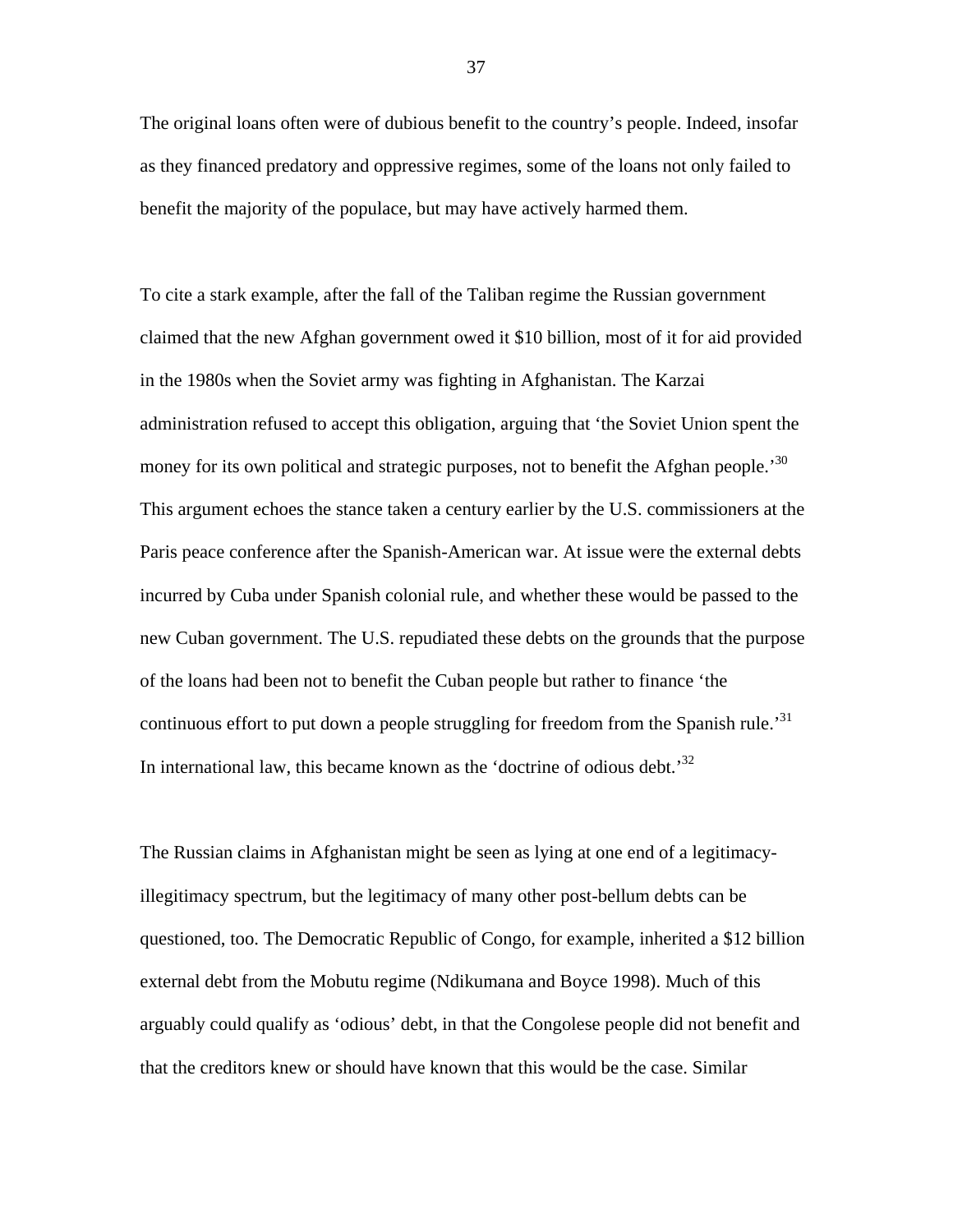questions can be raised about the wartime debts incurred by the Angolan government, some of them backed by liens on that country's future oil revenues (Boyce 2005).

Yet the principle that external debts are sacrosanct, unless 'forgiven' by the creditors, remains official doctrine today. In the case the IMF and World Bank, for whom debt write-offs have been taboo until recently, this poses a stumbling block: lending to postwar governments cannot begin until past debt arrears have been cleared. This is usually accomplished by means of bridge loans from bilateral donors, which are used to clear the arrears, opening the door to new loans from the Bank and Fund that in turn are used to repay the bridge loans.<sup>33</sup> By this stratagem, debts contracted by the ancien régime are recycled as fresh debts of the postwar government.

Today there is renewed interest in the doctrine of odious debt. One recent proposal has been to empower an international body – such as the UN Security Council or an independent commission of jurists – to declare governments to be illegitimate, in which case subsequent loans to such governments would be designated as odious (Kremer and Jayachandran 2003). This might curb lending to noxious regimes in the future, but it would not address the legacy of odious debts created by lending in the past.

The case of Iraq has placed the latter issue into the spotlight. Soon after the U.S.-led invasion that toppled Saddam Hussein's regime, U.S. Treasury Secretary John Snow declared: 'Certainly the people of Iraq shouldn't be saddled with those debts incurred through the regime of the dictator who's now gone.<sup>34</sup> In a similar vein, two former U.S.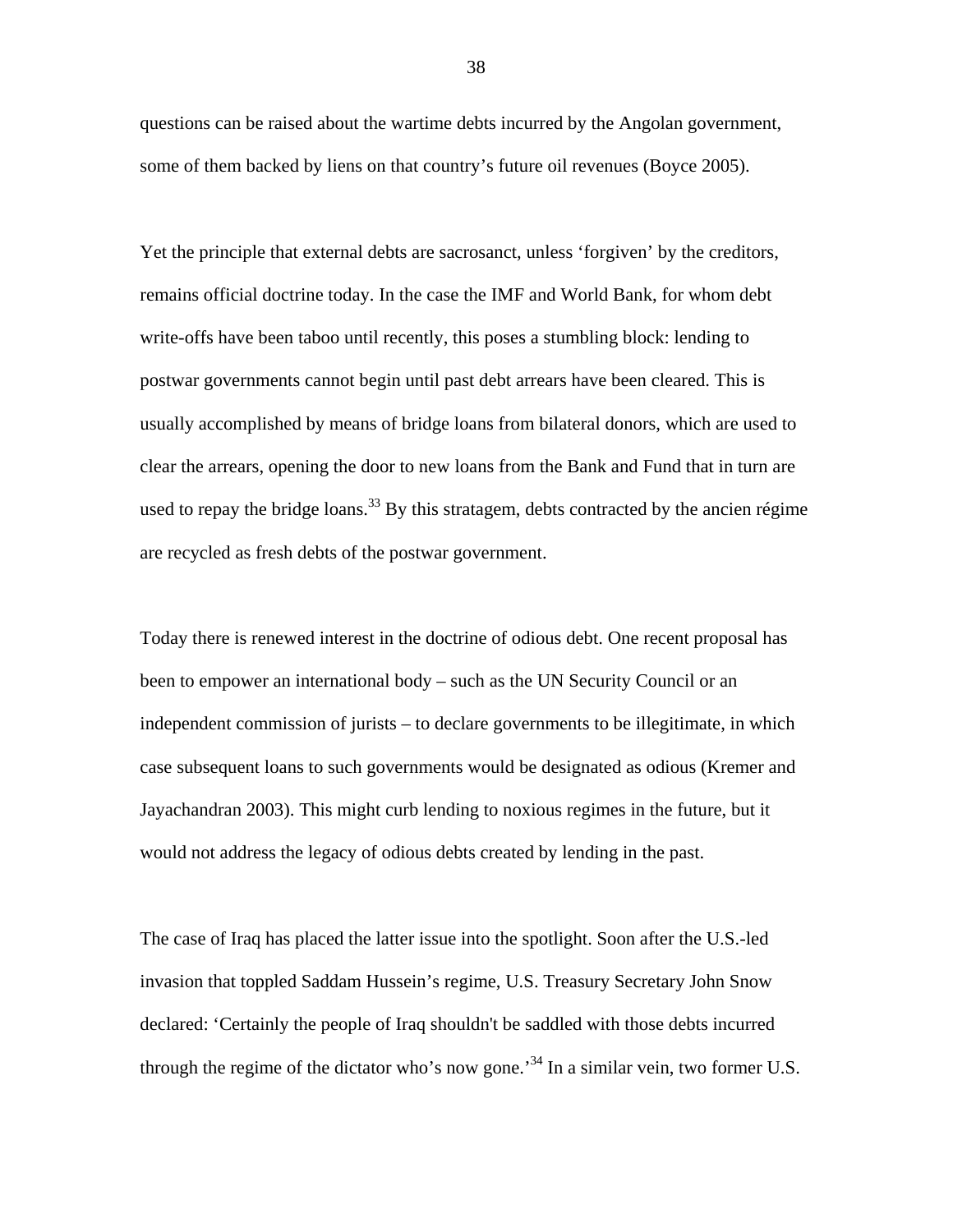Treasury officials proposed the establishment of an international debt commission for Iraq that would examine all outstanding claims and disallow debt that was used for state security or military aggression (Mulford and Monderer 2003).<sup>35</sup>

Such *ad hoc* measures, devised on a country-by-country basis, may be better than nothing. A systematic approach to the problem of odious debt, however, could be implemented by establishing an international institution empowered to adjudicate questions of debt legitimacy in postwar countries. The Norwegian government's call for the creation of 'an international debt settlement court' to hear matters concerning illegitimate debt is a step in this direction.<sup>36</sup> In addition to easing debt-service burdens, an institution with a mandate to review debt claims in postwar countries could function as a financial 'truth commission,' analogous to truth commissions that aid the reconciliation process by documenting responsibility for crimes of violence. The Peacebuilding Commission of the United Nations, established at the request of the September 2005 World Summit, might be an appropriate forum to launch such an initiative.<sup>37</sup>

Apart from its benefits to the public purse in postwar countries, such an institution could have a salutary effect on the functioning of international credit markets in the future.<sup>[38](#page-46-9)</sup> The risk that debts could be declared odious would curb the 'moral hazard' problem that arises when creditors believe that they are insured against the risk of debt repudiation, diluting their incentives to guard against it. The existence of an international debt adjudication body would encourage creditors to exercise due diligence in lending decisions, helping to ensure that future loans are used for *bona fide* public purposes.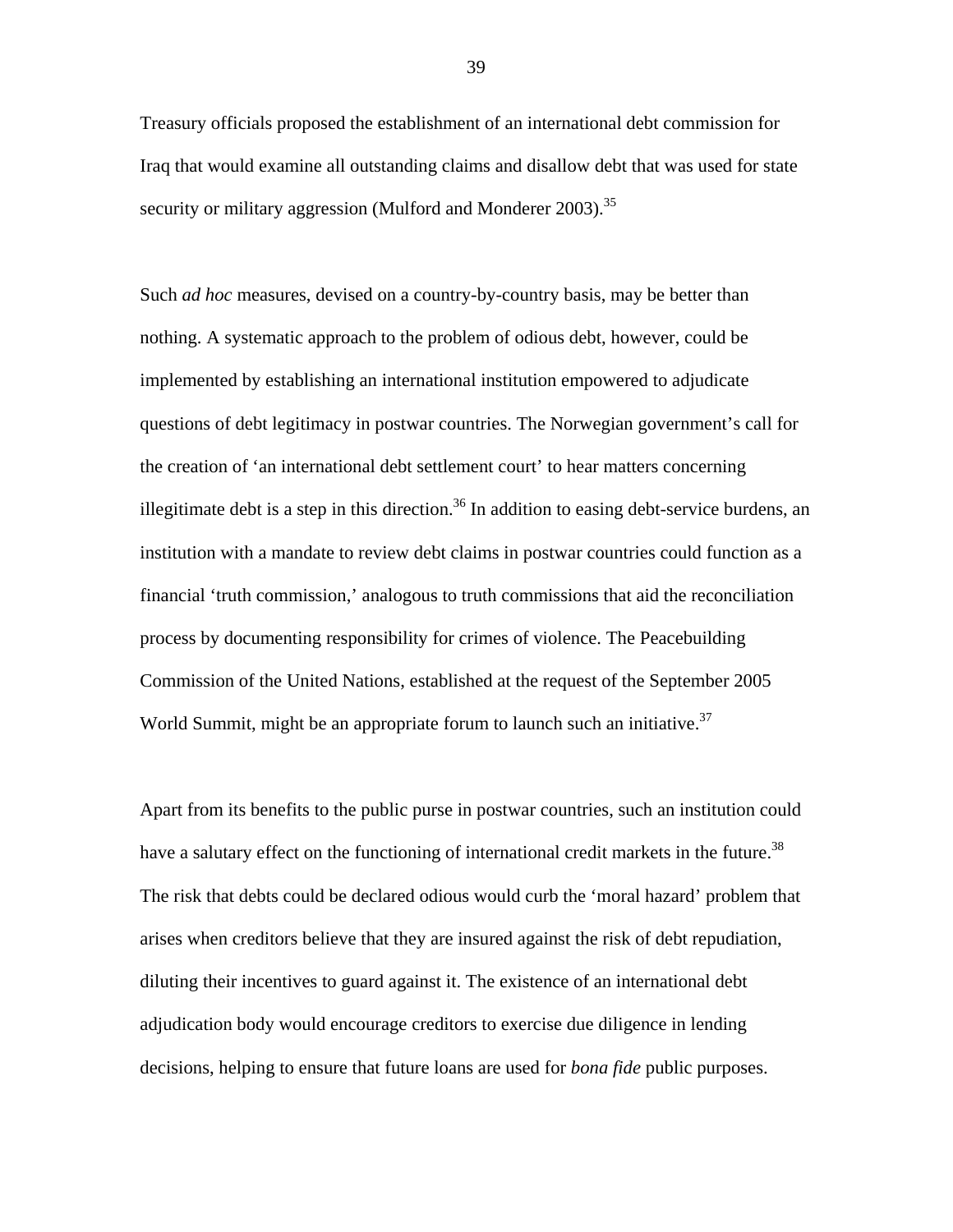#### **Conclusion: Getting priorities right**

These public-finance issues have far-reaching implications for policy making by governments and international agencies engaged in the interwoven tasks of postwar peacebuilding, statebuilding, and economic development. There is a pressing need for reforms to align policies more effectively to the dynamics of war-to-peace transitions. These include paying more serious attention to distributional impacts on both the revenue and expenditure sides of fiscal policy; weighing potential tradeoffs between macroeconomic stability and political stability in setting budget-deficit and aid-intensity targets; and devising innovative strategies to address postwar legacies of external debts.

In the arenas of peace implementation and economic development, there is a need for policy reforms aligned to the public-finance requirements of statebuilding. These include devising ways to tap postwar aid inflows so as to prime the pump of domestic revenue collection; moving from the 'dual public sector' towards dual control of aid-financed expenditures; and rethinking spending and procurement practices in light the long-term goals of fiscal sustainability and economic recovery.

These reforms would foster greater policy coherence among the many actors engaged in postwar peacebuilding, statebuilding and development activities. Coherence requires coordination among multiple agencies and institutions with the aim of fostering complementarities rather than duplicating efforts or working at cross-purposes. This is no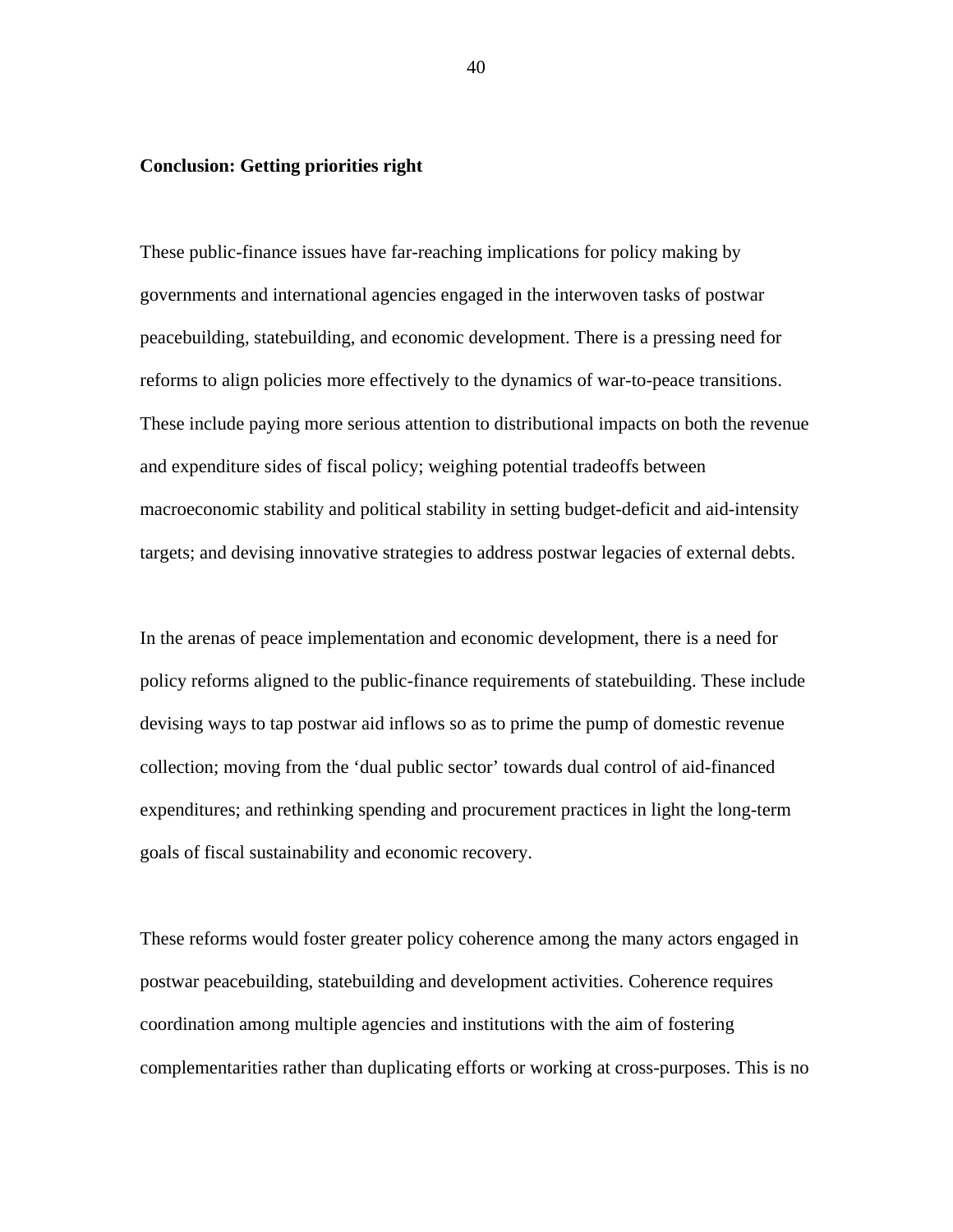small task. While calls for better coordination have become so frequent as to be almost a platitude, efforts to achieve it run up against the familiar obstacles of bureaucratic rivalries and contests for resources.

Coherence also requires agreement on the ends of policy, as well as coordination of the means. Economic policymakers have devoted a great deal of attention to the problem of 'getting prices right.' But 'getting priorities right' is a more profound problem, and it has not received commensurate attention. In wartorn societies, building a durable peace should be a top priority for public policy – indeed, arguably it is *the* top priority. Both statebuilding and economic development are central to this goal. Peacebuilding operations could support these processes more effectively. At the same time, statebuilding and development strategies could be reframed with the objective of peacebuilding more firmly in mind. In wartorn societies, the soundness of public finance ultimately must be assessed in terms of its effects on the dynamics of violent conflict.

#### **Notes**

 $\overline{a}$ 

<sup>&</sup>lt;sup>1</sup> Phase I of the Project consisted of retrospective studies, including case studies of Uganda, Cambodia, Guatemala, Timor-Leste, Afghanistan, and Palestine and topical studies on monetary policy and debt management .The present paper is a revised version of the concluding chapter of *Peace and the Public Purse* (Boyce and O'Donnell 2007), the publication resulting from Phase I. Phase II, currently in progress, will produce prospective analyses addressing key areas where policy reforms are both desirable and feasible.

<sup>&</sup>lt;sup>2</sup> Gupta *et al.* (2004) find a negative relationship between government revenue and conflict in a sample of low- and middle-income countries. Addison *et al.* (2004) report that the intensity of conflict, as well as its presence, negatively affects the tax/GDP ratio.

<sup>&</sup>lt;sup>3</sup> See, for example, World Bank (2002), DfID (2002), USAID (2005), and SIDA (2006). For an example of an assessment, see Goodhand (2001).

<sup>&</sup>lt;sup>4</sup> For a review of the rather sparse literature on the distributional impacts of taxation in developing countries, see Gemmell and Morrissey (2005).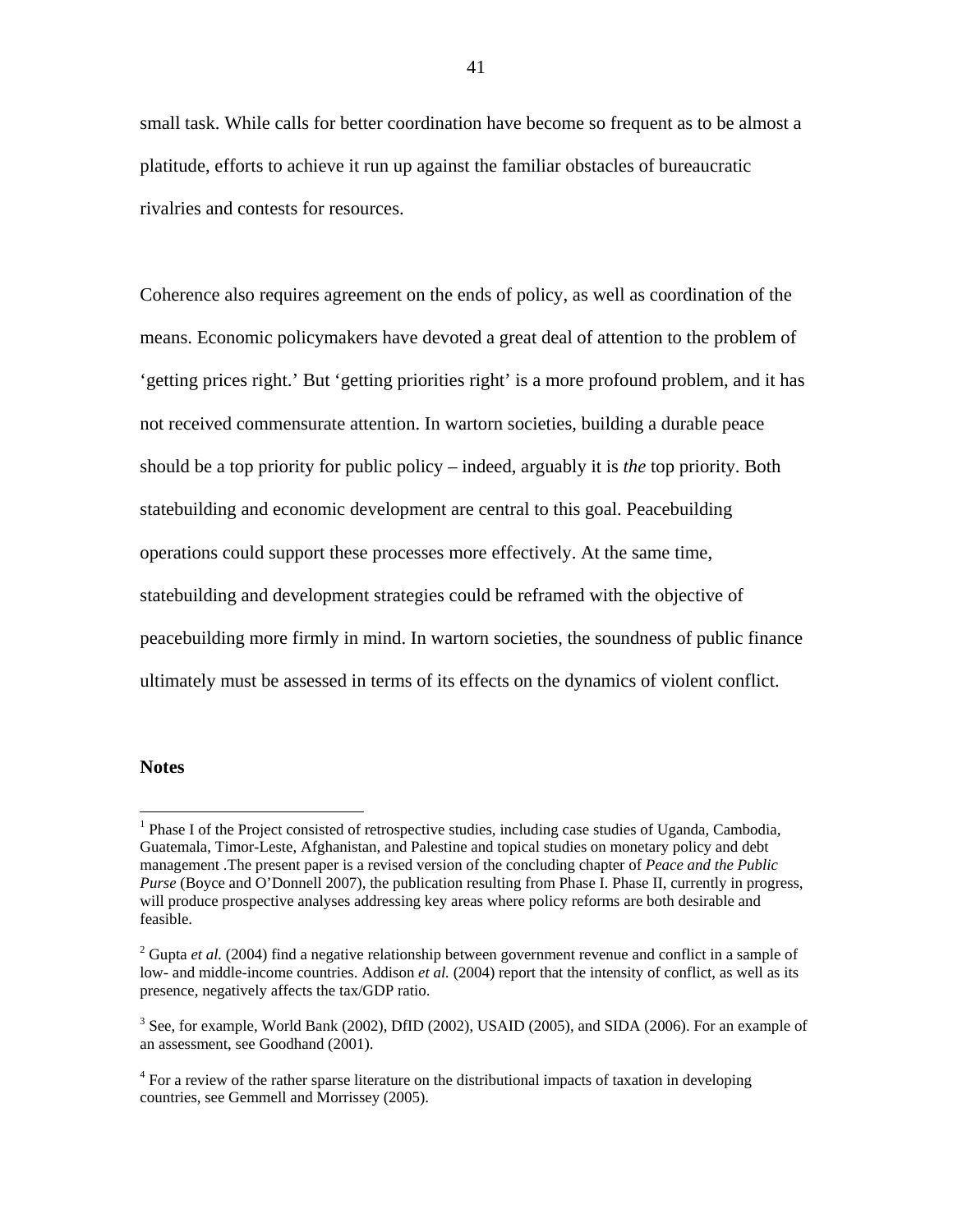<sup>5</sup> Thus at the 1998 meeting of the Consultative Group for Guatemala, the IMF representative urged the government to 'resist pressures to increase import duties or delay the scheduled reduction in customs tariffs,' arguing that 'these actions will have adverse effects on output growth' (quoted in Boyce 2002, p. 47).

 $\overline{a}$ 

<sup>6</sup> For a theoretical critique, see Emran and Stiglitz (2005). For empirical evidence, see Khattry and Rao (2002) and Baunsgaard and Keen (2005).

 $<sup>7</sup>$  A recent IMF study (Heller 2005, pp. 4, 21) cites disincentives to mobilize domestic resources as a 'moral</sup> hazard' of external aid flows, observing that 'some African countries with among the highest ratios of aid to GDP are also those that have stubbornly low tax ratios.' Examining evidence from a large sample of developing countries, Gupta *et al.* (2003) find that grant aid, in particular, tends to lower revenue efforts; in countries with high levels of corruption, 'the decline in revenues completely offsets the increase in grants.'

<sup>8</sup> Camdessus warned that without a significant increase in the tax effort Guatemala could not expect to receive substantial international aid , and noted that the IMF would have preferred an even more ambitious revenue target. See Boyce (2002, pp. 41-42) and Jonas (2000, pp. 185-186).

<sup>9</sup> Thus among dozens of examples of EU budget-support conditionality listed in a report by the European Commission (2005), the Mozambique case is the sole example of revenue-side conditionality.

<sup>10</sup> 'The Afghanistan Compact,' London Conference on Afghanistan, 31 January – 1 February 2006, p. 12. Available at [http://www.unama-afg.org/news/\\_londonConf/\\_docs/06jan30-AfghanistanCompact-Final.pdf.](http://www.unama-afg.org/news/_londonConf/_docs/06jan30-AfghanistanCompact-Final.pdf)

<sup>11</sup> For further discussion of the Afghan case, see Sedra and Middlebrook (2005) and Ahmad (2006).

 $12$  Pires and Francino (2007, p. 134) give this example from the period of the United Nations Transitional Administration in East Timor (UNTAET): 'There was a little shop within UNTAET grounds that sold alcohol and other goods very cheaply to the international staff. These same goods were often bought and then sold outside at a profit, thus creating black market activities.'

<sup>13</sup> The United States did not sign the Convention (whereas virtually all other member states did so), and hence US citizens and permanent residents employed by the UN are liable for US income taxes. To redress the resulting disparities, a 'staff assessment' is deducted from the nominal gross salaries of UN employees and paid into a Tax Equalization Fund. The Fund is used for two purposes: (i) to reimburse income-tax payments by US citizens employed by the UN, so that net salaries of UN personnel are unaffected by the employee's US tax status; and (ii) to offset the UN budget dues of the other member states that are signatories to the Convention, while the US government receives no offset by virtue of the fact that it taxes UN employees. The staff assessment is sometimes characterized as an 'internal tax' administered by the UN, a description that is misleading in that its purpose is 'to place United Nations staff members subject to taxation [i.e., US citizens and permanent residents] in the position they would have been if their official emoluments were not taxed' (United Nations Secretariat 2007, p. 5).

 $14$  'The neoliberal recommendation to national policy makers is that they should insist on maintaining inflation rates of 3-5 per cent,' writes McKinley (2006, p. 352), 'even though there is little empirical evidence to suggest that inflation rates above that level, or even above 10 per cent, have an adverse effect on growth.' For discussion of alternatives to inflation targeting, based on 'real-economy' targets such as employment, see Epstein (2005).

<sup>15</sup> Fro discussion, see Bundred and Levitt (2000) and Dovlo (2003).

 $^{16}$  In addition, as Heller (2005, p. 7) notes, the exchange-rate impact of aid can be lessened if it is 'used to remove key bottlenecks to improved productivity and productive capacity in the nontradable goods sector.' See also Bevan (2005, pp. 11-12).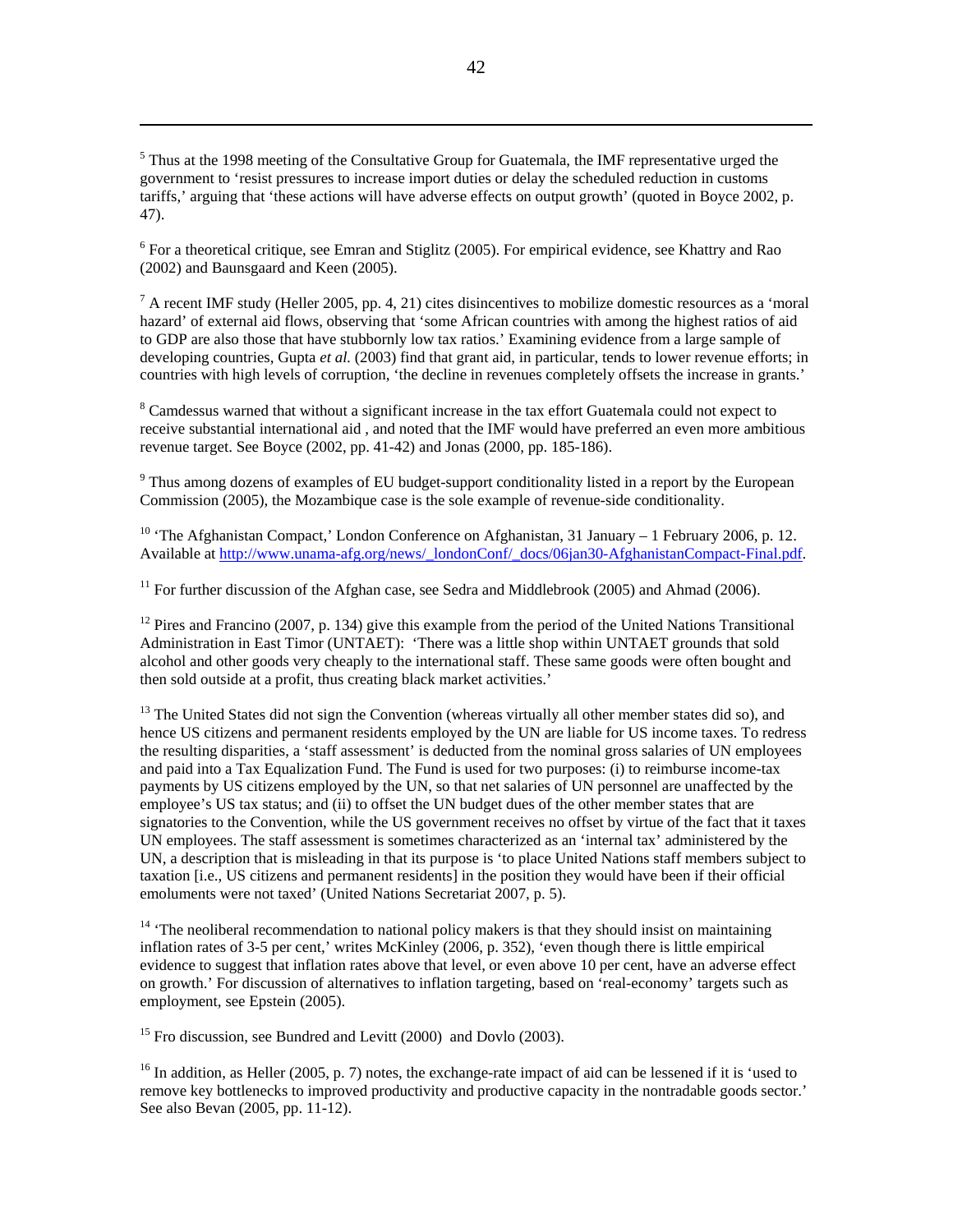$17$  The IMF study (p. 49) attributes excessively restrictive policies on aid absorption to Central Bank officials, going so far as to suggest that 'there is a potential cost to central bank independence in the context of aid-dependent low-income countries.'

 $18$  For discussion, see Eifert and Gelb (2005, pp. 27-28).

19 For discussion, see Stewart *et al.* (2007).

 $\overline{a}$ 

 $20$  For a discussion of 'spoilers,' including the distinction between 'limited' and 'greedy' spoilers who are responsive to changing incentives and 'total spoilers' who are not, see Stedman (1997, 2002).

<sup>21</sup> See Boyce (2002, pp. 16-19) and Boyce and Pastor (1998).

<sup>22</sup> For discussion, see Ghani *et al.* (2007, pp. 157-9). For details on the ARTF, see Scanteam, 'Assessment, Afghanistan Reconstruction Trust Fund: Final Report,' Oslo, March 2005. Available at <http://siteresources.worldbank.org/INTAFGHANISTAN/Resources/ARTFEvaluationFinalReport.pdf>.

 $^{23}$  For a review of the impacts of corruption, see Rose-Ackerman (1999).

 $^{24}$  In USAID's program for building schools and health clinics in Afghanistan, for example, 'Employees of a Maryland-based nonprofit relief agency hired to monitor construction quality demanded a \$50,000 payoff from Afghan builders – a scene captured in a clandestine videotape obtained by *The Washington Post*' (Stephens and Ottaway 2005).

 $25$  In Afghanistan, the former planning minister 'has become one of the most popular politicians in the country by campaigning against NGOs [non-governmental organizations], which he has said are more dangerous than al-Qaeda' (Rubin 2005, p. 101).

 $26$  In exceptional circumstances, dual-control systems can also be applied to domestic revenues (for discussion, see Le Billon 2003). An example is the Governance and Economic Management Assistance Program (GEMAP) instituted in postwar Liberia in 2005.

<sup>27</sup> World Bank (2005, p. 42). This figure excludes counter-narcotics expenditures, which would push the ratio closer to 600%.

 $^{28}$  The supposed efficiency advantages of foreign sourcing can be illusory. In Afghanistan, for example, where USAID funds for rebuilding schools and health clinics were routed through a New Jersey-based private contractor, press reports have revealed inordinate delays, shoddy construction, and 'extraordinary costs' in the words of a USAID official (Stephens and Ottaway 2005; see also Rohde and Gall 2005).

 $29$  For discussion of the scope for greater local procurement in postconflict operations, see also Carnahan. Durch and Gilmore (2006).

 $30$  Ibrahimi and Saeed (2005). Negotiations for a write-off of the Russian debt are ongoing (Paris Club) 2006).

 $31$  Quoted in O'Connell (1967, p. 460).

 $32$  For discussion, see Hoeflich (1982), Centre for International Sustainable Development Law (2003), and Hanlon (2006).

 $33$  For example, in December 1995 the IMF lent \$45 million to Bosnia – the first loan issued under the Fund's newly created emergency credit window for post-conflict countries. The IMF heralded this loan as 'a new beginning,' but its purpose was simply to allow the Bosnian government to repay a bridge loan from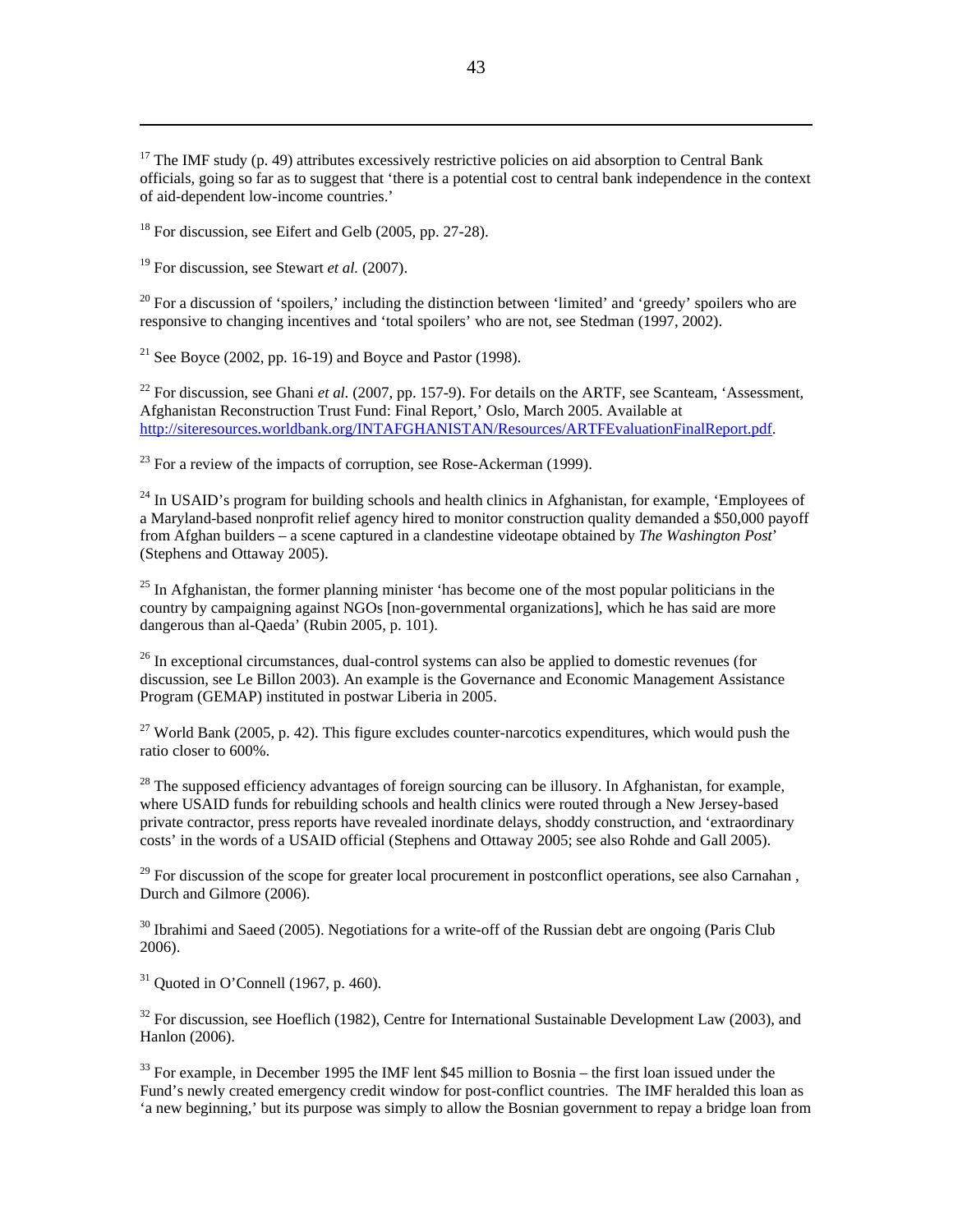the Dutch government, which in turn was used to repay Bosnia's assessed share of the former Yugoslavia's arrears to the IMF. Old Yugoslavian debt was thereby transformed into new Bosnian debt. Similarly, in 2002 the IMF lent \$543 million to the DRC, \$522 million of which was used to repay bridge loans from the governments of Belgium, France, Sweden, and South Africa that had been used to clear IMF debt contracted under Mobutu (IMF, 'IMF Approves US\$750 million PRGF Arrangement for the Democratic Republic of the Congo,' Press Release No. 02/27, available at

<http://www.imf.org/external/np/sec/pr/2002/pr0227.htm>). For further discussion of arrears clearance operations, see Alvarez-Plata and Bruck (2007).

<sup>34</sup> Quoted in Beattie (2003).

<sup>35</sup> The Paris Club of official creditors agreed to write of 80% of \$39 billion in Saddam-era debts, not on the basis of a determination of which debts were legitimate but rather on the basis of debt sustainability calculations by the IMF. As of this writing, negotiations are continuing on other components of Iraq's \$120 billion in external debts (Chung 2005).

<sup>36</sup> See the Soria Moria Declaration on International Policy, October 2005, available at [http://www.dna.no/index.gan?id=47619&subid=0.](http://www.dna.no/index.gan?id=47619&subid=0)

 $37$  '2005 World Summit Outcome,' 15 September 2005, paras. 97-105. Available at [http://www.un.org/summit2005/documents.html.](http://www.un.org/summit2005/documents.html)

 $38$  For discussion, see Buckley (2002) and Boyce and Ndikumana (2005).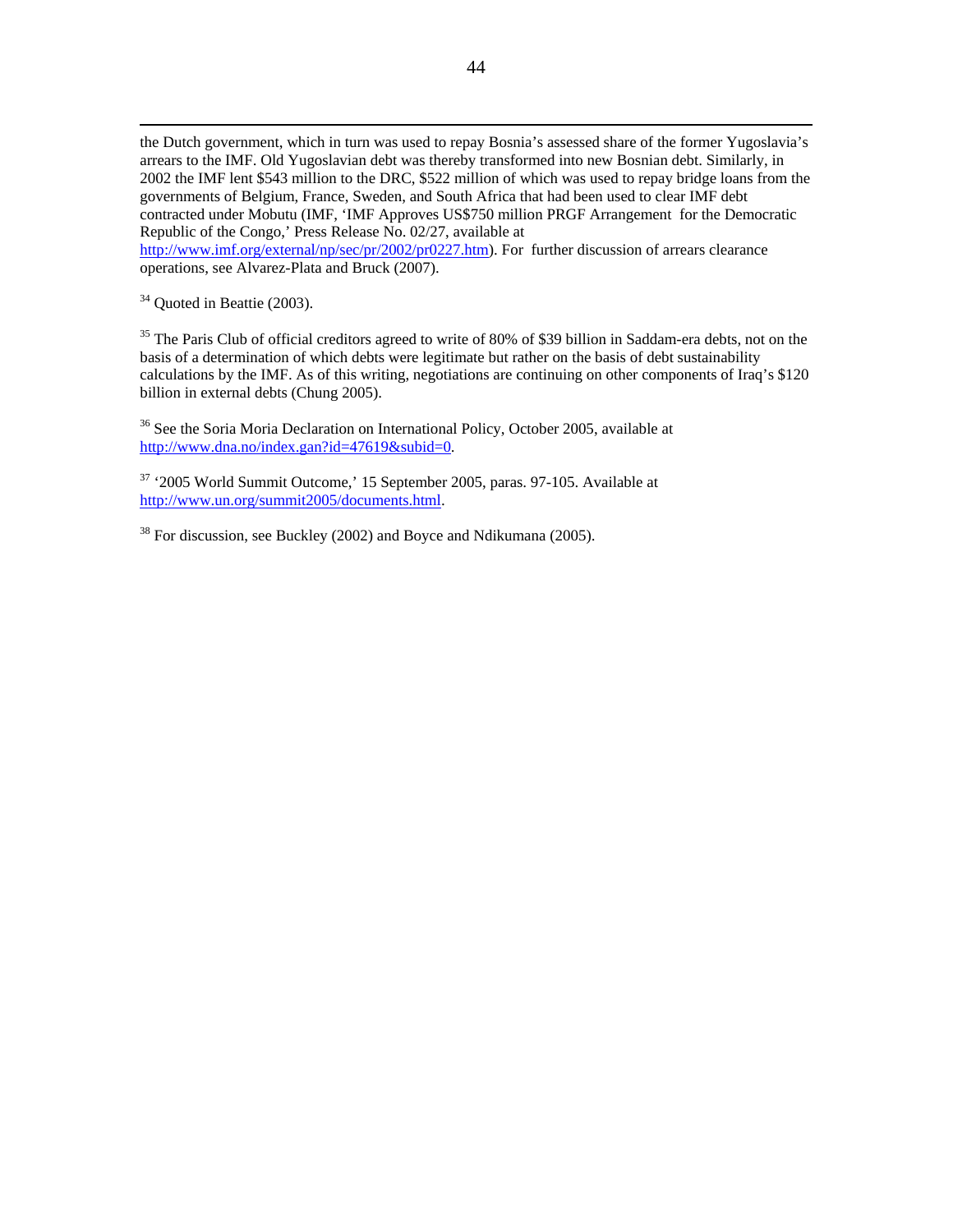#### **References**

<span id="page-46-16"></span><span id="page-46-4"></span>Addison, Tony, Abdur R. Chowdhury and S. Mansoob Murshed (2004) 'The Fiscal Dimensions of Conflict and Reconstruction,' in Tony Addison and Alan Roe, eds., *Fiscal Policy for Development: Poverty, Reconstruction and Growth. Basingstoke: Palgrave* Macmillan, pp. 260-273.

<span id="page-46-19"></span><span id="page-46-18"></span><span id="page-46-17"></span><span id="page-46-6"></span><span id="page-46-5"></span>Ahmad, Sardar (2006) 'Poverty, Drugs and Corruption "Fueling Afghan Insurgency",' Agence France-Presse, 12 February.

<span id="page-46-30"></span><span id="page-46-20"></span>Alvarez-Plata, Patricia and Tilman Bruck (2007) 'Postwar Debts: Time for a New Approach,' in Boyce and O'Donnell, eds., pp. 245-270.

<span id="page-46-31"></span><span id="page-46-21"></span><span id="page-46-7"></span>Baunsgaard, Thomas and Michael Keen (2005) 'Tax Revenue and (or?) Trade Liberalization,' Washington, D.C.: IMF Working Paper 05/112, June. Available at <http://www.imf.org/external/pubs/ft/wp/2005/wp05112.pdf>.

<span id="page-46-32"></span><span id="page-46-23"></span><span id="page-46-22"></span><span id="page-46-8"></span>Beattie, Alan (2003) 'US in Push for Iraqi Debt Relief,' *Financial Times*, 11 April.

<span id="page-46-9"></span>Beresford, Melanie, Nguon Sokha, Rathin Roy, Sau Sisovanna, and Ceema Namazie (2004) 'The Macroeconomics of Poverty Reduction: The Case Study of Cambodia,' New York and Phnom Penh: UNDP Asia-Pacific Regional Programme on Macroeconomics of Poverty Reduction, March.

<span id="page-46-24"></span><span id="page-46-11"></span><span id="page-46-10"></span>Bevan, David L. (2005) 'An Analytical Overview of Aid Absorption: Recognizing and Avoiding Macroeconomic Hazards,' paper presented at the Seminar on Foreign Aid and Macroeconomic Management, Maputo, Mozambique, March. Available at <http://www.imf.org/external/np/seminars/eng/2005/famm/pdf/bevan.pdf>.

<span id="page-46-25"></span><span id="page-46-12"></span>Boyce, James K. (2002) *Investing in Peace: Aid and Conditionality after Civil Wars.*  Oxford: Oxford University Press.

<span id="page-46-26"></span><span id="page-46-0"></span>Boyce, James K. (2005) 'Development Assistance, Conditionality, and War Economies,' in Karen Ballentine and Heiko Nitzsche, eds., *Profiting from Peace: Managing the Resource Dimensions of Civil War.* Boulder: Lynne Rienner, pp. 287-314.

<span id="page-46-27"></span><span id="page-46-13"></span>Boyce, James K. and Léonce Ndikumana (2005) 'Africa's Debt: Who Owes Whom?' in Gerald A. Epstein, ed., *Capital Flight and Capital Controls in Developing Countries.*  Northampton: Edward Elgar, pp. 334-340.

<span id="page-46-28"></span><span id="page-46-1"></span>Boyce, James K. and Madalene O'Donnell, eds. (2007) *Peace and the Public Purse: Economic Policies for Postwar Statebuilding.* Boulder: Lynne Rienner.

<span id="page-46-29"></span><span id="page-46-15"></span><span id="page-46-14"></span><span id="page-46-3"></span><span id="page-46-2"></span>Boyce, James K. and Manuel Pastor, Jr. (1998) 'Aid for Peace: Can International Financial Institutions Help Prevent Conflict?' *World Policy Journal*, 15(2): 42-49.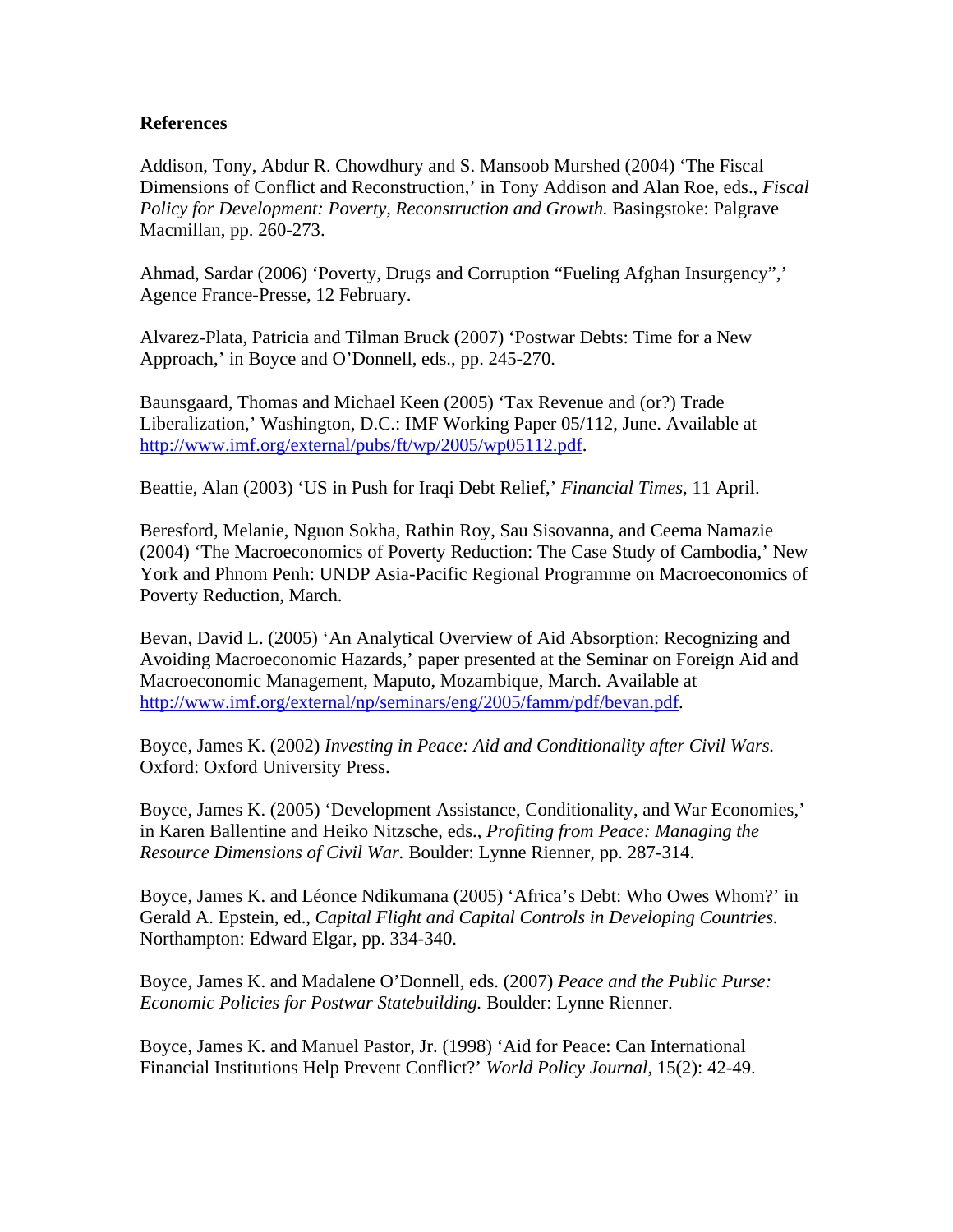Brynen, Rex (2007) 'Managing Public Resources: The Experience of the Palestinian "Proto-State",' in Boyce and O'Donnell, eds., pp. 185-212.

Brynen, Rex (2000) *A Very Political Economy: Peacebuilding and Foreign Aid in the West Bank and Gaza.* Washington DC: United States Institute of Peace Press.

Buckley, Ross P. (2002) 'The Rich Borrow and the Poor Repay: The Fatal Flaw in International Finance,' *World Policy Journal* 19(4): 59-64.

Bundred, Peter E. and Cheryl Levitt (2000) , 'Medical migration: who are the real losers?' *The Lancet*; 356: 245 – 246.

Carnahan, Michael (2007) *Options for Revenue Generation in Post-Conflict Environments.* New York: Center on International Cooperation and Amherst, MA: Political Economy Research Institute, Policy Paper Series on Public Finance in Post-Conflict Environments No. 1.

Carnahan, Michael, William Durch, and Scott Gilmore (2006) *Economic Impact of Peacekeeping: Final Report.* New York: United Nations Department of Peacekeeping Operations, Best Practices Unit. April. Available at [http://pbpu.unlb.org/pbpu/library/eip\\_final\\_report\\_march20\\_2006doc.pdf.](http://pbpu.unlb.org/pbpu/library/eip_final_report_march20_2006doc.pdf)

Centre for International Sustainable Development Law (2003) 'Advancing the Odious Debt Doctrine,' Montreal: CISDL. Available at [http://www.cisdl.org/pdf/debtentire.pdf;](http://www.cisdl.org/pdf/debtentire.pdf)

Chung, Joanna (2005) 'Iraq's Debt Solution Ruffles Feathers,' *The Financial Times.*  December 21. p. 37.

Coats, Warren (2007) 'Currency and Sovereignty: Why Monetary Policy is Critical,' in Boyce and O'Donnell, eds., pp. 213-244.

Collier, Paul, V.L. Elliott, Håvard Hegre, Anke Hoeffler, Marta Reynal-Querol, and Nicholas Sambanis (2003) *Breaking the Conflict Trap: Civil War and Development Policy.* Washington, DC: World Bank and Oxford University Press.

Department for International Development (DfID) (2002) *Conducting Conflict Assessments: Guidance Notes*. London: DfID, Conflict and Humanitarian Affairs Department. Available at [http://www.dfid.gov.uk/pubs/files/conflictassessmentguidance.pdf.](http://www.dfid.gov.uk/pubs/files/conflictassessmentguidance.pdf)

Dovlo, Delanyo (2003) 'The Brain Drain and Retention of Health Professionals in Africa,' paper prepared for Conference on Improving Tertiary Education in Sub-Saharan Africa, Accra, September. Available at [http://www.worldbank.org/afr/teia/conf\\_0903/dela\\_dovlo.pdf.](http://www.worldbank.org/afr/teia/conf_0903/dela_dovlo.pdf)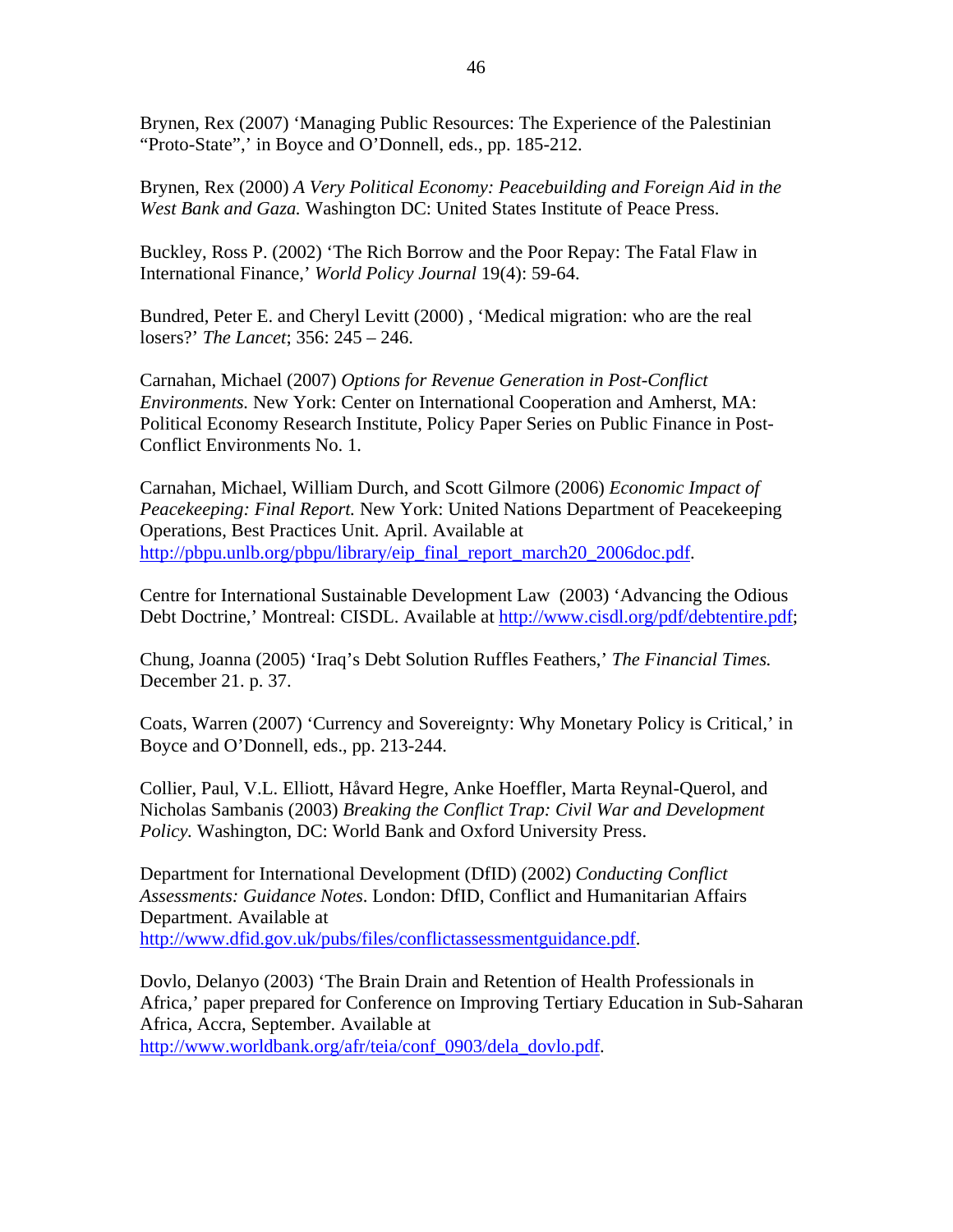Eifert, Benn and Alan Gelb (2005) 'Improving the Dynamics of Aid: Towards More Predictable Budget Support,' Washington, D.C.: World Bank Policy Research Working Paper 3732, October.

Emran, M. Shahe and Joseph E. Stiglitz (2005) 'On Selective Indirect Tax Reform in Developing Countries,' *Journal of Public Economics* 89(4): 599-623.

Epstein, Gerald (2005) 'Alternatives to Inflation-Targeting Monetary Policy for Stable and Egalitarian Growth: A Brief Research Summary,' Paper presented at the American Social Science Association Meetings, Boston, December.

European Commission (2005) *EC Budget Support: An Innovative Approach to Conditionality.* Brussels: EC Directorate-General for Development, February. Available at [http://spa.synisys.com/resources/2005/EC\\_GBS\\_VT\\_Review.pdf.](http://spa.synisys.com/resources/2005/EC_GBS_VT_Review.pdf)

Gemmell, Norman and Oliver Morrissey (2005) 'Distribution and Poverty Impacts of Tax Structure Reform in Developing Countries: How Little We Know,' *Development Policy Review* 23(2): 131-144.

Ghani, Ashraf, Clare Lockhart and Michael Carnahan (2005) 'Closing the Sovereignty Gap: An Approach to State-Building,' London: Overseas Development Institute, Working Paper No. 253, September. Available at [http://www.odi.org.uk/Publications/working\\_papers/wp253.pdf](http://www.odi.org.uk/Publications/working_papers/wp253.pdf).

Ghani, Ashraf, Clare Lockhart, Nargis Nehan, and Baqer Massoud (2007) 'The Budget as the Linchpin of the State: Lessons from Afghanistan,' in Boyce and O'Donnell, eds., pp. 153-184.

Goodhand, Jonathan (2001) 'Aid, Conflict, and Peacebuilding in Sri Lanka,' London: King's College, Centre for Defence Studies. Available at <http://www.dfid.gov.uk/pubs/files/conflictassessmentsrilanka.pdf>.

Gupta, Sanjeev, Benedict Clemens, Alexander Pivovarsky, and Ervin R. Tiongson (2003) 'Foreign Aid and Revenue Response: Does the Composition of Aid Matter?' Washington, D.C.: IMF Working Paper 03/176, September. Available at <http://www.imf.org/external/pubs/ft/wp/2003/wp03176.pdf>.

Gupta, Sanjeev, Benedict Clements, Rina Bhattacharya and Shamit Chakravarti (2004) 'Fiscal Consequences of Armed Conflict and Terrorism in Low- and Middle-income Countries,' *European Journal of Political Economy* 20(2): 403-421.

Gupta, Sanjeev, Shamsuddin Tareq, Benedict Clemens, Alex Segura-Ubiergo, and Rina Bhattacharya (2005) 'Rebuilding Fiscal Institutions in Postconflict Countries,' Washington, D.C.: IMF Occasional Paper No. 247, December.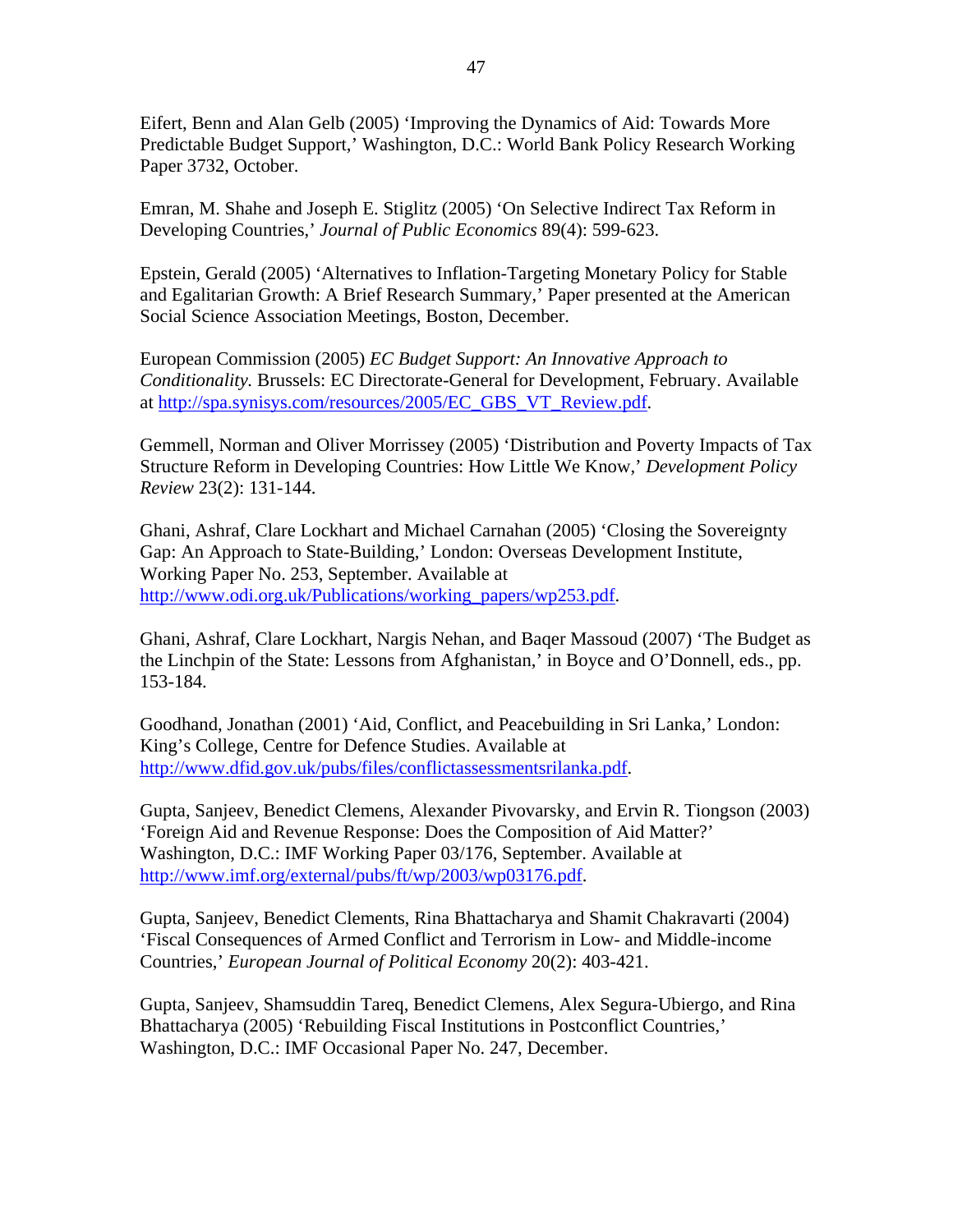Hanlon, Joseph (2006) 'Lender, Not Borrowers, are Responsible for Illegitimate Loans,' forthcoming in *Third World Quarterly* 27(2).

Heller, Peter S. (2005) '"Pity the Finance Minister": Issues in Managing a Substantial Scaling Up of Aid Flows,' Washington, D.C.: IMF Working Paper WP/05/180, September.

Hellman, Joel S., Geraint Jones and Daniel Kaufmann (2000) 'Seize the State, Seize the Day: State Capture, Corruption and Influence in Transition,' Washington, D.C.: World Bank Policy Research Working Paper No. 2444, September.

Hoeflich, M.H. (1982) 'Through a Glass Darkly: Reflections Upon the History of the International Law of Public Debt in Connection with State Succession,' *University of Illinois Law Review* 1982(1): 39-70.

Ibrahimi, Sayeed Yaqub and Abdul Baseer Saeed (2005) 'Outcry Over Russian Debt Demands,' *Afghan Recovery Report* No. 185, September 10.

International Monetary Fund (IMF) (2005) 'The Macroeconomics of Managing Increased Aid Flows: Experiences of Low-Income Countries and Policy Implications,' Washington, DC: IMF Policy Development and Review Department, August 8. Available at

Jonas, Susanne (2000) *Of Centaurs and Dove: Guatemala's Peace Process.* Boulder: Westview.

Kanbur, Ravi and Anthony J. Venables, eds. (2005) *Spatial Inequality and Development.*  Oxford: Oxford University Press.

Khattry, Barsha and J. Mohan Rao (2002) 'Fiscal Faux Pas? An Analysis of the Revenue Implications of Trade Liberalization,' *World Development* 30(8): 1431-1444.

Kremer, Michael and Seema Jayachandran (2003) 'Odious Debt: When Dictators Borrow, Who Repays the Loan?' *Brookings Review* 21(2).

Le Billon, Philippe (2000) 'The Political Ecology of Transition in Cambodia, 1989-1999: War, Peace and Forest Exploitation, *Development & Change* 31: 785-805.

Le Billon, Philippe (2003) 'Buying Peace or Fuelling War: The Role of Corruption in Armed Conflicts,' *Journal of International Development* 15: 413-426.

McKinley, Terry (2006) 'Economic Policies and Poverty Reduction in Asia and the Pacific: Alternatives to Neoliberalism,' in James K. Boyce, Stephen Cullenberg, Prasanta K. Pattanaik and Robert Pollin, eds., *Human Development in the Era of Globalization.*  Cheltenham, UK: Edward Elgar, pp. 344-360.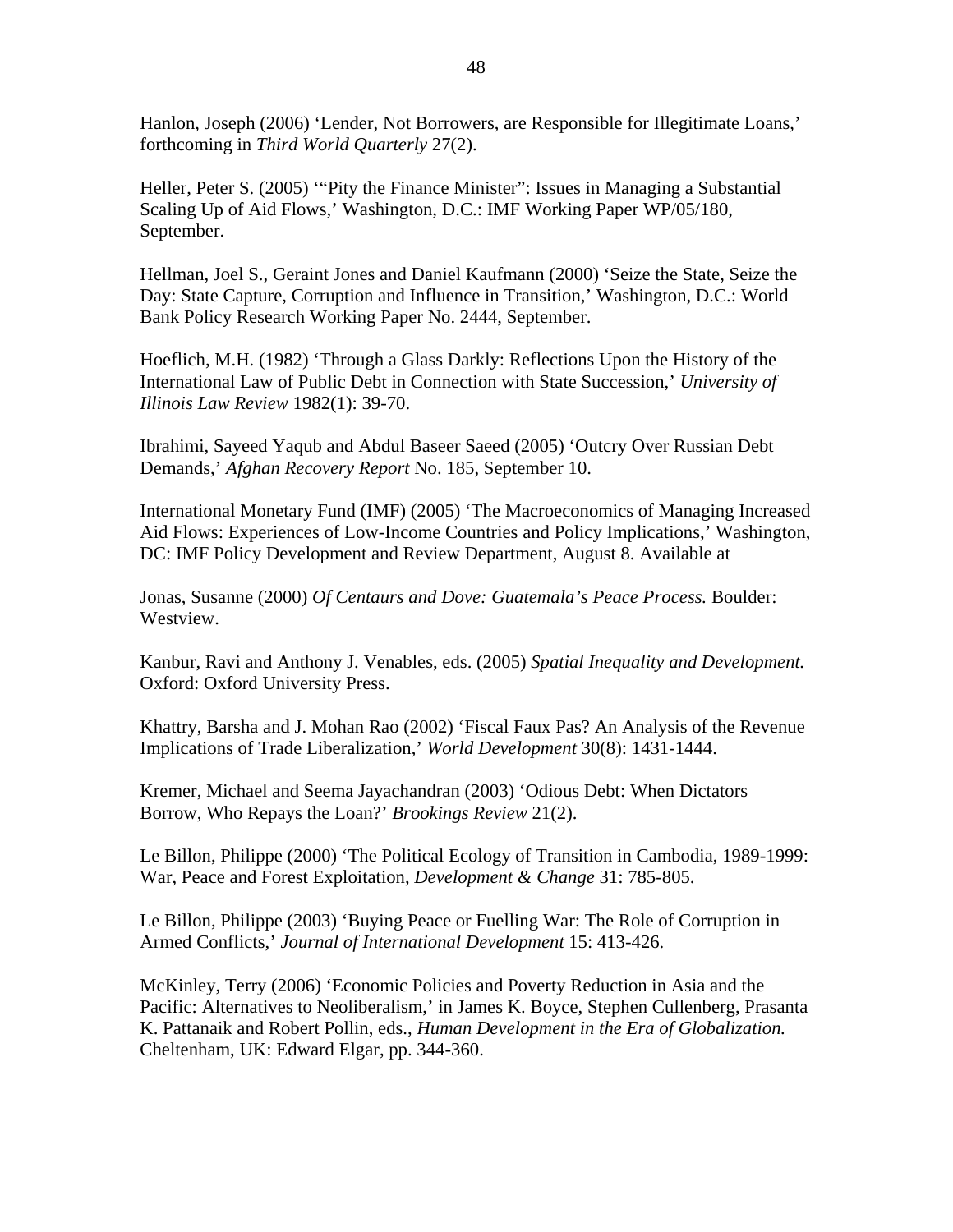Moss, Todd, Gunilla Pettersson and Nicolas van de Walle (2005) 'An Aid-Institutions Paradox? A Review Essay on Aid Dependency and State Building in Sub-Saharan Africa,' Ithaca: Cornell University, Mario Einaudi Center for International Studies, Working Paper No. 11-05, November. Available at [http://www.einaudi.cornell.edu/files/workingpaper/11-2005.pdf.](http://www.einaudi.cornell.edu/files/workingpaper/11-2005.pdf)

Mulford, David and Michael Monderer (2003) 'Iraqi Debt, Like War, Divides the West,' *Financial Times,* 22 June.

Ndikumana, Léonce and Justine Nannyonjo (2007) 'From Failed State to Good Performer,' in Boyce and O'Donnell, eds., pp. 15-54.

Ndikumana, Léonce and James K. Boyce (1998) 'Congo's Odious Debt: External Borrowing and Capital Flight in Zaire,' *Development and Change* 29(2): 195-217.

Obidegwu, Chukwuma (2003) 'Rwanda: The Search for Post-Conflict Socio-Economic Change, 1995-2001,' Washington, DC: World Bank, Africa Region Working Paper Series No. 59, October.

O'Connell, D.P. (1967) *State Succession in Municipal Law and International Law. Volume. I: Internal Relations.* Cambridge: Cambridge University Press.

Østby, Gundrun (2004) 'Do Horizontal Inequalities Matter for Civil Conflict?' Oslo: International Peace Research Institute, November. Available at [http://www.polarizationandconflict.org/bcn04/7%D8stby\\_Horiz.pdf.](http://www.polarizationandconflict.org/bcn04/7%D8stby_Horiz.pdf)

Paris Club (2006) 'Paris Club creditors agree on substantial debt relief for Afghanistan.' Press release, 19 July. Available at [http://www.clubdeparis.org/sections/services/communiques/afghanistan/viewLanguage/e](http://www.clubdeparis.org/sections/services/communiques/afghanistan/viewLanguage/en) [n](http://www.clubdeparis.org/sections/services/communiques/afghanistan/viewLanguage/en).

Pires, Emilia and Michael Francino (2007) 'National Ownership and International Trusteeship: The Case of Timor-Leste,' in Boyce and O'Donnell, eds., pp. 119-152.

Rodas, Pablo (2007) 'Building Fiscal Provisions into Peace Agreements: Cautionary Tales from Guatemala,' in Boyce and O'Donnell, eds., pp. 85-118.

Rohde, David and Carlotta Gall (2005) 'Delays Hurting U.S. Rebuilding In Afghanistan,' *New York Times,* 7 November.

Rose-Ackerman, Susan (1999) *Corruption and Government: Causes, Consequences and Reform.* Cambridge: Cambridge University Press.

Rubin, Barnett R. (2005) 'Constructing Sovereignty for Security,' *Survival* 47(4): 93-106.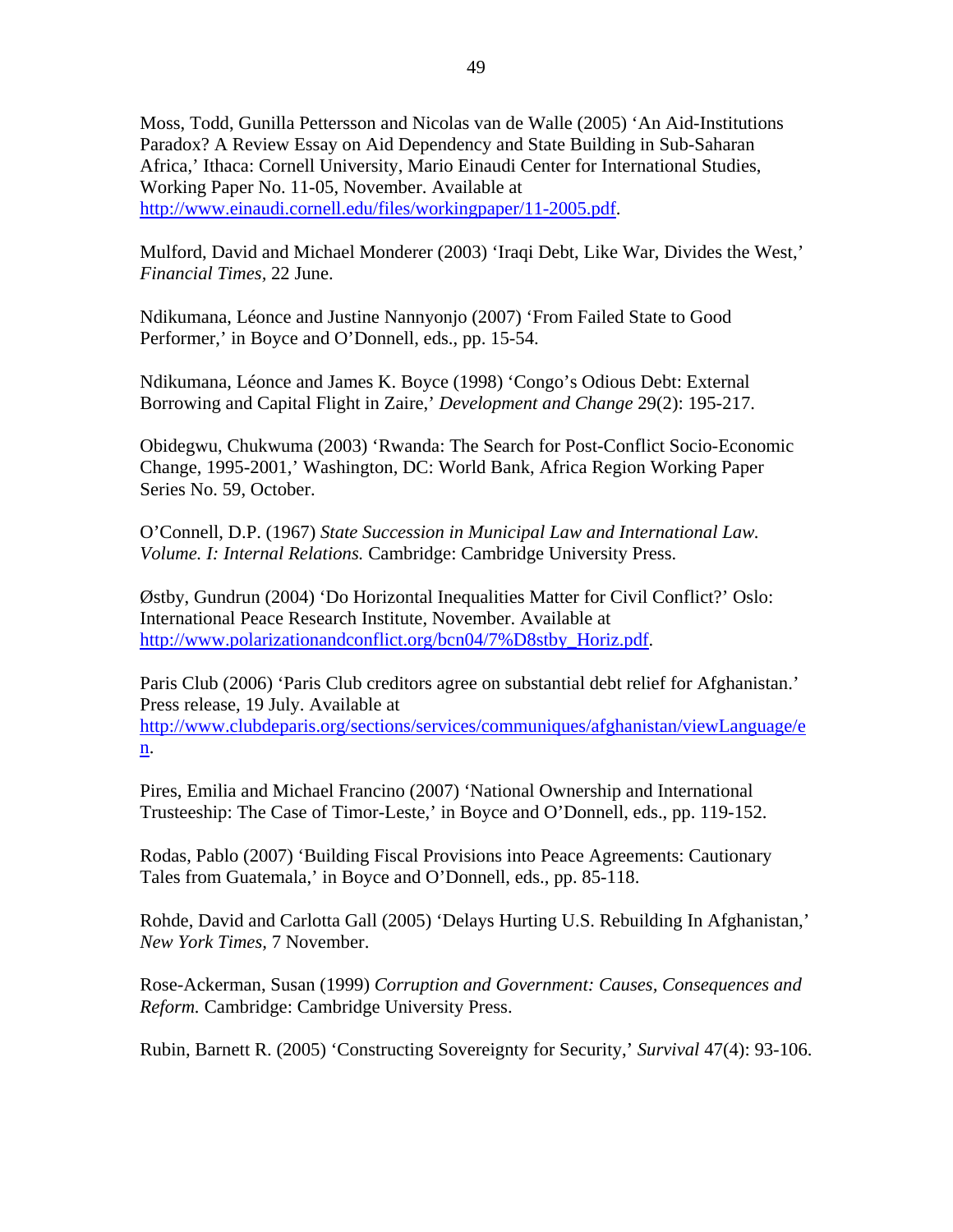Sedra, Mark and Peter Middlebrook (2005) 'Beyond Bonn: Revisioning the International compact for Afghanistan,' *Foreign Policy in Focus* 9(24), November. Available at <http://www.fpif.org/fpifzines/pr/2924>.

Smoke, Paul and Robert R. Taliercio Jr. (2007) 'Aid, Public Finance, and Accountability: Cambodian Dilemmas,' in Boyce and O'Donnell, eds., pp. 85-118.

Stedman, Stephen John (1997) 'Spoiler Problems in Peace Processes,' *International Security*, 22( 2): 5-53.

Stedman, Stephen John (2002) 'Introduction,' in Stephen John Stedman, Donald Rothchild, and Elizabeth M. Cousens, *Ending Civil Wars: The Implementation of Peace Agreements.*  Boulder: Lynne Rienner, pp. 1-40.

Stephens, Joe and David B. Ottaway (2005) 'A Rebuilding Plan Full of Cracks,' *Washington Post,* 19 November.

Stewart, Frances (2002) 'Root Causes of Violent Conflict in Developing Countries,' *British Medical Journal* 324 (9 February): 342-345.

Stewart, Frances (2000) 'Crisis Prevention: Tackling Horizontal Inequalities,' *Oxford Development Studies* 28(3): 245-262.

Stewart, Frances, Graham Brown and Alex Cobham (2007) *The Distributional Implications of Fiscal Policies in Post-Conflict Countries.* New York: Center on International Cooperation and Amherst, MA: Political Economy Research Institute, Policy Paper Series on Public Finance in Post-Conflict Environments No. 2, forthcoming.

Swedish International Development Agency (2006) *Manual for Conflict Analysis.* Stockholm: SIDA. Available at [http://www.sida.se/shared/jsp/download.jsp?f=SIDA4334en\\_Web.pdf&a=3351](http://www.sida.se/shared/jsp/download.jsp?f=SIDA4334en_Web.pdf&a=3351).

Tanzi, Vito and Howell H. Zee (2000) 'Tax Policy for Emerging Markets: Developing Countries,' Washington, DC: IMF Working Paper 00/35.

United Nations (1946) *Convention on the Privileges and Immunities of the United Nations Adopted by the General Assembly of the United Nations on 13 February 1946.*  Available at

[http://www.unog.ch/80256EDD006B8954/\(httpAssets\)/C8297DB1DE8566F2C1256F26](http://www.unog.ch/80256EDD006B8954/(httpAssets)/C8297DB1DE8566F2C1256F2600348A73/$file/Convention P & I (1946) - E.pdf) [00348A73/\\$file/Convention%20P%20&%20I%20\(1946\)%20-%20E.pdf](http://www.unog.ch/80256EDD006B8954/(httpAssets)/C8297DB1DE8566F2C1256F2600348A73/$file/Convention P & I (1946) - E.pdf)

United Nations Development Group and World Bank (2005) 'An Operational Note on Transitional results Matrices: Using Results-based Frameworks in Fragile States,' January. Available at

[http://siteresources.worldbank.org/INTLICUS/Resources/UNDG\\_WB\\_TRMs.pdf](http://siteresources.worldbank.org/INTLICUS/Resources/UNDG_WB_TRMs.pdf)